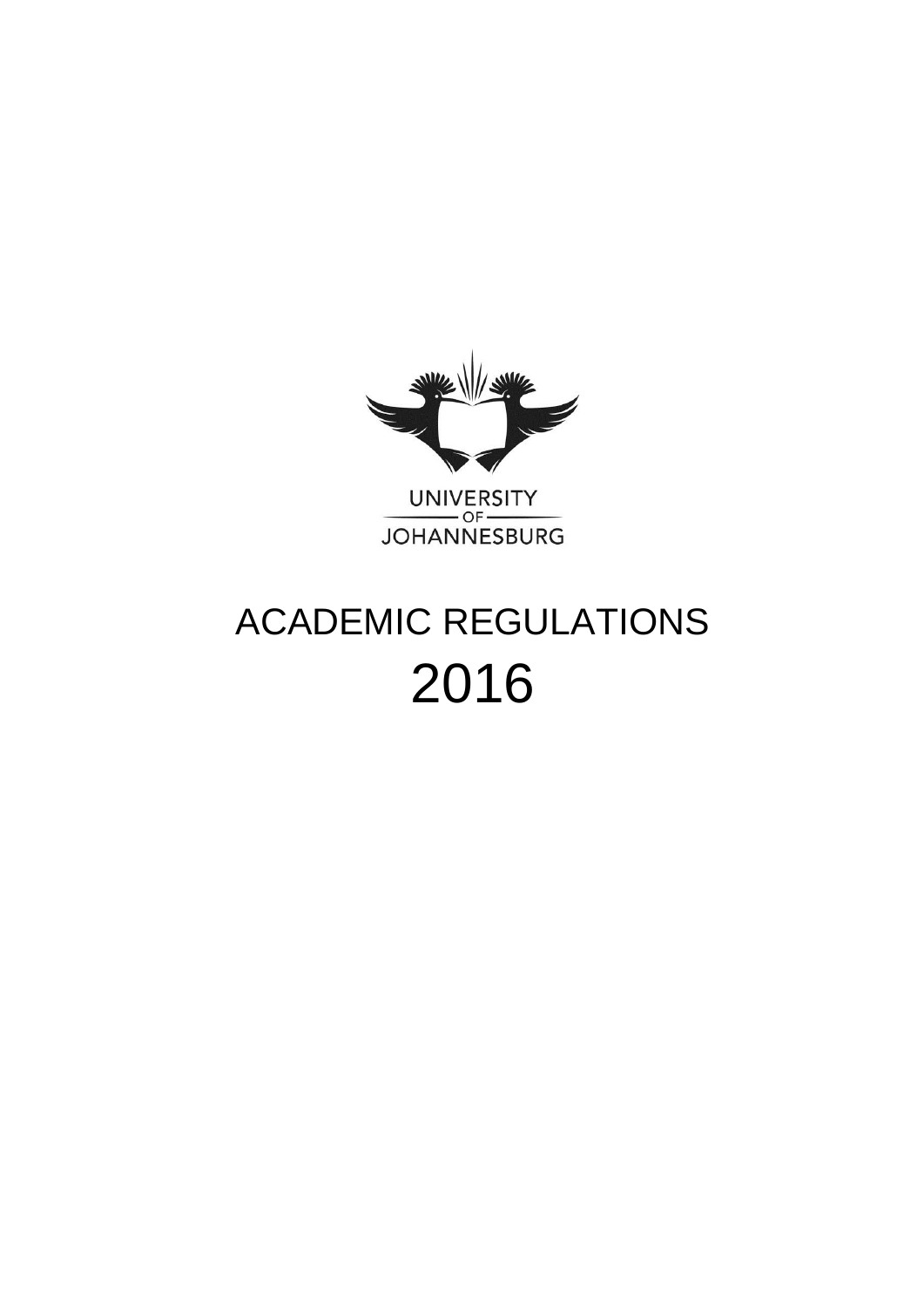# **TABLE OF CONTENTS**

| 1.             |                                                                                                                                                                                     |
|----------------|-------------------------------------------------------------------------------------------------------------------------------------------------------------------------------------|
| 1.1            |                                                                                                                                                                                     |
| 1.2            |                                                                                                                                                                                     |
| 1.3            |                                                                                                                                                                                     |
| $\overline{2}$ |                                                                                                                                                                                     |
| 2.1            |                                                                                                                                                                                     |
| 2.2            |                                                                                                                                                                                     |
| 2.3            |                                                                                                                                                                                     |
| 3.             |                                                                                                                                                                                     |
| 4.             |                                                                                                                                                                                     |
| 4.1            | <b>GENERAL ADMISSION REQUIREMENT PRINCIPLES FOR AN</b>                                                                                                                              |
| 4.2            | <b>ADMISSIONS BEFORE 2008 ADMISSION REQUIREMENTS FOR</b><br>INTERNATIONAL APPLICANTS, APPLICANTS WHO COMPLETED THE<br>SENIOR CERTIFICATE (SC) OR NATIONAL SENIOR CERTIFICATE (NSC). |
| 4.3            | ADMISSION REQUIREMENTS INTERNATIONAL APPLICANTS AND<br>APPLICANTS WHO COMPLETED THE SENIOR CERTIFICATE (SC)18                                                                       |
| 4.4            | ADMISSION REQUIREMENTS FOR APPLICANTS WHO OBTAINED THE<br>NATIONAL SENIOR CERTIFICATE (NSC) IN 2008 OR LATER 18                                                                     |
| 4.4.1          |                                                                                                                                                                                     |
| 4.5            | ADMISSION REQUIREMENTS FOR APPLICANTS WHO OBTAINED THE                                                                                                                              |
| 4.6            | <b>MINIMUM ADMISSION REQUIREMENTS APPLICABLE TO HIGHER</b>                                                                                                                          |
| 4.7            | MINIMUM ADMISSION REQUIREMENTS APPLICABLE TO DIPLOMAS:  19                                                                                                                          |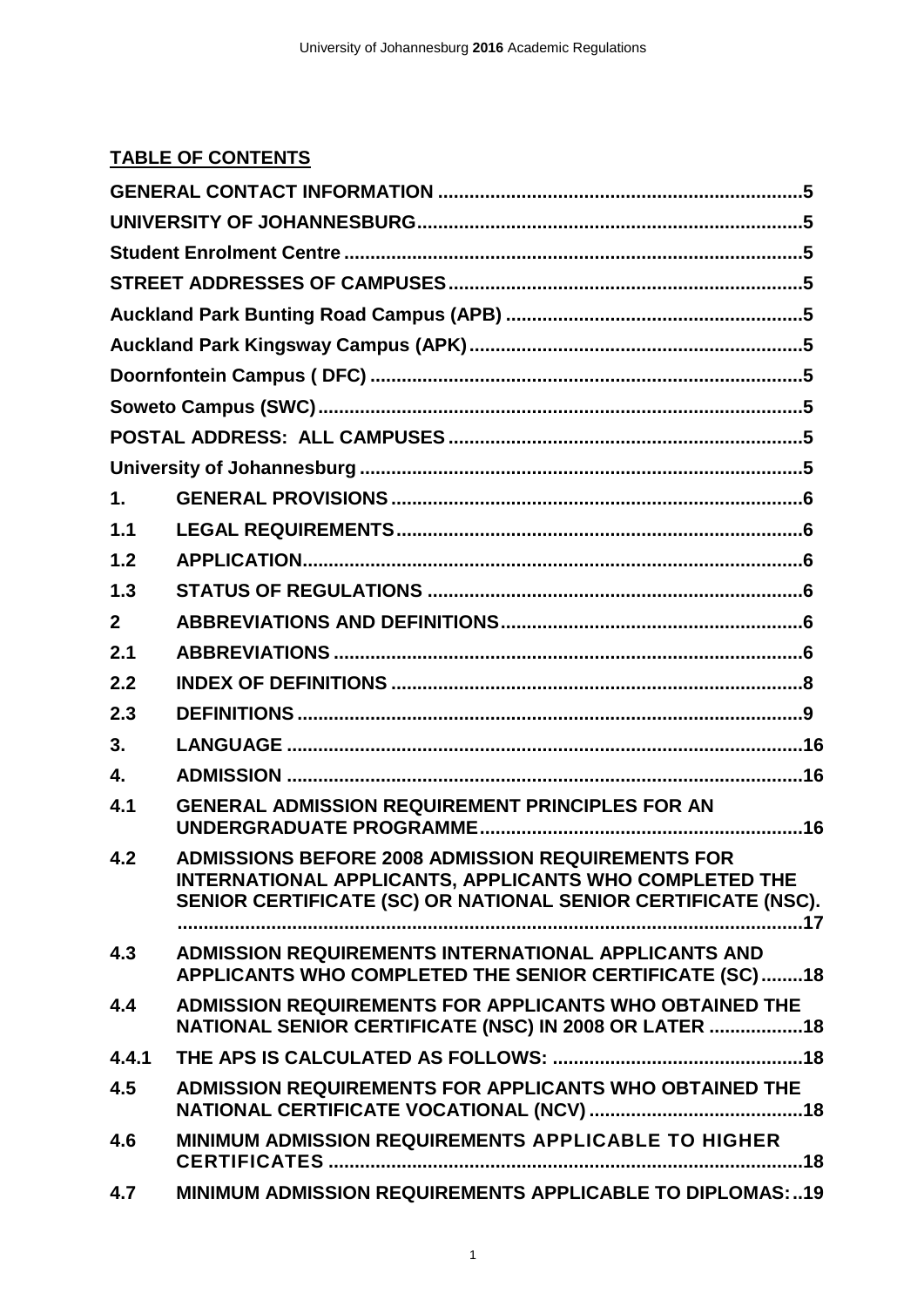| 4.7.1  | THE MINIMUM ADMISSION REQUIREMENTS FOR A NATIONAL DIPLOMA<br>ARE: IN ACCORDANCE WITH THE REQUIREMENTS AS DEFINED IN THE<br>NATED REPORT 150, THE GOVERNMENT GAZETTE JULY 2008 POLICY |
|--------|--------------------------------------------------------------------------------------------------------------------------------------------------------------------------------------|
| 4.8    | <b>MINIMUM ADMISSION REQUIREMENTS APPLICABLE TO ADVANCED</b>                                                                                                                         |
| 4.9    | <b>ACADEMIC REGULATIONS APPLICABLE TO BACHELOR'S</b><br><b>PROGRAMMES MINIMUM ADMISSION REQUIREMENTS FOR A</b>                                                                       |
| 4.9.1  |                                                                                                                                                                                      |
| 4.10   |                                                                                                                                                                                      |
| 4.10.1 | SENATE DISCRETIONARY CONDITIONAL ADMISSION21                                                                                                                                         |
|        |                                                                                                                                                                                      |
|        |                                                                                                                                                                                      |
|        | 4.10.4 PLACEMENT IN ACCESS OR ALTERNATIVE PROGRAMMES 21                                                                                                                              |
| 4.11   | APPLICATION FOR ADMISSION TO STUDY AT THE UNIVERSITY 21                                                                                                                              |
| 4.12   |                                                                                                                                                                                      |
| 4.13   |                                                                                                                                                                                      |
| 5.     |                                                                                                                                                                                      |
| 5.1    |                                                                                                                                                                                      |
| 5.2    | DOCUMENTS TO BE SUBMITTED UPON REGISTRATION24                                                                                                                                        |
| 5.2.1  |                                                                                                                                                                                      |
| 5.2.2  | <b>TRANSFER STUDENTS FROM OTHER HIGHER EDUCATION</b>                                                                                                                                 |
| 5.2.4  |                                                                                                                                                                                      |
| 5.2.5  | <b>OMISSION OF MATERIAL INFORMATION AND SUBMISSION OF</b>                                                                                                                            |
| 5.3    |                                                                                                                                                                                      |
| 5.4    |                                                                                                                                                                                      |
| 5.5    |                                                                                                                                                                                      |
| 5.6    | <b>REGISTRATION FOR THE HIGHER LEVEL OF A MODULE OR</b>                                                                                                                              |
| 5.7    |                                                                                                                                                                                      |
| 5.8    |                                                                                                                                                                                      |
| 5.9    |                                                                                                                                                                                      |
| 5.10   |                                                                                                                                                                                      |
| 5.11   |                                                                                                                                                                                      |
| 6.     | <b>CREDIT AND PROMOTION REQUIREMENTS FOR UNDERGRADUATE</b>                                                                                                                           |
| 7.     |                                                                                                                                                                                      |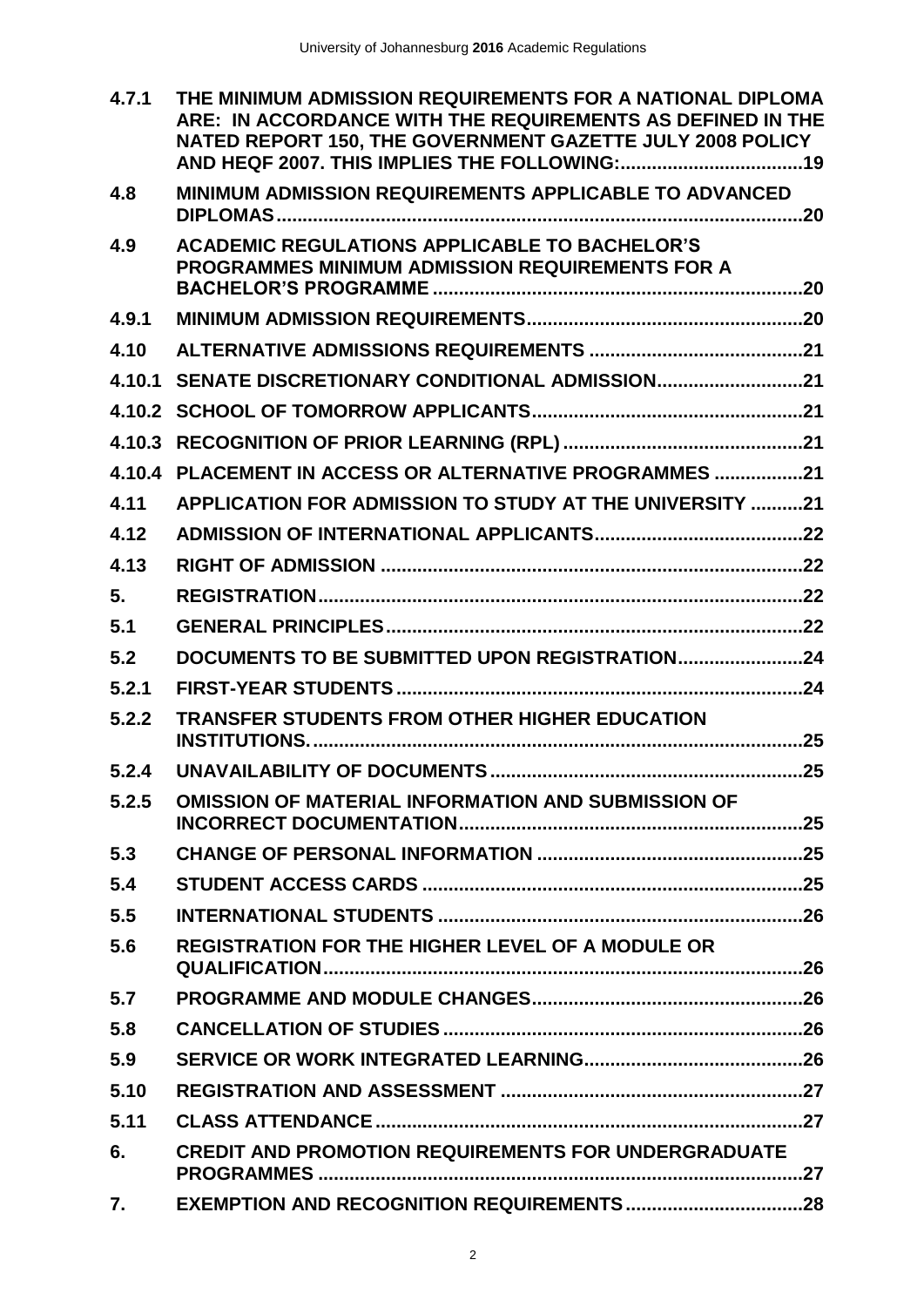| 8.    |                                                                                                     |
|-------|-----------------------------------------------------------------------------------------------------|
| 9.    |                                                                                                     |
| 10.   |                                                                                                     |
| 10.1  |                                                                                                     |
| 10.2  |                                                                                                     |
| 10.3  |                                                                                                     |
| 10.4  |                                                                                                     |
| 10.5  | SPECIAL SUMMATIVE ASSESSMENT AND SUPPLEMENTARY                                                      |
| 10.6  |                                                                                                     |
| 10.7  |                                                                                                     |
| 10.8  |                                                                                                     |
| 10.9  | TRANSGRESSIONS DURING ANY ASSESSMENT OPPORTUNITY 35                                                 |
| 10.10 | <b>IRREGULARITIES DURING PARTICIPATION IN SUMMATIVE</b><br>ASSESSMENT AND PRACTICAL OPPORTUNITIES36 |
| 10.11 | <b>IRREGULARITIES DURING PARTICIPATION IN ELECTRONIC</b>                                            |
| 10.17 | ASSESSMENT OF SERVICE OR WORK INTEGRATED LEARNING37                                                 |
| 10.18 |                                                                                                     |
| 10.19 | PUBLICATION OF FINAL ASSESSMENT RESULTS 37                                                          |
| 11.   |                                                                                                     |
| 11.5  |                                                                                                     |
| 11.6  |                                                                                                     |
| 12.   |                                                                                                     |
| 13.   | ACADEMIC REGULATIONS APPLICABLE TO BTECH AND HONOURS                                                |
| 13.1  |                                                                                                     |
| 13.2  |                                                                                                     |
| 13.3  |                                                                                                     |
| 14    | <b>ACADEMIC REGULATIONS APPLICABLE TO MASTER'S PROGRAMMES</b>                                       |
| 14.1  |                                                                                                     |
| 14.2  |                                                                                                     |
| 14.3  |                                                                                                     |
| 14.4  |                                                                                                     |
| 14.5  |                                                                                                     |
| 14.6  | <b>CONVERSION/TRANSFER OF A RESEARCH MASTER'S DEGREE TO A</b>                                       |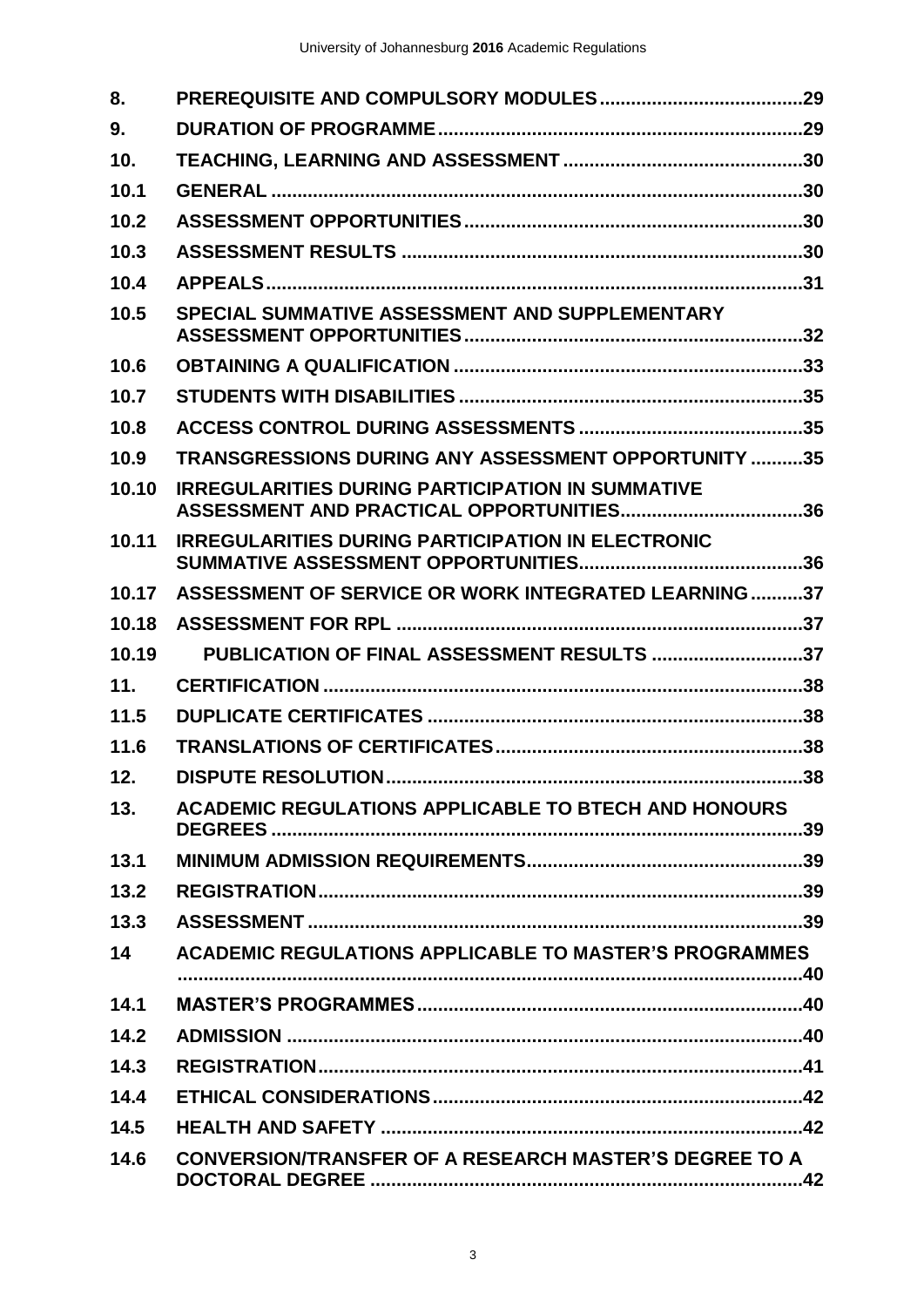| 14.7  |                                                                                                                            |
|-------|----------------------------------------------------------------------------------------------------------------------------|
| 14.8  | RESOLVING CONFLICTING RESULTS RECOMMENDED BY THE                                                                           |
| 14.9  | CERTIFICATION OF COMPLIANCE WITH THE REQUIREMENTS OF THE                                                                   |
| 14.10 | DISSEMINATION AND PUBLICATION OF THE MINOR DISSERTATION                                                                    |
| 14.11 |                                                                                                                            |
| 14.12 |                                                                                                                            |
| 15.   | <b>ACADEMIC REGULATIONS APPLICABLE TO DOCTORAL DEGREES46</b>                                                               |
| 15.1  |                                                                                                                            |
| 15.2  |                                                                                                                            |
| 15.3  |                                                                                                                            |
| 15.4  |                                                                                                                            |
| 15.5  |                                                                                                                            |
| 15.6  |                                                                                                                            |
| 15.7  | CERTIFICATION OF COMPLIANCE WITH THE REQUIREMENTS OF THE                                                                   |
| 15.8  | DISSEMINATION AND PUBLICATION OF THE THESIS 50                                                                             |
| 15.9  |                                                                                                                            |
| 15.10 |                                                                                                                            |
| 15.11 |                                                                                                                            |
| 16.   | <b>SPECIFIC ACADEMIC REGULATIONS APPLICABLE TO NON-</b><br>SUBSIDISED ACADEMIC CONTINUING EDUCATION WHOLE AND SHORT<br>.52 |
| 16.1  |                                                                                                                            |
| 16.2  |                                                                                                                            |
| 16.3  |                                                                                                                            |
| 16.4  |                                                                                                                            |
| 16.5  |                                                                                                                            |
| 16.6  |                                                                                                                            |
| 16.7  |                                                                                                                            |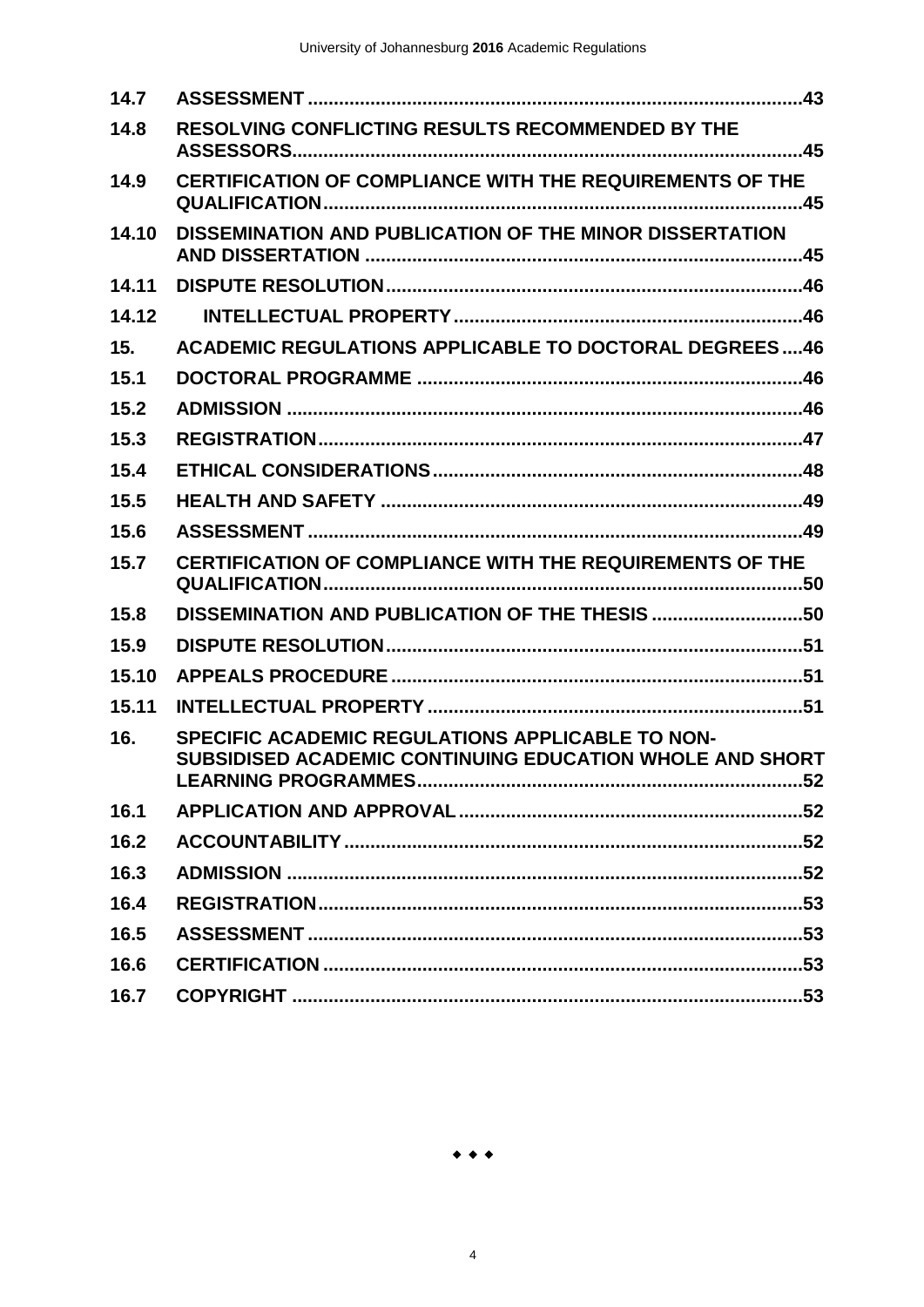### <span id="page-5-0"></span>**GENERAL CONTACT INFORMATION**

### <span id="page-5-1"></span>**UNIVERSITY OF JOHANNESBURG**

<span id="page-5-2"></span>**Student Enrolment Centre** Call Centre Telephone: 011 559 4555

### <span id="page-5-3"></span>**STREET ADDRESSES OF CAMPUSES**

#### <span id="page-5-4"></span>**Auckland Park Bunting Road Campus (APB)**

University of Johannesburg Auckland Park Bunting Road Campus Bunting Road, Auckland Park **Johannesburg** 2092

#### <span id="page-5-5"></span>**Auckland Park Kingsway Campus (APK)**

University of Johannesburg Auckland Park Kingsway Campus Corner Kingsway and University Road Auckland Park **Johannesburg** 2092

#### <span id="page-5-6"></span>**Doornfontein Campus ( DFC)**

University of Johannesburg Doornfontein Campus 37 Corner Beit and Nind Street **Doornfontein Johannesburg** 2094

## <span id="page-5-7"></span>**Soweto Campus (SWC)**

University of Johannesburg Soweto Campus Old Potchefstroom Road Power Park Soweto 6201

#### <span id="page-5-8"></span>**POSTAL ADDRESS: ALL CAMPUSES**

#### <span id="page-5-9"></span>**University of Johannesburg**

Auckland Park Kingsway Campus PO Box 524 Auckland Park 2006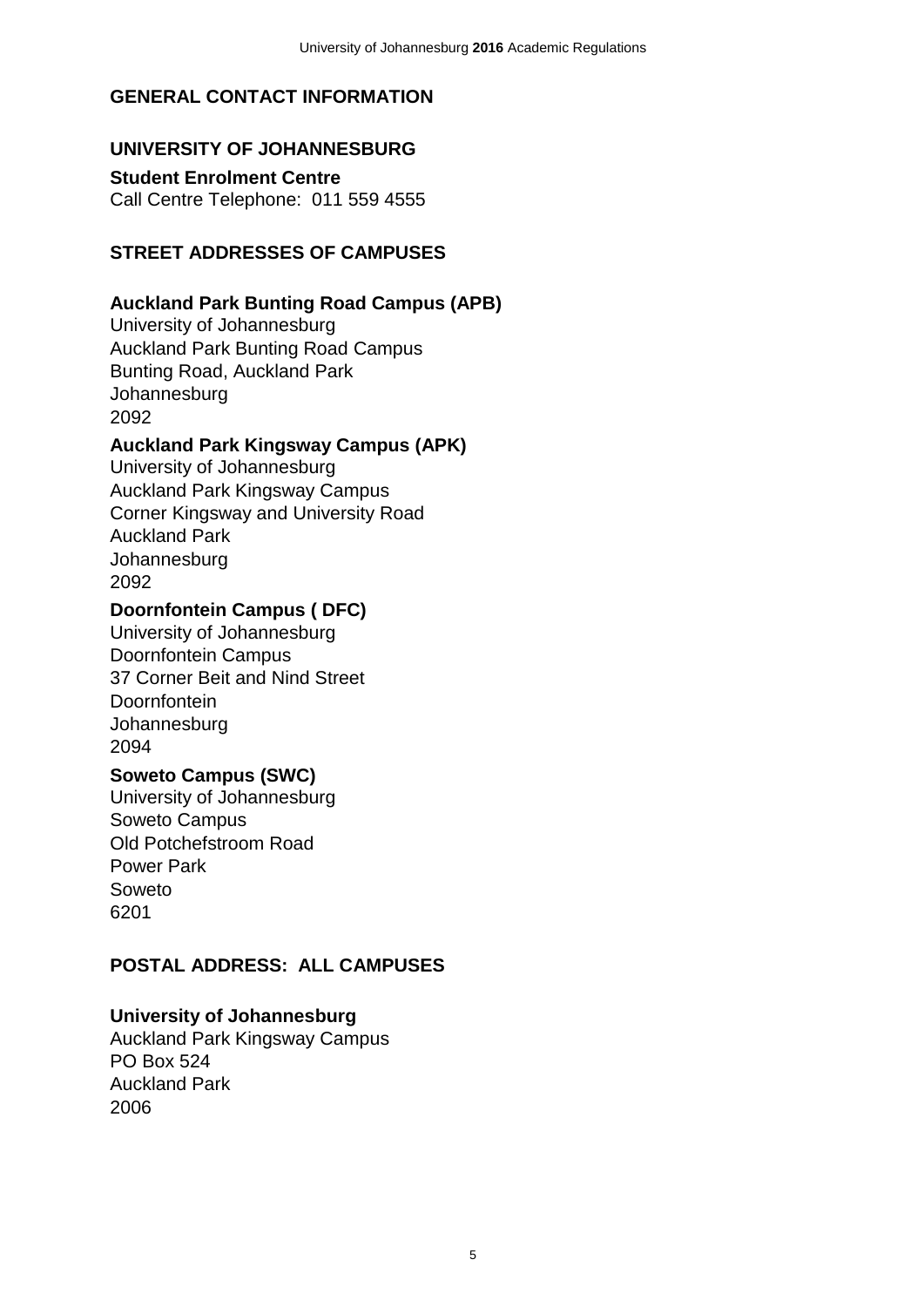## **ACADEMIC REGULATIONS 2016**

## <span id="page-6-0"></span>**1. GENERAL PROVISIONS**

#### <span id="page-6-1"></span>**1.1 Legal requirements**

These Regulations are subject to:

- (a) all statutory and common law, in particular the Constitution of the Republic of South Africa of 1996, the Higher Education Act 101 of 1997 (as amended) and all other statutes relating to higher education;
- (b) the UJ Statute
- (c) amendments of and deviations from these Regulations as approved by Senate and Council.

## <span id="page-6-2"></span>**1.2 Application**

These regulations apply to all subsidised and continuing education programmes, modules and other learning units approved or ratified by Senate.

#### <span id="page-6-3"></span>**1.3 Status of regulations**

- 1.3.1 In the event of a conflict between these Regulations and Faculty Rules or institutional policies, these Regulations take precedence.
- 1.3.2 Faculty Rules that are in force at the commencement of these Regulations remain in force until amended by Senate.
- 1.3.3 Situations that are not covered by these Regulations, the Faculty Rules and Regulations or institutional policies are dealt with in terms of the applicable legislation and the common law.

#### <span id="page-6-4"></span>**2 ABBREVIATIONS AND DEFINITIONS**

#### <span id="page-6-5"></span>**2.1 Abbreviations**

- A level Advanced level
- AARP Alternative Admission Project of the Department of Education
- APS Admission points score
- AR Academic regulation

AS level Advanced subsidiary level

CHE Council for Higher Education

CHED Centre for Higher Learning at UCT

CPD Continuous professional development

DHET Department of Higher Education and Training

DIPEM Division for Institutional Planning, Evaluation and Monitoring

DVC Deputy Vice-Chancellor

FHDC Faculty Higher Degrees Committee

HEI Higher Education Institution

- HEMIS Higher Education Management Information System
- HEQC Higher Education Quality Committee
- HEQSF Higher Education Qualifications Sub-Framework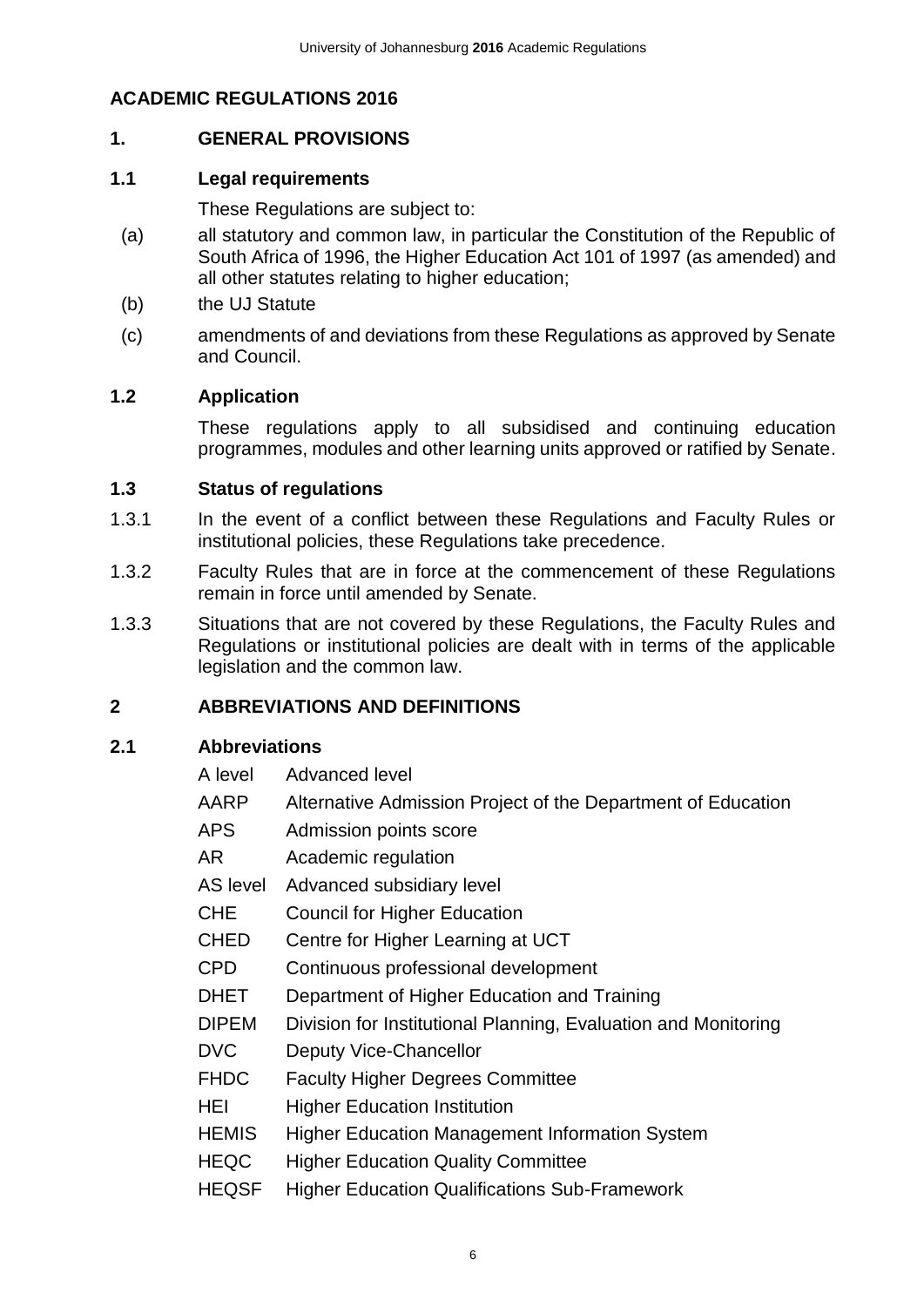| HG            | Higher grade                                                                                                                                                                          |  |  |  |
|---------------|---------------------------------------------------------------------------------------------------------------------------------------------------------------------------------------|--|--|--|
| <b>HIGCSE</b> | Higher International General Certificate in Secondary Education                                                                                                                       |  |  |  |
| HL            | <b>Higher Level</b>                                                                                                                                                                   |  |  |  |
| IB            | International Baccalaureate                                                                                                                                                           |  |  |  |
| <b>IEB</b>    | <b>Independent Examination Board</b>                                                                                                                                                  |  |  |  |
| <b>IELTS</b>  | International English Language Testing System                                                                                                                                         |  |  |  |
| <b>IGCSE</b>  | International General Certificate in Secondary Education                                                                                                                              |  |  |  |
| <b>MEC</b>    | <b>Management Executive Committee</b>                                                                                                                                                 |  |  |  |
| <b>NATED</b>  | Reports representing the former Department of Education's general<br>policies regarding technikon instructional programmes in South<br>Africa                                         |  |  |  |
| <b>NBT</b>    | <b>National Benchmark Test</b>                                                                                                                                                        |  |  |  |
| <b>NCV</b>    | <b>National Certificate Vocational</b>                                                                                                                                                |  |  |  |
| <b>NQF</b>    | <b>National Qualifications Framework</b>                                                                                                                                              |  |  |  |
| <b>NSC</b>    | National Senior Certificate (obtained in 2008 or after/replacing the<br>Senior Certificate (SC) as from 2008)                                                                         |  |  |  |
| <b>NSSC</b>   | Senior Secondary Certificate<br>Namibia<br>(Ordinary<br>Level<br>examinations) / (Higher-level examinations) from 2007                                                                |  |  |  |
| <b>NSF</b>    | <b>National Standards Framework</b>                                                                                                                                                   |  |  |  |
| O level       | <b>Ordinary level</b>                                                                                                                                                                 |  |  |  |
| <b>PQM</b>    | Programme qualification mix                                                                                                                                                           |  |  |  |
| <b>PWG</b>    | <b>Programme Working Group</b>                                                                                                                                                        |  |  |  |
| <b>RPL</b>    | Recognition of prior learning                                                                                                                                                         |  |  |  |
| <b>SAQA</b>   | South African Qualifications Authority                                                                                                                                                |  |  |  |
| <b>SC</b>     | Senior Certificate (obtained prior to 2008). A final exit level school-<br>leaving certificate for school learners (i.e. at the end of Grade 12)<br>registered at level 4 on the NQF. |  |  |  |
| <b>SEC</b>    | <b>Student Enrolment Centre</b>                                                                                                                                                       |  |  |  |
| <b>Senex</b>  | <b>Senate Executive Committee</b>                                                                                                                                                     |  |  |  |
| SG            | Standard grade                                                                                                                                                                        |  |  |  |
| <b>SGB</b>    | <b>Standards Generating Body</b>                                                                                                                                                      |  |  |  |
| <b>SHDC</b>   | Senate Higher Degrees Committee                                                                                                                                                       |  |  |  |
| <b>SL</b>     | <b>Service Learning</b>                                                                                                                                                               |  |  |  |
| S Level       | <b>Standard level</b>                                                                                                                                                                 |  |  |  |
| <b>WIL</b>    | Work integrated learning                                                                                                                                                              |  |  |  |
|               |                                                                                                                                                                                       |  |  |  |

UJ University of Johannesburg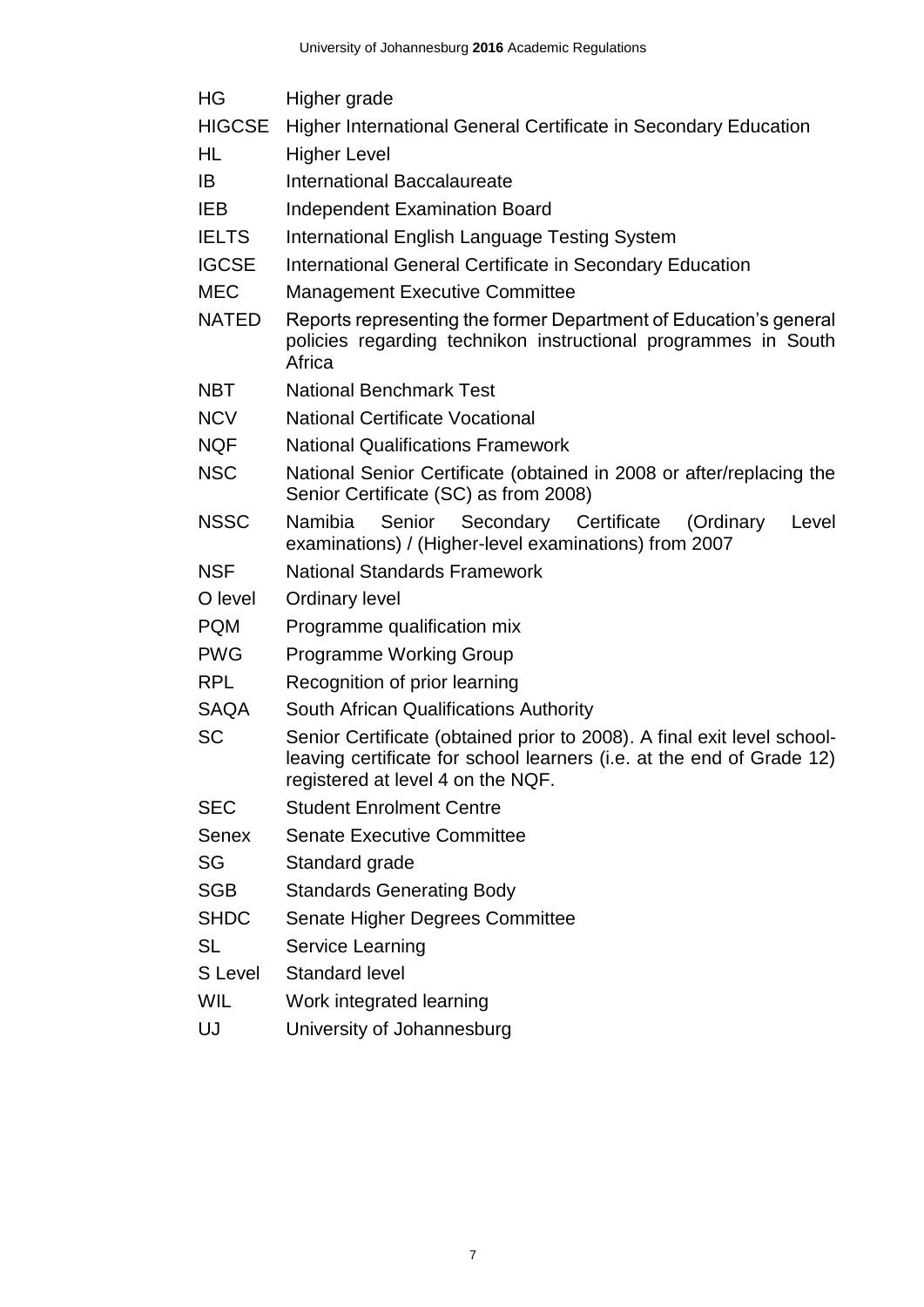# <span id="page-8-0"></span>**2.2 Index of Definitions**

<span id="page-8-1"></span>

| 2.3.1.<br><b>Assessment</b><br>9<br>2.3.2.<br>9<br><b>Assessment criteria</b><br>$\overline{9}$<br>2.3.3.<br><b>Assessment opportunities</b><br>13<br>Attendance-based short learning programme<br>$2.3.29$ (a)<br>2.3.4.<br>9<br><b>Certificate</b><br>9<br><b>Chief assessor</b><br>2.3.5.<br>2.3.23(a)<br>11<br><b>Compulsory module</b><br>$\boldsymbol{9}$<br>2.3.6.<br>Continuous summative assessment<br>13<br>Continuing education programme<br>$2.3.28$ (e)<br>11<br><b>Couplet module</b><br>$2.3.23$ (b)<br>11<br>Coursework master's programme or degree<br>$2.3.20$ (a)<br>13<br>Credit-bearing short learning programme<br>$2.3.29$ (b)<br>$9\,$<br>2.3.7.<br><b>Dissertation</b><br>2.3.8.<br>10<br>Doctoral degree<br>13<br>2.3.29(c)<br><b>Duration of a programme</b><br>11<br><b>Elective module</b><br>2.3.23(c)<br>13<br>$2.3.29$ (d)<br><b>Extended curriculum programme</b><br>10<br>2.3.9.<br><b>External Assessor</b><br>2.3.10.<br>10<br><b>Faculty-specific assessment</b><br>14<br>2.3.33<br><b>Field of specialisation</b><br>10<br><b>Field of study</b><br>2.3.13<br>11<br><b>Final mark</b><br>$2.3.19$ (a)<br>2.3.14.<br>10<br>Formative assessment<br>10<br>2.3.15.<br>Full-time student<br>Granting of a module credit<br>2.3.16.<br>10<br>10<br>2.3.17.<br><b>Higher degrees and postgraduate studies</b><br>2.3.18.<br>10<br><b>Interdisciplinary degree</b><br>2.3.19.<br>10<br><b>Marks</b><br>11<br>2.3.20<br>Master's degree<br>2.3.21.<br>11<br><b>Minor dissertation</b><br>11<br>2.3.22.<br><b>Moderator</b><br>11<br><b>Module</b><br>2.3.23.<br>11<br>2.3.24.<br><b>Module exemption</b><br>11<br>$2.3.19$ (b)<br><b>Module mark</b><br><b>National Qualifications Framework (NQF)</b><br>2.3.25.<br>11<br>12<br>2.3.26.<br><b>Outcomes</b><br>13<br>2.3.27.<br><b>Part-time student</b><br>13<br>2.3.28.<br>Plagiarism<br>10<br><b>Postgraduate studies</b><br>2.3.17<br>13<br>2.3.29.<br><b>Programme</b><br>14<br>$2.3.29$ (g)<br><b>Programme group</b><br>14<br>2.3.29(h)<br><b>Programme title</b><br>2.3.30.<br><b>Promotion</b><br>14<br>2.3.31.<br>14<br><b>Promotion requirements</b><br>$2.3.29$ (i)<br>14<br>Purpose of a programme<br>Qualification<br>2.3.32.<br>14<br>14<br><b>Qualifier or field of specialisation</b><br>2.3.33. | <b>DEFINITION</b> | <b>AR</b>     | <b>PAGE</b> |
|-------------------------------------------------------------------------------------------------------------------------------------------------------------------------------------------------------------------------------------------------------------------------------------------------------------------------------------------------------------------------------------------------------------------------------------------------------------------------------------------------------------------------------------------------------------------------------------------------------------------------------------------------------------------------------------------------------------------------------------------------------------------------------------------------------------------------------------------------------------------------------------------------------------------------------------------------------------------------------------------------------------------------------------------------------------------------------------------------------------------------------------------------------------------------------------------------------------------------------------------------------------------------------------------------------------------------------------------------------------------------------------------------------------------------------------------------------------------------------------------------------------------------------------------------------------------------------------------------------------------------------------------------------------------------------------------------------------------------------------------------------------------------------------------------------------------------------------------------------------------------------------------------------------------------------------------------------------------------------------------------------------------------------------------------------------------------------------------------------------------------------------------------------------------------------------------------------------------------------------------------------------------------------------------------|-------------------|---------------|-------------|
|                                                                                                                                                                                                                                                                                                                                                                                                                                                                                                                                                                                                                                                                                                                                                                                                                                                                                                                                                                                                                                                                                                                                                                                                                                                                                                                                                                                                                                                                                                                                                                                                                                                                                                                                                                                                                                                                                                                                                                                                                                                                                                                                                                                                                                                                                                 |                   | <b>NUMBER</b> |             |
|                                                                                                                                                                                                                                                                                                                                                                                                                                                                                                                                                                                                                                                                                                                                                                                                                                                                                                                                                                                                                                                                                                                                                                                                                                                                                                                                                                                                                                                                                                                                                                                                                                                                                                                                                                                                                                                                                                                                                                                                                                                                                                                                                                                                                                                                                                 |                   |               |             |
|                                                                                                                                                                                                                                                                                                                                                                                                                                                                                                                                                                                                                                                                                                                                                                                                                                                                                                                                                                                                                                                                                                                                                                                                                                                                                                                                                                                                                                                                                                                                                                                                                                                                                                                                                                                                                                                                                                                                                                                                                                                                                                                                                                                                                                                                                                 |                   |               |             |
|                                                                                                                                                                                                                                                                                                                                                                                                                                                                                                                                                                                                                                                                                                                                                                                                                                                                                                                                                                                                                                                                                                                                                                                                                                                                                                                                                                                                                                                                                                                                                                                                                                                                                                                                                                                                                                                                                                                                                                                                                                                                                                                                                                                                                                                                                                 |                   |               |             |
|                                                                                                                                                                                                                                                                                                                                                                                                                                                                                                                                                                                                                                                                                                                                                                                                                                                                                                                                                                                                                                                                                                                                                                                                                                                                                                                                                                                                                                                                                                                                                                                                                                                                                                                                                                                                                                                                                                                                                                                                                                                                                                                                                                                                                                                                                                 |                   |               |             |
|                                                                                                                                                                                                                                                                                                                                                                                                                                                                                                                                                                                                                                                                                                                                                                                                                                                                                                                                                                                                                                                                                                                                                                                                                                                                                                                                                                                                                                                                                                                                                                                                                                                                                                                                                                                                                                                                                                                                                                                                                                                                                                                                                                                                                                                                                                 |                   |               |             |
|                                                                                                                                                                                                                                                                                                                                                                                                                                                                                                                                                                                                                                                                                                                                                                                                                                                                                                                                                                                                                                                                                                                                                                                                                                                                                                                                                                                                                                                                                                                                                                                                                                                                                                                                                                                                                                                                                                                                                                                                                                                                                                                                                                                                                                                                                                 |                   |               |             |
|                                                                                                                                                                                                                                                                                                                                                                                                                                                                                                                                                                                                                                                                                                                                                                                                                                                                                                                                                                                                                                                                                                                                                                                                                                                                                                                                                                                                                                                                                                                                                                                                                                                                                                                                                                                                                                                                                                                                                                                                                                                                                                                                                                                                                                                                                                 |                   |               |             |
|                                                                                                                                                                                                                                                                                                                                                                                                                                                                                                                                                                                                                                                                                                                                                                                                                                                                                                                                                                                                                                                                                                                                                                                                                                                                                                                                                                                                                                                                                                                                                                                                                                                                                                                                                                                                                                                                                                                                                                                                                                                                                                                                                                                                                                                                                                 |                   |               |             |
|                                                                                                                                                                                                                                                                                                                                                                                                                                                                                                                                                                                                                                                                                                                                                                                                                                                                                                                                                                                                                                                                                                                                                                                                                                                                                                                                                                                                                                                                                                                                                                                                                                                                                                                                                                                                                                                                                                                                                                                                                                                                                                                                                                                                                                                                                                 |                   |               |             |
|                                                                                                                                                                                                                                                                                                                                                                                                                                                                                                                                                                                                                                                                                                                                                                                                                                                                                                                                                                                                                                                                                                                                                                                                                                                                                                                                                                                                                                                                                                                                                                                                                                                                                                                                                                                                                                                                                                                                                                                                                                                                                                                                                                                                                                                                                                 |                   |               |             |
|                                                                                                                                                                                                                                                                                                                                                                                                                                                                                                                                                                                                                                                                                                                                                                                                                                                                                                                                                                                                                                                                                                                                                                                                                                                                                                                                                                                                                                                                                                                                                                                                                                                                                                                                                                                                                                                                                                                                                                                                                                                                                                                                                                                                                                                                                                 |                   |               |             |
|                                                                                                                                                                                                                                                                                                                                                                                                                                                                                                                                                                                                                                                                                                                                                                                                                                                                                                                                                                                                                                                                                                                                                                                                                                                                                                                                                                                                                                                                                                                                                                                                                                                                                                                                                                                                                                                                                                                                                                                                                                                                                                                                                                                                                                                                                                 |                   |               |             |
|                                                                                                                                                                                                                                                                                                                                                                                                                                                                                                                                                                                                                                                                                                                                                                                                                                                                                                                                                                                                                                                                                                                                                                                                                                                                                                                                                                                                                                                                                                                                                                                                                                                                                                                                                                                                                                                                                                                                                                                                                                                                                                                                                                                                                                                                                                 |                   |               |             |
|                                                                                                                                                                                                                                                                                                                                                                                                                                                                                                                                                                                                                                                                                                                                                                                                                                                                                                                                                                                                                                                                                                                                                                                                                                                                                                                                                                                                                                                                                                                                                                                                                                                                                                                                                                                                                                                                                                                                                                                                                                                                                                                                                                                                                                                                                                 |                   |               |             |
|                                                                                                                                                                                                                                                                                                                                                                                                                                                                                                                                                                                                                                                                                                                                                                                                                                                                                                                                                                                                                                                                                                                                                                                                                                                                                                                                                                                                                                                                                                                                                                                                                                                                                                                                                                                                                                                                                                                                                                                                                                                                                                                                                                                                                                                                                                 |                   |               |             |
|                                                                                                                                                                                                                                                                                                                                                                                                                                                                                                                                                                                                                                                                                                                                                                                                                                                                                                                                                                                                                                                                                                                                                                                                                                                                                                                                                                                                                                                                                                                                                                                                                                                                                                                                                                                                                                                                                                                                                                                                                                                                                                                                                                                                                                                                                                 |                   |               |             |
|                                                                                                                                                                                                                                                                                                                                                                                                                                                                                                                                                                                                                                                                                                                                                                                                                                                                                                                                                                                                                                                                                                                                                                                                                                                                                                                                                                                                                                                                                                                                                                                                                                                                                                                                                                                                                                                                                                                                                                                                                                                                                                                                                                                                                                                                                                 |                   |               |             |
|                                                                                                                                                                                                                                                                                                                                                                                                                                                                                                                                                                                                                                                                                                                                                                                                                                                                                                                                                                                                                                                                                                                                                                                                                                                                                                                                                                                                                                                                                                                                                                                                                                                                                                                                                                                                                                                                                                                                                                                                                                                                                                                                                                                                                                                                                                 |                   |               |             |
|                                                                                                                                                                                                                                                                                                                                                                                                                                                                                                                                                                                                                                                                                                                                                                                                                                                                                                                                                                                                                                                                                                                                                                                                                                                                                                                                                                                                                                                                                                                                                                                                                                                                                                                                                                                                                                                                                                                                                                                                                                                                                                                                                                                                                                                                                                 |                   |               |             |
|                                                                                                                                                                                                                                                                                                                                                                                                                                                                                                                                                                                                                                                                                                                                                                                                                                                                                                                                                                                                                                                                                                                                                                                                                                                                                                                                                                                                                                                                                                                                                                                                                                                                                                                                                                                                                                                                                                                                                                                                                                                                                                                                                                                                                                                                                                 |                   |               |             |
|                                                                                                                                                                                                                                                                                                                                                                                                                                                                                                                                                                                                                                                                                                                                                                                                                                                                                                                                                                                                                                                                                                                                                                                                                                                                                                                                                                                                                                                                                                                                                                                                                                                                                                                                                                                                                                                                                                                                                                                                                                                                                                                                                                                                                                                                                                 |                   |               |             |
|                                                                                                                                                                                                                                                                                                                                                                                                                                                                                                                                                                                                                                                                                                                                                                                                                                                                                                                                                                                                                                                                                                                                                                                                                                                                                                                                                                                                                                                                                                                                                                                                                                                                                                                                                                                                                                                                                                                                                                                                                                                                                                                                                                                                                                                                                                 |                   |               |             |
|                                                                                                                                                                                                                                                                                                                                                                                                                                                                                                                                                                                                                                                                                                                                                                                                                                                                                                                                                                                                                                                                                                                                                                                                                                                                                                                                                                                                                                                                                                                                                                                                                                                                                                                                                                                                                                                                                                                                                                                                                                                                                                                                                                                                                                                                                                 |                   |               |             |
|                                                                                                                                                                                                                                                                                                                                                                                                                                                                                                                                                                                                                                                                                                                                                                                                                                                                                                                                                                                                                                                                                                                                                                                                                                                                                                                                                                                                                                                                                                                                                                                                                                                                                                                                                                                                                                                                                                                                                                                                                                                                                                                                                                                                                                                                                                 |                   |               |             |
|                                                                                                                                                                                                                                                                                                                                                                                                                                                                                                                                                                                                                                                                                                                                                                                                                                                                                                                                                                                                                                                                                                                                                                                                                                                                                                                                                                                                                                                                                                                                                                                                                                                                                                                                                                                                                                                                                                                                                                                                                                                                                                                                                                                                                                                                                                 |                   |               |             |
|                                                                                                                                                                                                                                                                                                                                                                                                                                                                                                                                                                                                                                                                                                                                                                                                                                                                                                                                                                                                                                                                                                                                                                                                                                                                                                                                                                                                                                                                                                                                                                                                                                                                                                                                                                                                                                                                                                                                                                                                                                                                                                                                                                                                                                                                                                 |                   |               |             |
|                                                                                                                                                                                                                                                                                                                                                                                                                                                                                                                                                                                                                                                                                                                                                                                                                                                                                                                                                                                                                                                                                                                                                                                                                                                                                                                                                                                                                                                                                                                                                                                                                                                                                                                                                                                                                                                                                                                                                                                                                                                                                                                                                                                                                                                                                                 |                   |               |             |
|                                                                                                                                                                                                                                                                                                                                                                                                                                                                                                                                                                                                                                                                                                                                                                                                                                                                                                                                                                                                                                                                                                                                                                                                                                                                                                                                                                                                                                                                                                                                                                                                                                                                                                                                                                                                                                                                                                                                                                                                                                                                                                                                                                                                                                                                                                 |                   |               |             |
|                                                                                                                                                                                                                                                                                                                                                                                                                                                                                                                                                                                                                                                                                                                                                                                                                                                                                                                                                                                                                                                                                                                                                                                                                                                                                                                                                                                                                                                                                                                                                                                                                                                                                                                                                                                                                                                                                                                                                                                                                                                                                                                                                                                                                                                                                                 |                   |               |             |
|                                                                                                                                                                                                                                                                                                                                                                                                                                                                                                                                                                                                                                                                                                                                                                                                                                                                                                                                                                                                                                                                                                                                                                                                                                                                                                                                                                                                                                                                                                                                                                                                                                                                                                                                                                                                                                                                                                                                                                                                                                                                                                                                                                                                                                                                                                 |                   |               |             |
|                                                                                                                                                                                                                                                                                                                                                                                                                                                                                                                                                                                                                                                                                                                                                                                                                                                                                                                                                                                                                                                                                                                                                                                                                                                                                                                                                                                                                                                                                                                                                                                                                                                                                                                                                                                                                                                                                                                                                                                                                                                                                                                                                                                                                                                                                                 |                   |               |             |
|                                                                                                                                                                                                                                                                                                                                                                                                                                                                                                                                                                                                                                                                                                                                                                                                                                                                                                                                                                                                                                                                                                                                                                                                                                                                                                                                                                                                                                                                                                                                                                                                                                                                                                                                                                                                                                                                                                                                                                                                                                                                                                                                                                                                                                                                                                 |                   |               |             |
|                                                                                                                                                                                                                                                                                                                                                                                                                                                                                                                                                                                                                                                                                                                                                                                                                                                                                                                                                                                                                                                                                                                                                                                                                                                                                                                                                                                                                                                                                                                                                                                                                                                                                                                                                                                                                                                                                                                                                                                                                                                                                                                                                                                                                                                                                                 |                   |               |             |
|                                                                                                                                                                                                                                                                                                                                                                                                                                                                                                                                                                                                                                                                                                                                                                                                                                                                                                                                                                                                                                                                                                                                                                                                                                                                                                                                                                                                                                                                                                                                                                                                                                                                                                                                                                                                                                                                                                                                                                                                                                                                                                                                                                                                                                                                                                 |                   |               |             |
|                                                                                                                                                                                                                                                                                                                                                                                                                                                                                                                                                                                                                                                                                                                                                                                                                                                                                                                                                                                                                                                                                                                                                                                                                                                                                                                                                                                                                                                                                                                                                                                                                                                                                                                                                                                                                                                                                                                                                                                                                                                                                                                                                                                                                                                                                                 |                   |               |             |
|                                                                                                                                                                                                                                                                                                                                                                                                                                                                                                                                                                                                                                                                                                                                                                                                                                                                                                                                                                                                                                                                                                                                                                                                                                                                                                                                                                                                                                                                                                                                                                                                                                                                                                                                                                                                                                                                                                                                                                                                                                                                                                                                                                                                                                                                                                 |                   |               |             |
|                                                                                                                                                                                                                                                                                                                                                                                                                                                                                                                                                                                                                                                                                                                                                                                                                                                                                                                                                                                                                                                                                                                                                                                                                                                                                                                                                                                                                                                                                                                                                                                                                                                                                                                                                                                                                                                                                                                                                                                                                                                                                                                                                                                                                                                                                                 |                   |               |             |
|                                                                                                                                                                                                                                                                                                                                                                                                                                                                                                                                                                                                                                                                                                                                                                                                                                                                                                                                                                                                                                                                                                                                                                                                                                                                                                                                                                                                                                                                                                                                                                                                                                                                                                                                                                                                                                                                                                                                                                                                                                                                                                                                                                                                                                                                                                 |                   |               |             |
|                                                                                                                                                                                                                                                                                                                                                                                                                                                                                                                                                                                                                                                                                                                                                                                                                                                                                                                                                                                                                                                                                                                                                                                                                                                                                                                                                                                                                                                                                                                                                                                                                                                                                                                                                                                                                                                                                                                                                                                                                                                                                                                                                                                                                                                                                                 |                   |               |             |
|                                                                                                                                                                                                                                                                                                                                                                                                                                                                                                                                                                                                                                                                                                                                                                                                                                                                                                                                                                                                                                                                                                                                                                                                                                                                                                                                                                                                                                                                                                                                                                                                                                                                                                                                                                                                                                                                                                                                                                                                                                                                                                                                                                                                                                                                                                 |                   |               |             |
|                                                                                                                                                                                                                                                                                                                                                                                                                                                                                                                                                                                                                                                                                                                                                                                                                                                                                                                                                                                                                                                                                                                                                                                                                                                                                                                                                                                                                                                                                                                                                                                                                                                                                                                                                                                                                                                                                                                                                                                                                                                                                                                                                                                                                                                                                                 |                   |               |             |
|                                                                                                                                                                                                                                                                                                                                                                                                                                                                                                                                                                                                                                                                                                                                                                                                                                                                                                                                                                                                                                                                                                                                                                                                                                                                                                                                                                                                                                                                                                                                                                                                                                                                                                                                                                                                                                                                                                                                                                                                                                                                                                                                                                                                                                                                                                 |                   |               |             |
|                                                                                                                                                                                                                                                                                                                                                                                                                                                                                                                                                                                                                                                                                                                                                                                                                                                                                                                                                                                                                                                                                                                                                                                                                                                                                                                                                                                                                                                                                                                                                                                                                                                                                                                                                                                                                                                                                                                                                                                                                                                                                                                                                                                                                                                                                                 |                   |               |             |
|                                                                                                                                                                                                                                                                                                                                                                                                                                                                                                                                                                                                                                                                                                                                                                                                                                                                                                                                                                                                                                                                                                                                                                                                                                                                                                                                                                                                                                                                                                                                                                                                                                                                                                                                                                                                                                                                                                                                                                                                                                                                                                                                                                                                                                                                                                 |                   |               |             |
|                                                                                                                                                                                                                                                                                                                                                                                                                                                                                                                                                                                                                                                                                                                                                                                                                                                                                                                                                                                                                                                                                                                                                                                                                                                                                                                                                                                                                                                                                                                                                                                                                                                                                                                                                                                                                                                                                                                                                                                                                                                                                                                                                                                                                                                                                                 |                   |               |             |
|                                                                                                                                                                                                                                                                                                                                                                                                                                                                                                                                                                                                                                                                                                                                                                                                                                                                                                                                                                                                                                                                                                                                                                                                                                                                                                                                                                                                                                                                                                                                                                                                                                                                                                                                                                                                                                                                                                                                                                                                                                                                                                                                                                                                                                                                                                 |                   |               |             |
|                                                                                                                                                                                                                                                                                                                                                                                                                                                                                                                                                                                                                                                                                                                                                                                                                                                                                                                                                                                                                                                                                                                                                                                                                                                                                                                                                                                                                                                                                                                                                                                                                                                                                                                                                                                                                                                                                                                                                                                                                                                                                                                                                                                                                                                                                                 |                   |               |             |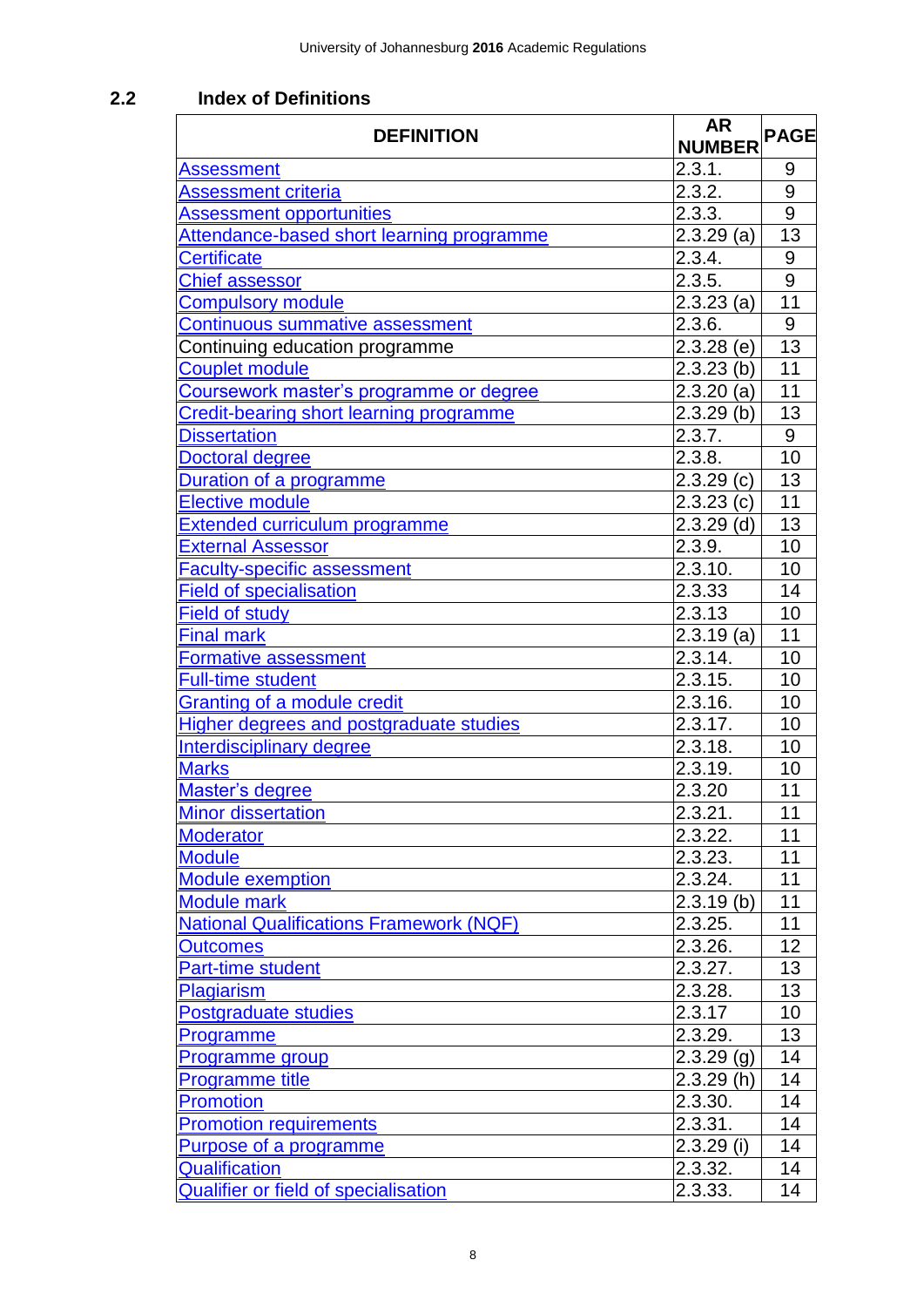| Recognition of prior learning (RPL)   | 2.3.34.      | 14 |
|---------------------------------------|--------------|----|
| Research master's programme or degree | $2.3.20$ (b) | 11 |
| <b>Rules of access</b>                | 2.3.35.      | 14 |
| <b>Rules of combination</b>           | 2.3.36.      | 14 |
| <b>Semester module</b>                | $2.3.23$ (e) | 11 |
| <b>Service learning</b>               | 2.3.37.      | 15 |
| <b>Short learning programme</b>       | $2.3.29$ (i) | 14 |
| <b>Special assessment opportunity</b> | 2.3.38.      | 15 |
| <b>Study year/semester</b>            | 2.3.39.      | 15 |
| Subsidised academic programme         | 2.3.29(k)    | 14 |
| Summative assessment (traditional)    | 2.3.40.      | 15 |
| <b>Supervisor</b>                     | 2.3.41.      | 15 |
| <b>Supplementary assessment</b>       | 2.3.42.      | 15 |
| <b>Term module</b>                    | 2.3.23(f)    | 11 |
| <b>Thesis</b>                         | 2.3.43.      | 15 |
| <b>University</b>                     | 2.3.44.      | 15 |
| Whole programme                       | 2.3.29(I)    | 14 |
| <b>Work integrated learning</b>       | 2.3.45.      | 15 |
| Year module                           | $2.3.23$ (g) | 11 |

#### <span id="page-9-0"></span>**2.3 Definitions**

- <span id="page-9-1"></span>2.3.1. **"Assessment"** means the systematic collection of evidence of students' performance in respect of defined criteria to achieve the set learning outcomes and, based on such evidence, the making of decisions concerning the progress of students.
- <span id="page-9-2"></span>2.3.2. **"Assessment criteria"** means the standards that students must achieve. Criteria are derived directly from the outcomes.
- <span id="page-9-3"></span>2.3.3. **"Assessment opportunities"** means occasions for assessment as determined by the relevant Faculty Board and include assignments, portfolios, tests, practicals and examinations (including electronically).
- <span id="page-9-4"></span>2.3.4. **"Certificate"** means a document that is issued as evidence of compliance with the requirements of subsidised and continuing education programmes.
- <span id="page-9-5"></span>2.3.5. **"Chief assessor"** means the person responsible for teaching and assessing a module, usually the lecturer.
- <span id="page-9-6"></span>2.3.6. **"Continuous summative assessment"** is conducted by means of a number of integrated weighted assessments i.e. tests, assignments, practicals, etc. Judgement of the student's achievement of the learning outcomes is spread over the duration of the module and culminates in a final accumulative mark/sum total (i.e. judgement).
- 2.3.7. **"Co-supervisor"** means a person who is not necessarily an employee of the University and who, in consultation with the supervisor, is appointed to give assistance and guidance to a student in those areas where the supervisor is not sufficiently familiar with the full scope of the field to be covered in the project, where the project is multidisciplinary or for purposes of mentorship.
- <span id="page-9-7"></span>2.3.8. **"Dissertation"** means a written research report, prepared for summative assessment purposes, that communicates the work, its context and outcomes, pursued in the course of the project, proving that the candidate is conversant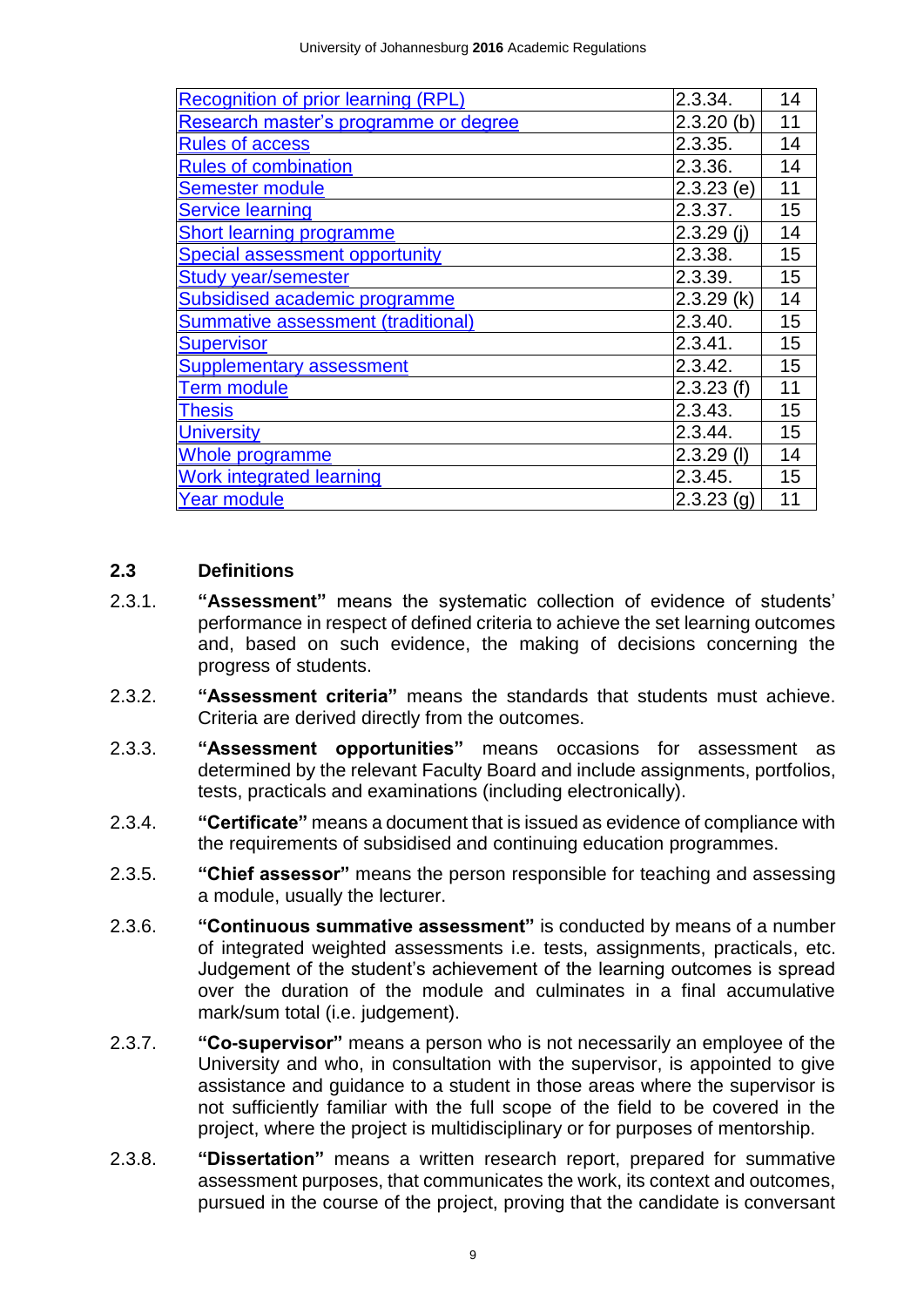<span id="page-10-0"></span>with the method of research in full compliance with the requirements for the prescribed outcomes for a research master's degree.

- 2.3.9. **"Doctoral degree"** means that the essential defining requirement of the research project for graduation purposes is an original contribution to a field of study at a theoretical, conceptual or analytical level in addition to proficiency in research methods and exercise of independent and critical ability.
- <span id="page-10-1"></span>2.3.10. **"External assessor"** means an expert who is not an employee of the University but who is appointed by the University to assess students' work.
- <span id="page-10-2"></span>2.3.11. **"Faculty-specific assessment"** means opportunities such as continuous assessments that are determined by academic departments and approved by the Faculty Board.
- <span id="page-10-3"></span>2.3.12. **"Field of study"** means a broad demarcation of study within which smaller foci of study may be identified. SAQA has identified 12 fields of study, each with its own National Standards Framework (NSF) (e.g. Business, Commerce and Management Studies = NSF 03). A number of subfields are identified within each field of study, each with a Standards Generating Body (SGB) (e.g. the SGB for Human Resource Management).
- <span id="page-10-5"></span>2.3.13. **"Formative assessment"** takes place during the teaching and learning process within the module and informs both students and lecturers regarding the progress made towards the learning outcomes, together with guidance to assist the students to understand areas of strengths and weaknesses, and the strategies for improvement. This kind of assessment does not cast a final judgement, but informs the student and the lecturer regarding the progress of learning. Different assessment methods and techniques could be used to assess the student learning. These assessments can count marks but students must be informed thereof.
- <span id="page-10-6"></span>2.3.14. **"Full-time student"** means a student for whom study is the main activity and who is enrolled for the total number of specified modules per semester in accordance with the minimum study period for the qualification.
- <span id="page-10-7"></span>2.3.15. **"Granting of a module credit"** means a module successfully completed at a specified NQF level within an academic programme may be used to exempt a student from, and grant credit for an equivalent module in another academic programme, provided that the module for which the student is registered is at the same NQF level.
- <span id="page-10-11"></span><span id="page-10-8"></span>2.3.16. **"Higher degrees and postgraduate studies"** means studies, research or programmes at the master's or doctoral level or at a level for which a completed bachelor's degree or an advanced diploma is a prerequisite.
- <span id="page-10-9"></span>2.3.17. **"Interdisciplinary degree"** means a degree in which the formal foundation cannot be found in only one academic department, but is spread across several home departments, and for which a cognate formal undergraduate degree may not be available. At the master's and doctoral levels these degrees are referred to as MPhil and DPhil degrees respectively.
- <span id="page-10-10"></span><span id="page-10-4"></span>2.3.18. **"Marks"** means the following in the defined context:
	- (a) **"Final mark"** means a mark calculated according to a prescribed ratio/proportion and/or weighting per programme of the final period or semester or year mark and the mark of the last summative assessment opportunity, determined by the Faculty Board.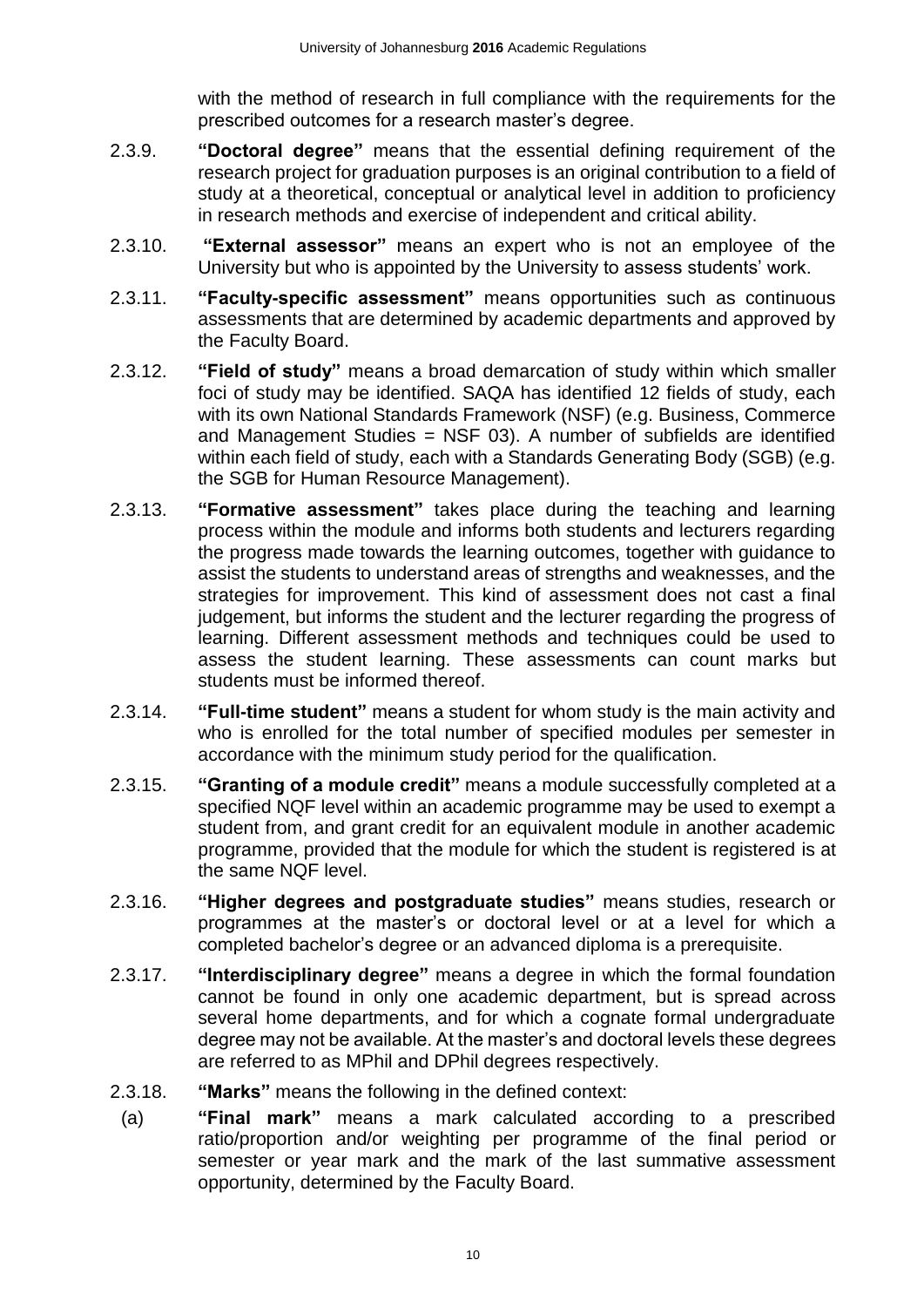- (b) "**Final period/semester/year mark"** means the mark obtained from summative assessment opportunities during the period of registration for the module. The final period or semester or year mark obtained from the summative assessment is calculated as determined by the Faculty Board.
- <span id="page-11-4"></span>2.3.19. **"Master's degree"** means the following in the defined context:
- <span id="page-11-2"></span>(a) **"Coursework master's programme or degree"** means the successful completion of compulsory, formal, taught modules that constitute a significant part of the requirements for graduation, with a minor dissertation accounting for the balance.
- <span id="page-11-9"></span>(b) **"Research master's programme or degree"** means that the successful completion of a research dissertation is the sole academic requirement for graduation.
- <span id="page-11-5"></span>2.3.20. **"Minor dissertation"** means a written document, more limited in scope and length than a full research master's dissertation that communicates the work pursued in the course of the project. Its context and outcome are proving that the candidate is conversant with the method of research in partial compliance with the requirements for the prescribed outcomes of a coursework master's degree.
- <span id="page-11-6"></span>2.3.21. **"Moderator"** means a competent assessor who is familiar with the subject content ensuring that the assessment practice in a module or academic programme meets national and institutional requirements.
- <span id="page-11-7"></span><span id="page-11-3"></span><span id="page-11-1"></span><span id="page-11-0"></span>2.3.22. **"Module"** means the following in the defined context:
	- (a) **"Compulsory module"** is a module that students must register for as part of a particular programme and whose outcomes must be achieved successfully before a qualification can be awarded.
	- (b) **"Couplet module"** is a first-semester module followed by the secondsemester module where the content of the second-semester module is dependent on the content of the first-semester module, subject to a minimum of 40% obtained for the first-semester module to progress to the secondsemester module.
	- (c) **"Elective module"** is any module that can be exchanged for another module as provided for in the programme.
	- (d) **"Module"** is a predetermined unit of teaching and learning.
	- (e) **"Semester module"** is a module that extends over one semester (approximately 14 academic weeks) as reflected in the academic calendar approved by Senate.
	- (f) **"Term module"** is a module that extends over one term (approximately 7 academic weeks) within a particular semester as reflected in the academic calendar as approved by Senate.
	- (g) **"Year module"** is a module that extends over two semesters (approximately 28 academic weeks) as reflected in the academic calendar of a particular calendar year as approved by Senate.
- <span id="page-11-12"></span><span id="page-11-11"></span><span id="page-11-10"></span><span id="page-11-8"></span>2.3.23. **"Module exemption"** means recognition that is granted within the framework of the admissions requirements of accredited learning from an approved or accredited provider, which is usually confirmed by means of academic records or other documents. However, when exemption is granted for a module(s), an additional optional module must be registered for to comply with the credit total/accumulative credits.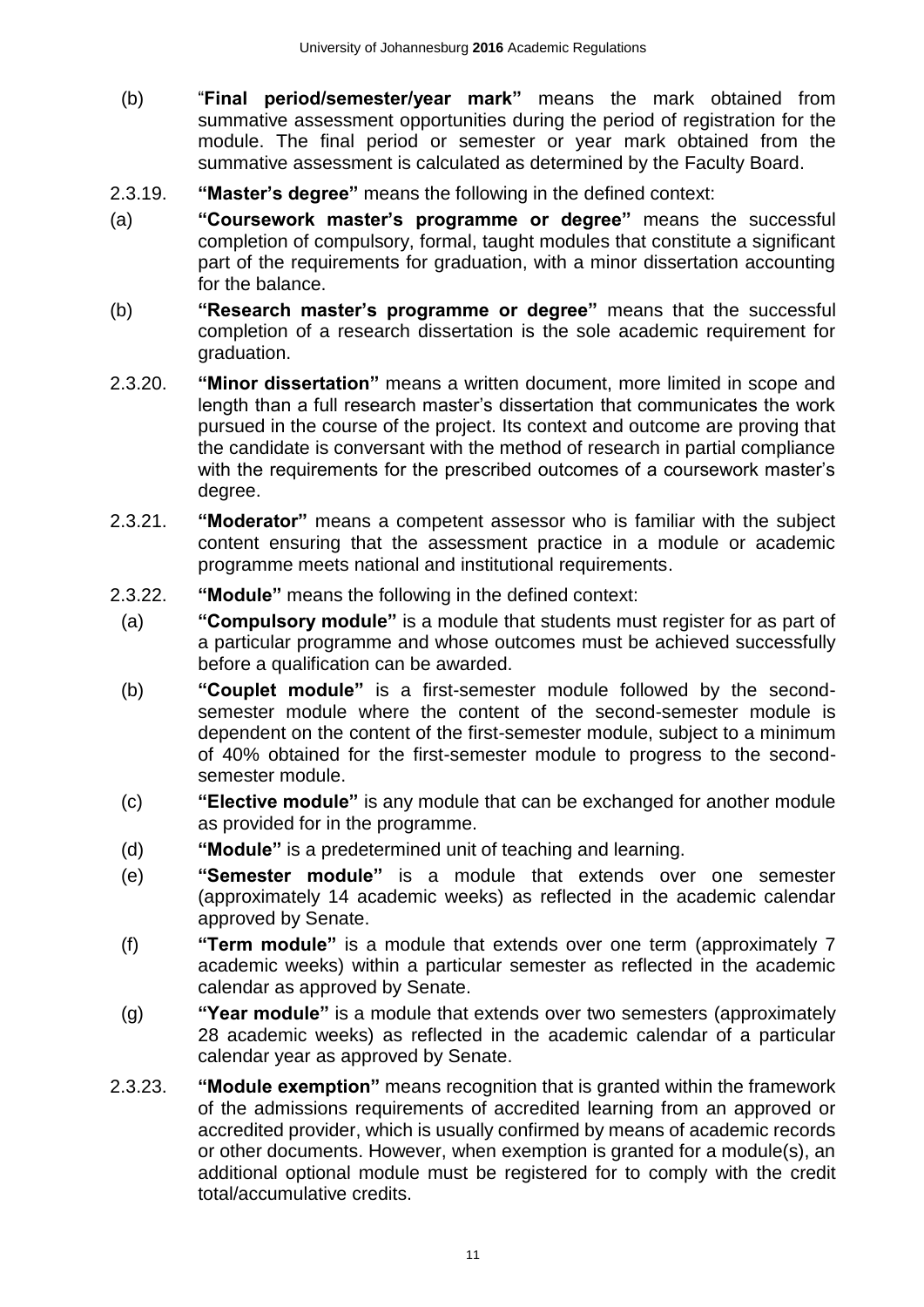<span id="page-12-0"></span>2.3.24. **"National Qualifications Framework (NQF)"** means a structure within which all qualifications are registered. Higher education qualifications are pegged at levels five (5) to ten (10) subject to a phased-in process determined by the CHE and "teach out" of existing qualifications.

## **Teach out Qualifications before 2012**

- 5 Undergraduate
- 6 Undergraduate
- 7 Honours / BTech
- 8 Master's and Doctoral

### **From 2013 the following are offered:**

| <b>NQF Level</b> | <b>Qualification type</b>      | <b>Minimum total credits</b>   |
|------------------|--------------------------------|--------------------------------|
| 10               | Doctoral Degree                | 360                            |
|                  | Doctoral Degree (Professional) | (Min. credits at level 10:     |
|                  |                                | 360)                           |
| 9                | Master's Degree                | 180                            |
|                  | Master's Degree (Professional) | (Min. credits at level 9: 120) |
| 8                | <b>Bachelor Honours Degree</b> | 120                            |
|                  |                                | (Min. credits at level 8: 120) |
|                  | Postgraduate Diploma           | 120                            |
|                  |                                | (Min. credits at level 8: 120) |
|                  | Professional Bachelor's Degree | 480                            |
|                  |                                | (Min. credits at level 8: 120) |
| $\overline{7}$   | Bachelor's Degree              | 360                            |
|                  |                                | (Min. credits at level 7: 120) |
|                  | <b>Advanced Diploma</b>        | 120                            |
|                  |                                | (Min. credits at level 7: 120) |
| 6                | Diploma                        | 360                            |
|                  |                                | (Min. credits at level 6: 120) |
|                  |                                |                                |
|                  |                                | 240                            |
|                  |                                | (Min. credits at level 6: 120) |
|                  | <b>Advanced Certificate</b>    | 120                            |
|                  |                                | (Min. credits at level 6: 120) |
| 5                | <b>Higher Certificate</b>      | 120                            |
|                  |                                | (Min. credits at level 5: 120) |

- <span id="page-12-1"></span>2.3.25. **"Outcomes"** means a demonstration of relevant abilities (knowledge, competencies, attitudes and values).
- <span id="page-12-2"></span>2.3.26. **"Part-time student"** means a person for whom study is not the main activity, who may be employed and is enrolled for fewer than the specified number of modules per semester and who may complete his/her qualification within a longer specified time frame than the minimum study period stipulated for an equivalent full-time programme.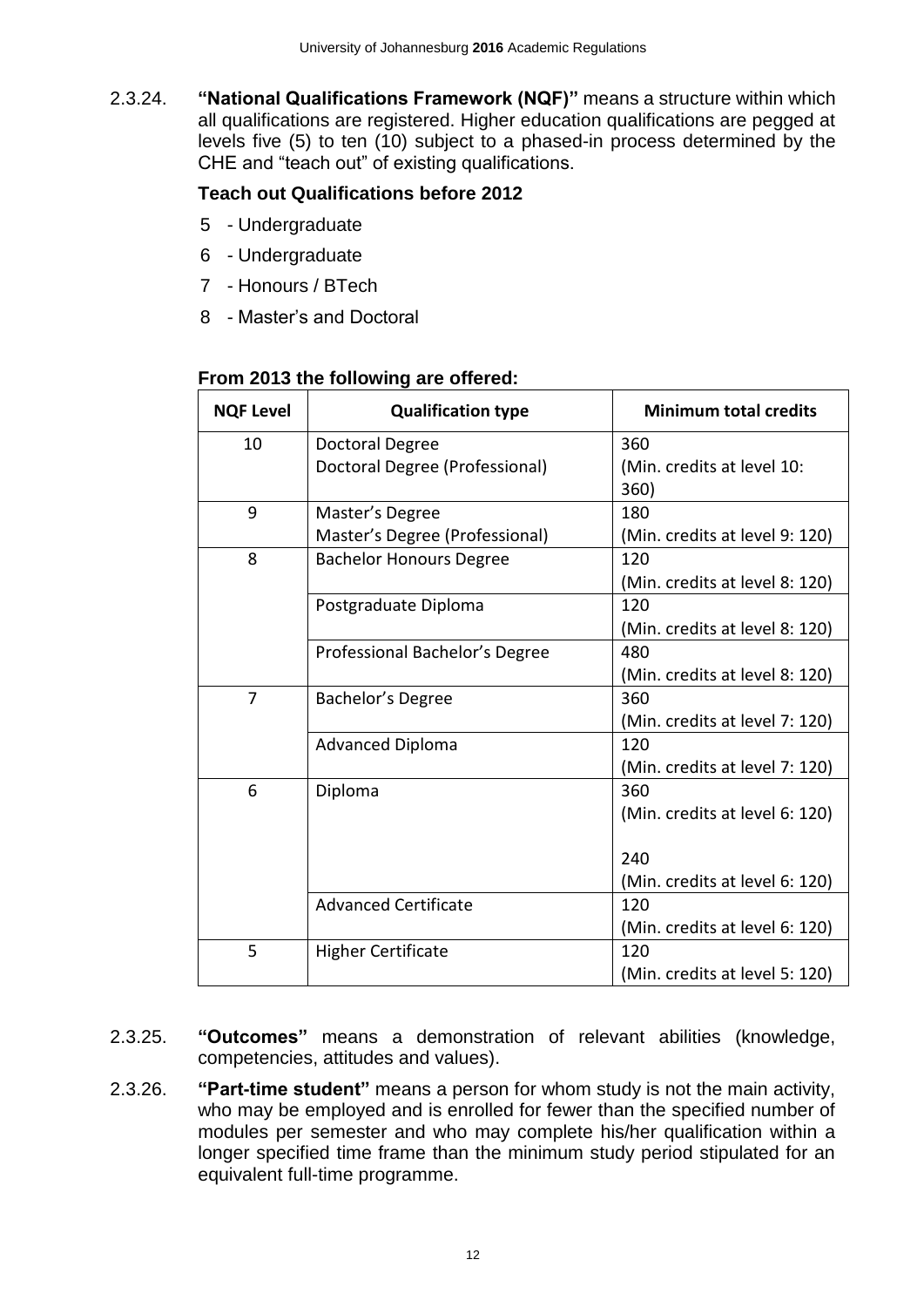2.3.27. **"Plagiarism"** means passing off ideas however expressed, including in the form of phrases, words, images, artefacts, sounds, or other intellectual or artistic outputs, as one's own when they are not one's own; *or* such passing off, as an original contribution, of ideas that are one's own but have been expressed on a previous occasion for assessment by any academic institution or in any published form, without acknowledgement of the previous expression. Plagiarism is understood as one of several related forms of academic dishonesty, all of which are addressed in the Student Disciplinary Code.

"Reportable plagiarism" means *Plagiarism* that:

- (a) Vitiates the attempt fairly and meaningfully to assess and, where relevant, assign a mark, grade, or other outcome to the work in question; *and*
- (b) Is such that an educational response (which may include capping or prescribing a mark) is inappropriate and that a formal academic response or a disciplinary response is appropriate, given the plagiarism history of the student, and all the other relevant circumstances of the case; *or*

In the case of work that is not submitted for assessment (for example work submitted by a student to a supervisor or lecturer for comment), is deemed by the individual academic staff member in question to be reportable, having regard to the nature of the offence, the plagiarism history of the student, the possibility or probability of repeat offence, and all the other circumstances of the case.

#### <span id="page-13-4"></span>2.3.28. **"Programme" means the following in the defined context:**

- <span id="page-13-0"></span>(a) **"Attendance-based short learning programme"** means an institutionapproved continuing education short learning programme (SLP) for which no credits are awarded in relation to a particular formal programme such as seminars, workshops and continuous professional development (CPD) programmes.
- <span id="page-13-1"></span>(b) **"Credit-bearing short learning programme"** means an institution-approved continuing education short learning programme (SLP) for which credits may be considered in relation to its contribution to a particular programme, in accordance with legal requirements.
- <span id="page-13-2"></span>(c) **"Duration of a programme"** means the minimum study period for which students must be registered towards a particular programme in order to qualify for a qualification after they have successfully completed all the prescribed modules.
- (d) **"Extended curriculum programme"** means an undergraduate diploma or degree incorporating substantial foundational work/provision that is additional to the coursework prescribed for the regular programme. The foundational work/provision is equivalent to one or two semesters of full-time study, designed to articulate effectively with the regular elements of the programme, and planned, scheduled and regulated as an integral part of the programme.
- <span id="page-13-3"></span>(e) **"Continuing Education Programme"** means an institution-approved short learning programme or institution-approved whole programme accredited by HEQC and registered by SAQA. These programmes receive no state funding and upon successful completion, will lead to the award of a qualification in the case of a whole programme or an UJ certificate in case of a SLP.
- (f) **"Programme"** means a purposeful and structured set of learning experiences leading to a qualification comprising a set of credit-bearing, level-pegged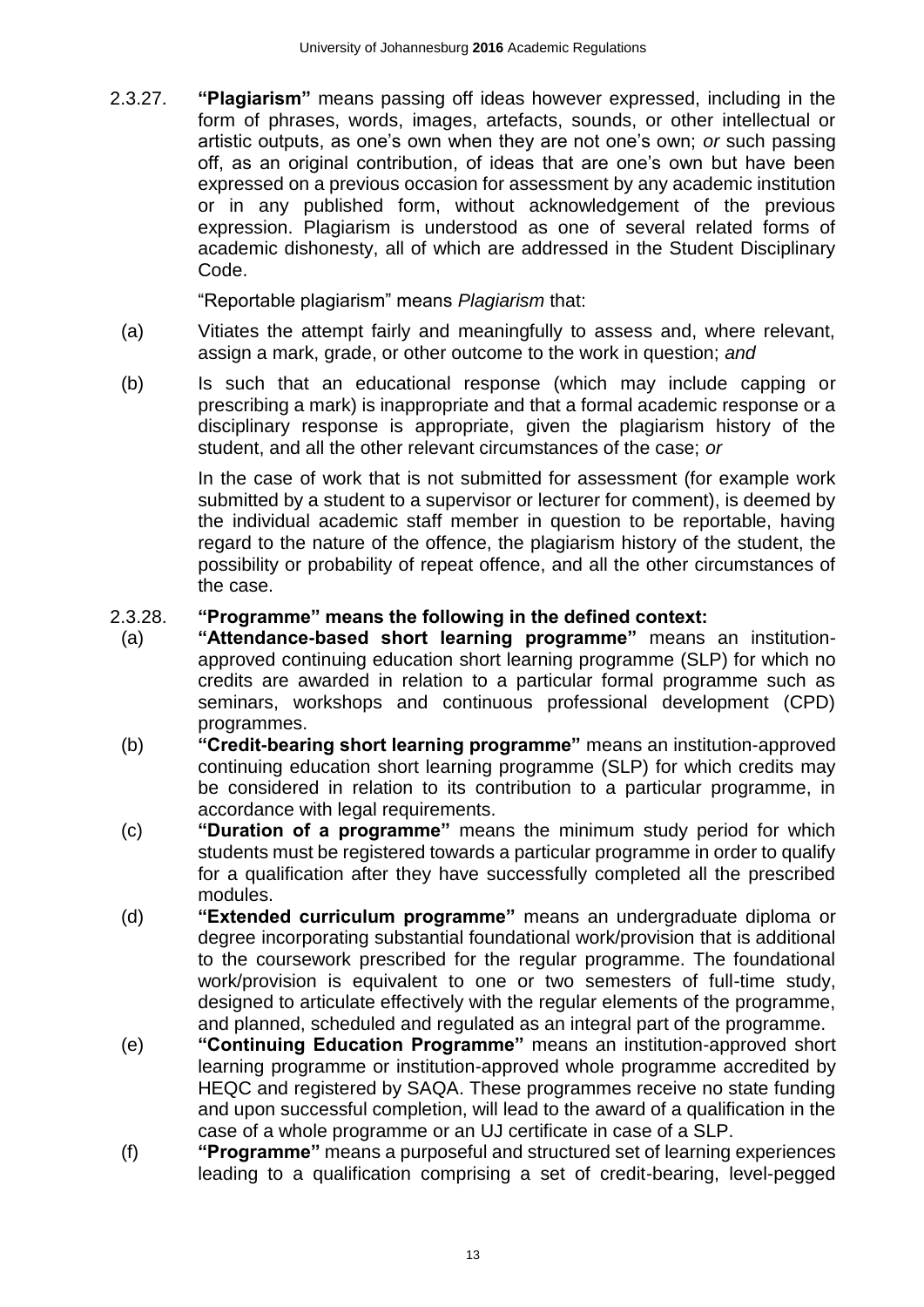<span id="page-14-1"></span>modules. In an outcomes-based system, programmes are designed to enable students to achieve predetermined exit level outcomes.

- (g) **"Programme group"** means a number of programmes with the same focus or field of specialisation.
- <span id="page-14-2"></span>(h) **"Programme title"** means the name of a qualification with or without a qualifier, e.g. BA (Development Studies), BIng (Mechanical) or LLB.
- <span id="page-14-5"></span>(i) **"Purpose of a programme"** means the value of a programme to students and society, and reflects the outcomes.
- <span id="page-14-12"></span>(j) **"Short learning programme"** means an institution-approved continuing education programme, inclusive of a credit-bearing short learning programme and non-credit-bearing (attendance-based) short learning programme generating fewer than 120 NQF credits and extending over a period of less than one year.
- <span id="page-14-13"></span>(k) **"Subsidised academic programme"** means an externally approved, funded, registered and accredited, structured academic programme at the University that, upon successful completion, will lead to the award of a formal qualification such as a certificate, diploma or a degree.
- (l) **"Whole programme"** means an institution-approved, HEQC accredited and SAQA registered continuing education programme generating 120 NQF credits or more and extending over a period of one year or more. (Also see definition for "Continuing Education Programme".)
- <span id="page-14-3"></span>2.3.29. **"Promotion"** means the advancement of students who meet the minimum requirements of a particular study level from that particular study level to the next (e.g. from the first-year level to the second-year level) as determined per programme by the academic department and the relevant Faculty Board, approved by Senate and contained in the Faculty Rules and Regulations.
- <span id="page-14-4"></span>2.3.30. **"Promotion requirements"** means the grounds of a student's achievements in a particular study period.
- <span id="page-14-6"></span>2.3.31. **"Qualification"** means the formal recognition and certification of learning outcomes by an accredited provider as reflected in the degrees that the provider confers and the diplomas and certificates it awards, whether they are subsidised or continuing education whole programmes.
- <span id="page-14-7"></span><span id="page-14-0"></span>2.3.32. **"Qualifier"** or **"field of specialisation"** means the manner in which a specific field is identified within a generic qualification, e.g. BSc (Chemistry) or BA (Law), in which "BSc" or "BA" represents the generic component and "(Chemistry)" or "(Law)" the qualifier or field of specialisation.
- <span id="page-14-8"></span>2.3.33. **"Recognition of prior learning (RPL)"** means the granting of credits for or the recognition of any appropriate learning that has occurred prior to admission to a formal learning programme, based on the demonstration of particular abilities in respect of knowledge, competence, attitudes and values.
- <span id="page-14-9"></span>2.3.34. **"Rules of access"** means the minimum requirements for access to a module or programme.
- <span id="page-14-10"></span>2.3.35. **"Rules of combination"** means the requirements for the combination or succession of modules in a programme (e.g. a student having to pass Chemistry 1A to gain access to Chemistry 1B).
- <span id="page-14-11"></span>2.3.36. **"Service learning"** means a form of teaching and learning that is directed at specific community needs and integrated into a credit-bearing academic programme and curriculum in which students participate in contextualised, well-structured and organised service activities aimed at addressing identified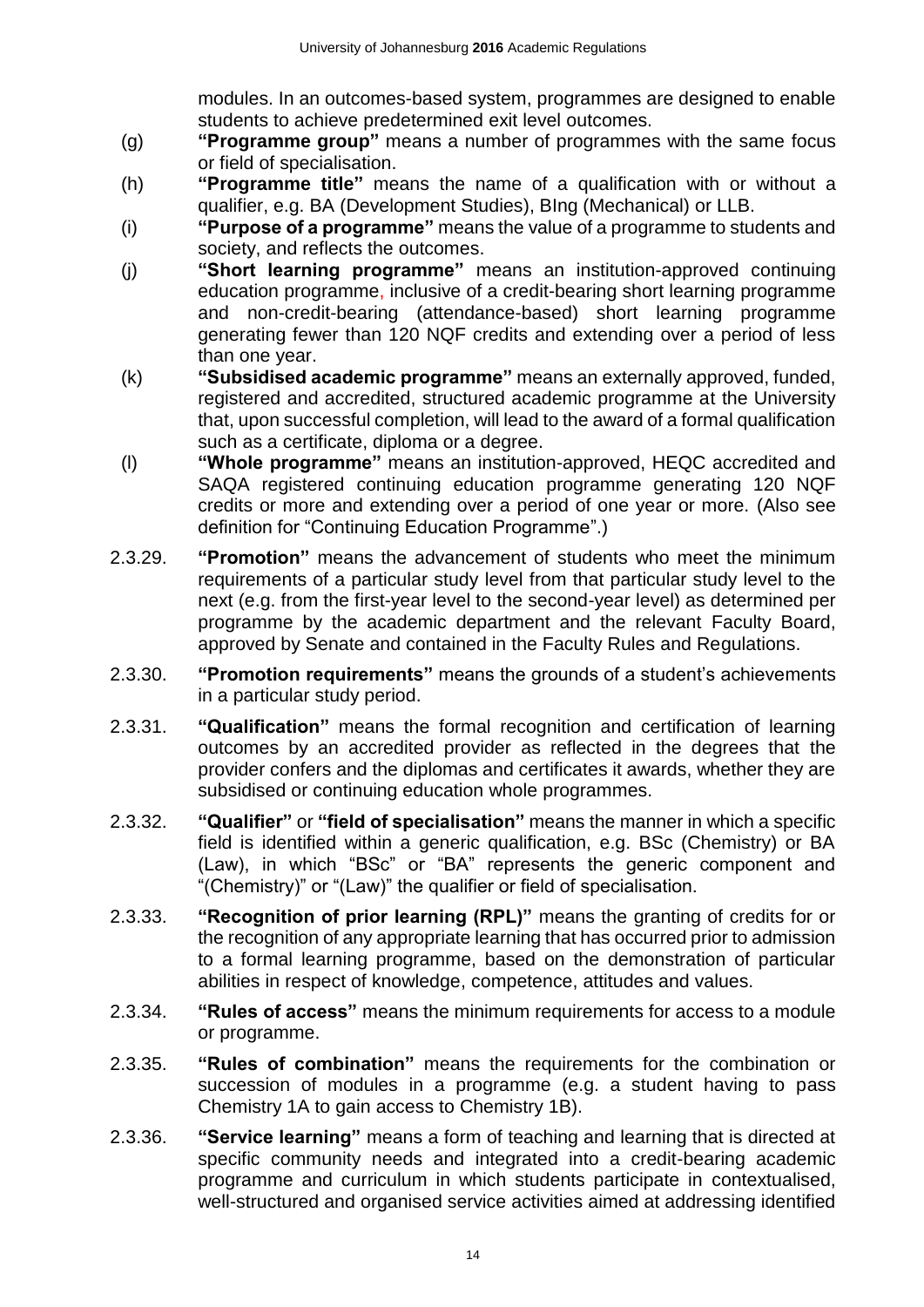service needs in a community and subsequently reflect on such experiences in order to gain a deeper understanding of the linkage between curriculum, content and community dynamics as well as to achieve personal growth and a sense of social and civic responsibility. The experience is assessed and takes place under the supervision and/or mentorship of a person/s representing the community. A collaborative partnership that enhances mutual reciprocal teaching and learning among all members of the partnership (lecturers and students, members of the communities or representatives of the service sector) is required. See also work integrated learning.

- <span id="page-15-0"></span>2.3.37. **"Special assessment opportunity**" means a further assessment opportunity equivalent to the original assessment opportunity aimed at accommodating students who were unable to be assessed in the original assessment opportunity.
- <span id="page-15-1"></span>2.3.38. **"Study year/semester"** means the academic level of the study year/semester of study for which students are registered, e.g. first year, second year or third year, of a particular programme.
- <span id="page-15-2"></span>2.3.39. "**Summative assessment" (traditional)** is carried out at the end of a period of teaching and learning of a module, e.g. the end of a lecture or series of lectures or the end of the semester. The purpose is to determine (i.e. judge) the student's achievement of the outcomes, i.e. the learning products. It provides the opportunity for a judgement to be made.
- <span id="page-15-3"></span>2.3.40. **"Supervisor"** means the person appointed by the University to give professional and academic guidance to a student registered for a postgraduate research project under his/her name and to ensure the provision of adequate financial, spatial and infrastructural support for the research project prior to enrolment.
- <span id="page-15-4"></span>2.3.41. **"Supplementary assessment opportunity"** means an assessment that supplements the original assessment granted to students. Admission to this assessment opportunity is based on the results of the original assessment opportunity.
- <span id="page-15-5"></span>2.3.42. **"Thesis"** means a treatise, prepared for assessment purposes, which represents a distinct, original contribution to the knowledge of and insight into a field of study, either by the disclosure of new facts or by the exercise of an independent and critical ability, in full compliance with the requirements of a doctorate from the University.
- 2.3.43. **"Tutorial"** means a period of tuition given by a university in addition to normal teaching time and methods. It is the teaching of a very small group of students by university teaching staff or tutors in a specific module.
- <span id="page-15-6"></span>2.3.44. **"University"** means the University of Johannesburg.
- <span id="page-15-7"></span>2.3.45. **"Work integrated learning"** means the component of a learning programme that focuses on the application of learning in an authentic learning work-based context under the supervision and/or mentorship of a person/s representing the workplace. It addresses specific competencies identified for the acquisition of a qualification that make the student employable and assist in the development of related personal attributes. Workplace/service employees and professional bodies are involved in the assessment of the learning experience together with the University's academic employees. See also service learning.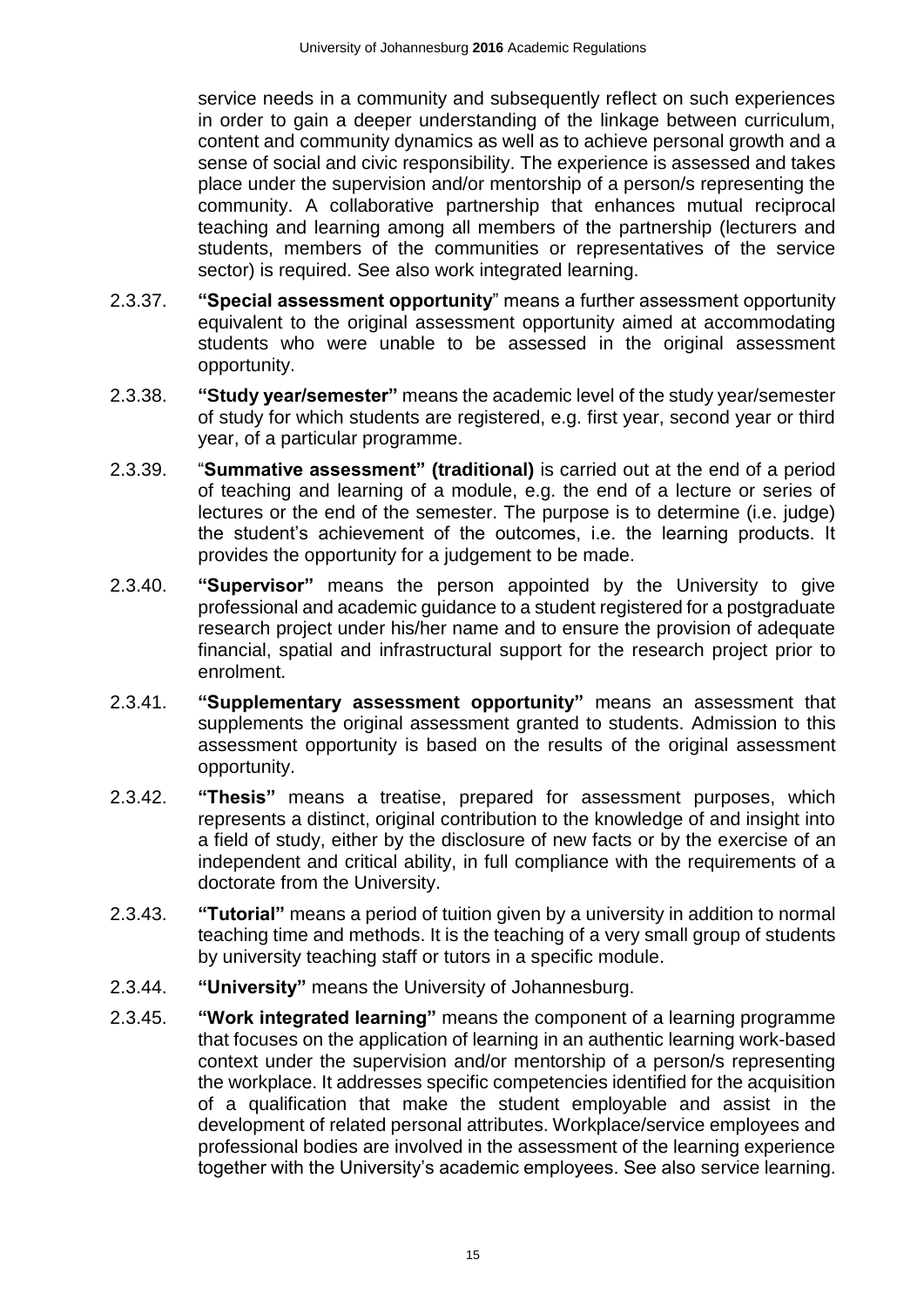## <span id="page-16-0"></span>**3. LANGUAGE**

The language of teaching, learning, assessment and academic administration is determined by the University's Language Policy as approved by Senate and Council.

## <span id="page-16-1"></span>**4. ADMISSION**

#### <span id="page-16-2"></span>**4.1 General admission requirement principles for an undergraduate programme**

- 4.1.1 Admission requirements and compliance with the legal endorsement for undergraduate programmes for study at the University are as follows:
	- (a) A NSC higher certificate endorsement is a legal requirement for admission into a higher certificate.
	- (b) A NSC diploma endorsement is a legal requirement for admission into an undergraduate diploma.
	- (c) A NSC bachelor's degree endorsement is a legal requirement for admission into an undergraduate bachelor's degree.
	- (d) An applicant who has successfully completed a Higher Certificate at an accredited HEI may be admitted into an appropriate Advanced Certificate.
	- (e) An applicant who has successfully completed a Higher Certificate at an accredited HEI and has accumulated relevant credits may be admitted to a related undergraduate diploma programme, subject to the candidate being granted a NSC diploma endorsement by Universities of South Africa after the successful completion of the Higher Certificate (refer to AR 6 and AR 7 for credit requirements).
	- (f) An applicant who has successfully completed an undergraduate diploma, may be admitted into an undergraduate bachelor's degree programme, subject to the candidate being granted a NSC bachelor's degree endorsement by Universities of South Africa (refer to AR 6 and AR 7 for credit requirements).
	- (g) Other progression requirements, as reflected in the Higher Education Qualifications Sub Framework (HEQSF), are applicable.
	- (h) Applicants who have completed their National Senior Certificate (NSC) or Senior Certificate (SC) must comply with the minimum Admission Points Score (APS). All applicants must comply with the language requirements, faculty and qualification or module requirements for admission into each programme as laid down by the relevant faculty.
	- (i) Other additional admission requirements may be:
		- (i) admission and placement tests as approved by Senate;
		- (ii) personal interviews;
		- (iii) portfolios of evidence;
		- (iv) RPL;
		- (v) SAQA or Universities of South Africa certification of equivalents;
		- (vi) language proficiency tests.
	- (j) The writing of the National Benchmark Tests (NBTs), prior to registration, is compulsory for all new first year students.
	- (k) Compliance with the minimum requirements does not guarantee a place, as the University has a specific number of places as approved by the Department of Higher Education and Training for new undergraduate first years.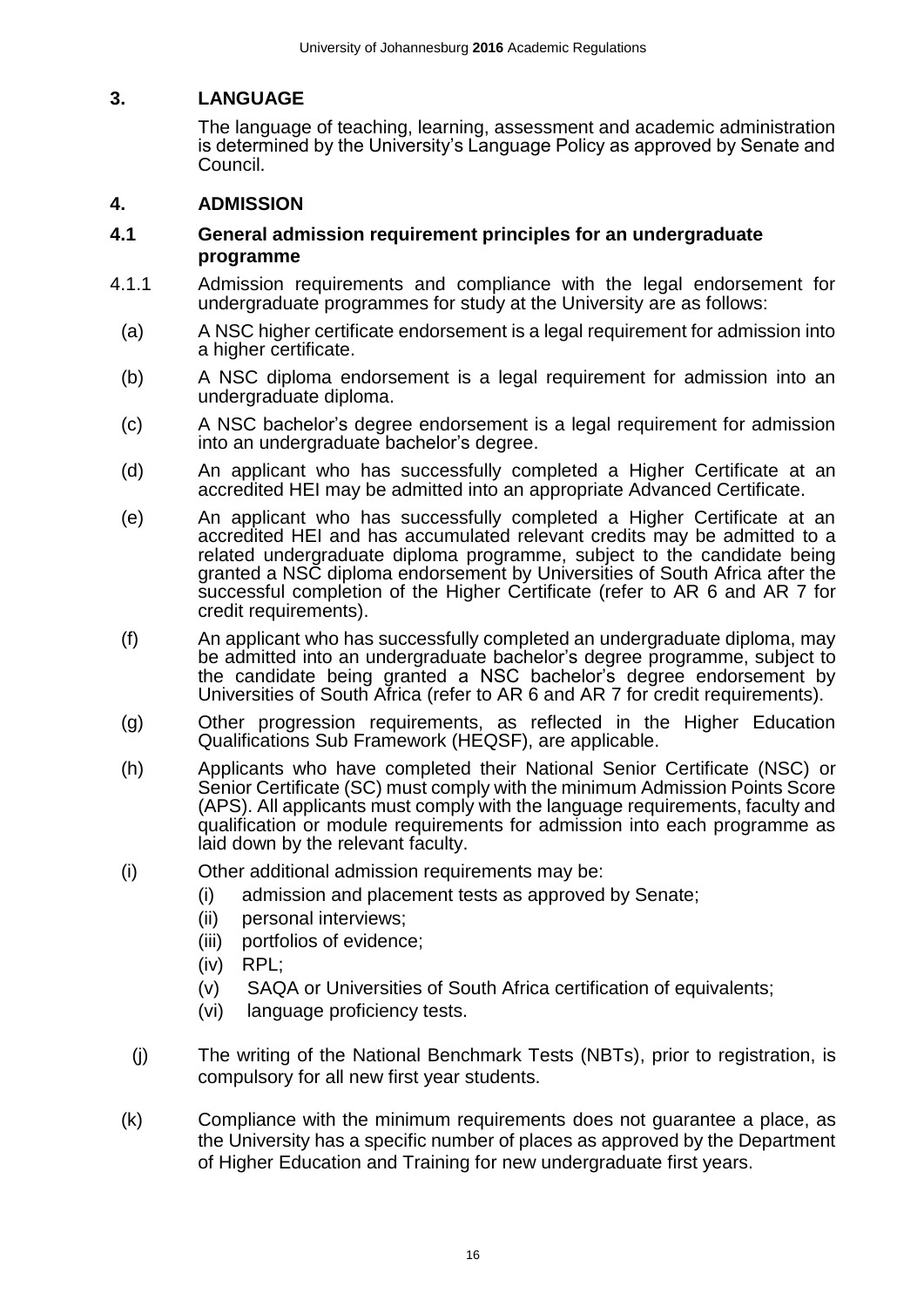- (l) Prospective students currently in Grade 12 will be considered for admission to study at the University based on a Grade Eleven Score that is calculated in the same way as the APS using the final achievement ratings of the Grade 11 subjects. Any student who has been admitted on the Grade 11 results will have to satisfy the minimum admission requirements in Grade 12 for registration for the relevant qualification as laid down by the University.
- (m) Prospective students who comply with the minimum legal requirements for admission to a National Diploma or Bachelor's degree programme, but who do not meet the additional faculty-specific minimum Admission Points Score, may, upon good cause shown, be granted admission to such programme at the discretion of the relevant Executive Dean. If prospective students do not meet faculty-specific admission requirements in respect of a module in such a programme that is taught in a faculty other than the faculty in which the programme is offered, the Executive Dean must consult with the Executive Dean of the faculty within which the module resides before admission to the programme may be granted.
- (n) School-leaving certificates not included in the table below are dealt with individually in faculties and departments.
- <span id="page-17-0"></span>**4.2 Admissions before 2008 Admission Requirements for International applicants, applicants who completed the Senior Certificate (SC) or National Senior Certificate (NSC).**

|                  | <b>NATIONAL</b>                     |                            |                         |                |                            |                 |             | <b>INTERNATIONAL</b> |                |                         |
|------------------|-------------------------------------|----------------------------|-------------------------|----------------|----------------------------|-----------------|-------------|----------------------|----------------|-------------------------|
| <b>APS</b>       | Achievement<br>rating<br><b>USC</b> | (M-Score)<br>오<br>エ<br>ပ္တ | (M-Score)<br>ပ္တ<br>ပ္တ | IEB            | <b>COSSIMISSOR</b><br>(HI) | IGCSE/NSSC (OL) | AS LEVELS   | A LEVELS             | IB (HL)        | <b>IB (SL)</b>          |
| 10               |                                     |                            |                         |                |                            |                 |             | A                    | $\overline{7}$ |                         |
| $\boldsymbol{9}$ |                                     |                            |                         |                |                            |                 |             | B                    | $\overline{6}$ |                         |
| 8                |                                     |                            |                         |                |                            |                 |             | C                    | 5              |                         |
| $\overline{7}$   | $(80-100\%)$<br>7                   | A                          |                         | $\overline{7}$ | 1                          |                 | A           | D                    | $\overline{4}$ | $\overline{7}$          |
| 6                | $(70-79%)$<br>6                     | B                          | A                       | 6              | $\overline{2}$             |                 | B           | E                    | 3              | 6                       |
| 5                | 5 (60-69%)                          | $\mathsf C$                | B                       | 5              | 3                          | Α               | $\mathsf C$ |                      | $\overline{2}$ | 5                       |
| 4                | $(50-59%)$<br>4                     | D                          | C                       | 4              | $\overline{4}$             | B               | D           |                      | 1              | $\overline{\mathbf{4}}$ |
| 3                | 3 (40-49%)                          | E                          | D                       | 3              |                            | $\mathsf C$     | E           |                      |                | 3                       |
| $\overline{2}$   | $(30-39%)$<br>$\overline{2}$        | F                          | E                       | $\overline{2}$ |                            | D/E             |             |                      |                | $\overline{2}$          |
| 1                | $(0-29%)$<br>1                      | G                          | F                       | 1              |                            | F/G             |             |                      |                | $\mathbf 1$             |

**The Admission Point Score (APS) table used for calculation**

#### **ABREVIATIONS**

| <b>NSC</b> | National Senior Certificate (completed Grade 12 in and after<br>2008) |
|------------|-----------------------------------------------------------------------|
| SC HG      | Senior Certificate Higher Grade (completed Grade 12 before            |
|            | 2008)                                                                 |
| SC SG      | Senior Certificate Standard Grade (completed Grade 12<br>before 2008) |
| <b>IEB</b> | <b>Independent Examination Board</b>                                  |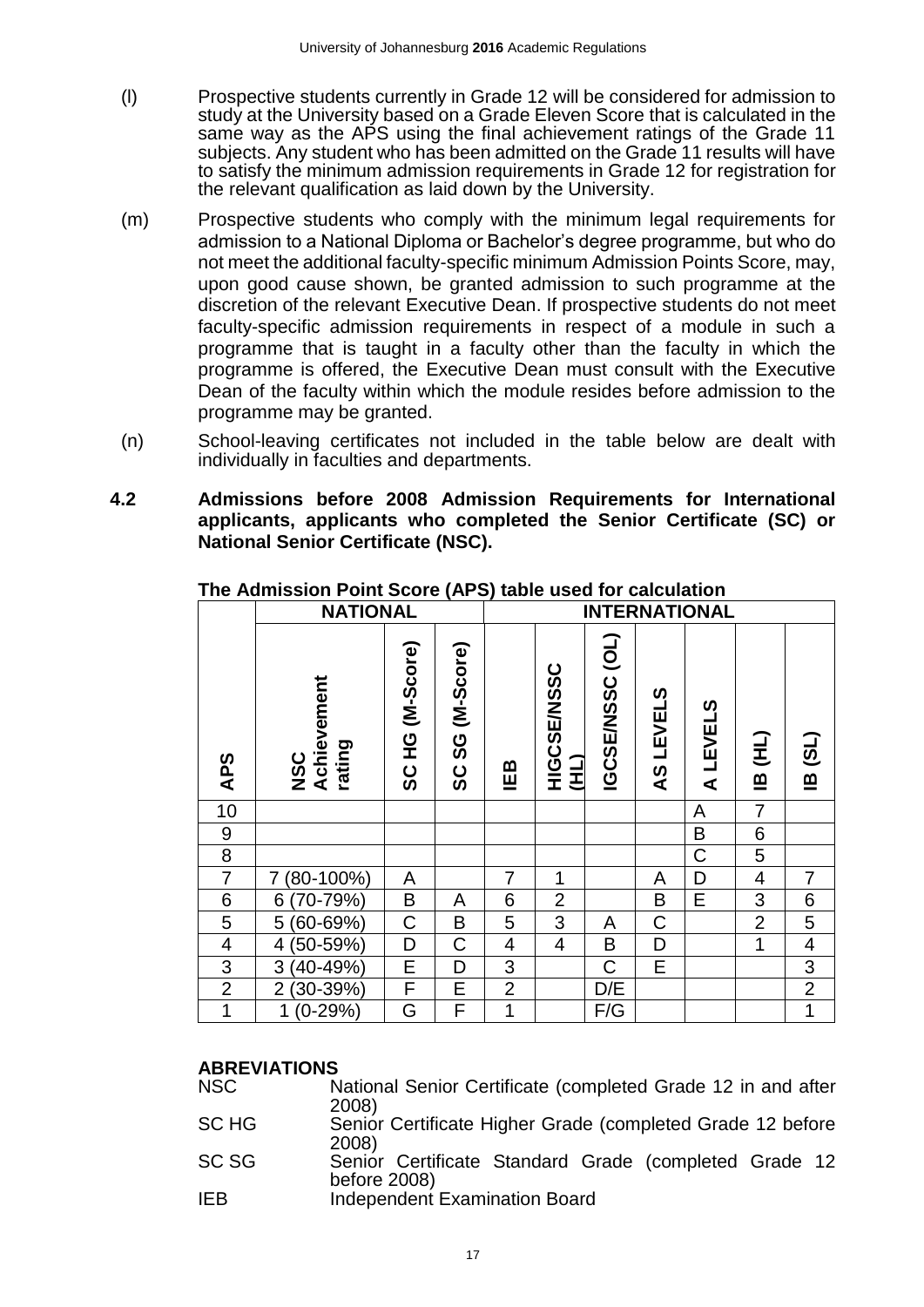| HIGCSE       | Higher International General Certificate of Secondary    |
|--------------|----------------------------------------------------------|
|              | Education                                                |
| NSSC(HL)     | Namibia Senior Secondary Certificate (Higher Level)      |
| <b>IGCSE</b> | International General Certificate of Secondary Education |
| NSSC(OL)     | Namibia Senior Secondary Certificate (Ordinary Level)    |
| AS           | <b>Advanced Subsidiary Level</b>                         |
| A Level      | <b>Advanced Level</b>                                    |
| IB (HL)      | International Baccalaureate Schools (Higher Levels)      |
| IB (SL)      | International Baccalaureate Schools (Standard Levels)    |

#### <span id="page-18-0"></span>**4.3 Admission requirements International applicants and applicants who completed the Senior Certificate (SC)**

- 4.3.1 Admission Point Scores (APS) are awarded for the six best symbols (taking faculty- and programme-specific requirements into account) in the SC, HIGCSE, IGCSE, A-level, O-level, AS-level or the IB according to the table above. A maximum of six subjects will be used to calculate the APS.
- 4.3.2 Applicants who obtained the SC will be considered for admission to study at the University in accordance with their final Grade 12 results.
- 4.3.3 The minimum achievement rating as required for Life Orientation as stipulated in the minimum entrance requirements per qualification, will either be automatically added or subtracted (with the total APS being adapted accordingly) for applicants who obtained one of the school leaving certificates as mentioned in 4.3.1.

#### <span id="page-18-1"></span>**4.4 Admission Requirements for applicants who obtained the National Senior Certificate (NSC) in 2008 or later**

### <span id="page-18-2"></span>**4.4.1 The APS is calculated as follows:**

- (a) In total seven subjects are used for the calculation of the APS.
- (b) The total APS of an applicant is the sum of the achievement ratings of the NSC subjects of that applicant.
- (c) If applicants completed more than the minimum number of subjects in their NSC, the compulsory subjects and the best three remaining subjects will be used to calculate the total APS.
- (d) If an elective is compulsory for admission this subject must be included in the calculation.
- (e) A minimum APS will be required for specified compulsory Group A subjects (including electives), and the total of the remaining Group B subjects will add to the total APS.
- (f) Refer to the UJ Prospectus for the requirements per qualification and Faculty.

#### <span id="page-18-3"></span>**4.5 Admission requirements for applicants who obtained the National Certificate Vocational (NCV)**

- 4.5.1 Admission requirements for applicants with a NCV are in accordance with relevant legislation and the faculty rules and regulations related to the various academic programmes.
- 4.5.2 Refer to the UJ Prospectus for the requirements per qualification and faculty.

#### <span id="page-18-4"></span>**4.6 Minimum admission requirements applicable to Higher Certificates**

4.6.1. Additional faculty- or programme-specific requirements are determined by the relevant Faculty Boards, approved by Senate and contained in the relevant faculty rules and regulations. The minimum admission requirements for a Higher Certificate are: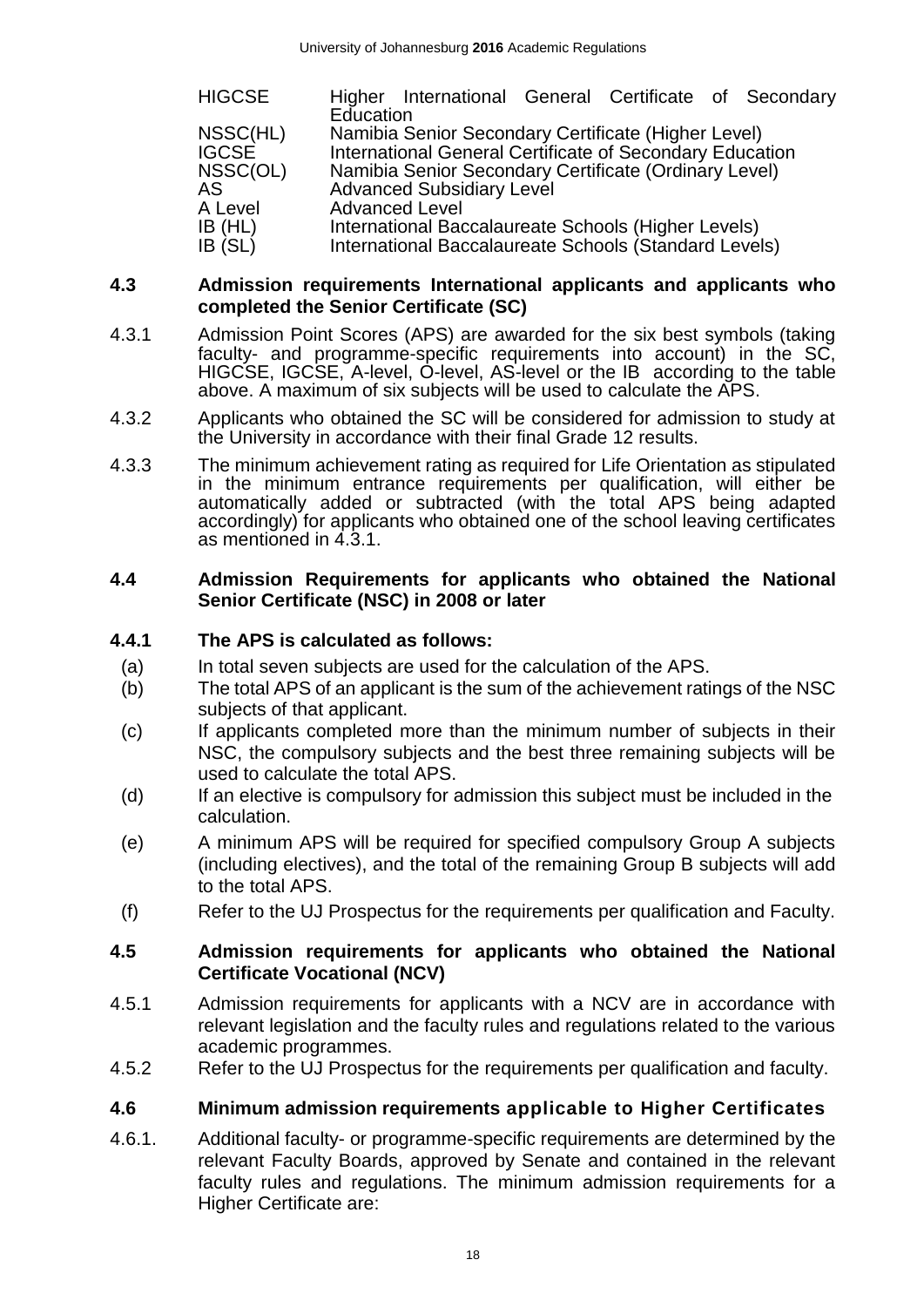- 4.6.2 Prospective students must
- (a) be in possession of an SC or NSC;

**or**

- (b)
- (i) have obtained the National Certificate N3 with passes of at least 40% in at least four subjects;
- (ii) have passed one of the official languages on, at least first-language level in the certification examination;
- (iii) have passed any instructional offering in an official language.
- (iv) be able to prove their competence in English as laid down in Faculty Rules and Regulations;
- (v) have complied with Admission Points Score.
- (vi) have complied with faculty- and department-specific requirements as determined by the Faculty Board, approved by Senate and contained in the Faculty Rules and Regulations;
- (c)

**or**

- (i) have obtained one of the following credit combinations:
- three Grade 12 subjects on at least standard-grade level, plus one National Certificate N3 subject; or
- two Grade 12 subject on at least standard-grade level, plus two National Certificate N3 subjects; or
- one Grade 12 subject on at least standard grade level, plus three National Certificate N3 subjects;
- (ii) have passed one of the official languages on at least first-language level in the certification examination;
- (iii) be able to prove their competence in English as laid down in the relevant faculty rules and regulations;
- (iv) have complied with Admission Points Score or other equivalent scores;
- (v) have complied with faculty- and department-specific requirements as determined by the Faculty Board, approved by Senate and contained in the Faculty Rules and Regulations;
- (d)

**or** 

- (i) have obtained the National N4 Certificate with passes of at least 50% in at least four appropriate subjects;
- (ii) be able to prove their competence in English as laid down in Faculty Rules and Regulations;
- (iii) have complied with M score requirements;
- (iv) have complied with faculty- and department-specific requirements as determined by the Faculty Board, approved by Senate and contained in the Faculty Rules and Regulations.
- 4.6.3 An applicant who does not meet the general minimum admission requirements for admission into the higher certificate can be referred by faculties for possible admission to career-focused bridging or extended curricula programmes.

## <span id="page-19-0"></span>**4.7 MINIMUM ADMISSION REQUIREMENTS APPLICABLE TO DIPLOMAS:**

### <span id="page-19-1"></span>**4.7.1 The minimum admission requirements for a national diploma are: in accordance with the requirements as defined in the NATED Report 150,**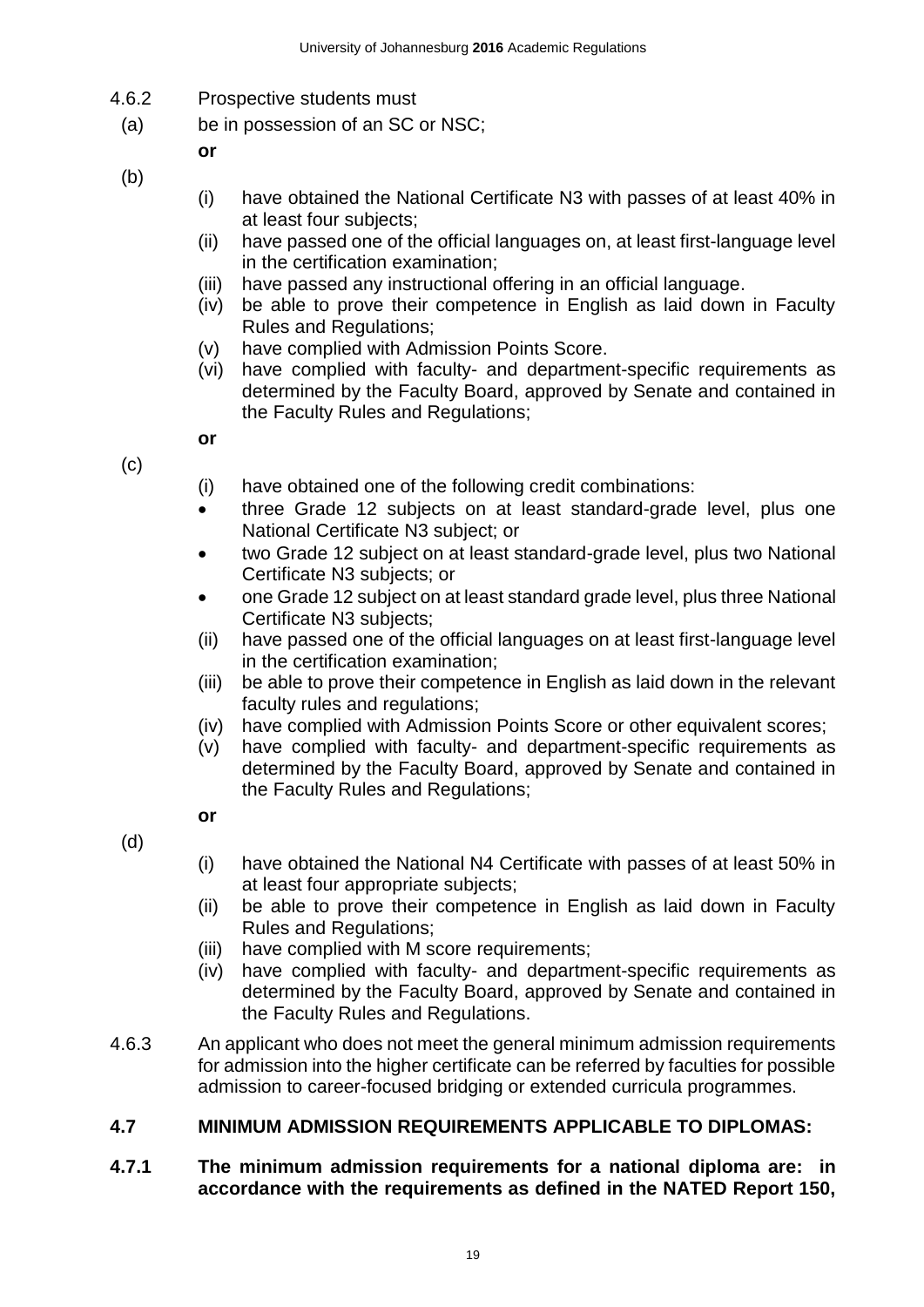## **the Government Gazette July 2008 Policy and HEQF 2007. This implies the following:**

- (a) SC or NSC endorsed with diploma admission;
- (b) SC-based complete/conditional exemption;
- (c) language requirements;
- (d) admission/placement tests as approved by Senate;
- (e) faculty- and programme-specific requirements as determined by the relevant Faculty Board, approved by Senate and contained in the relevant faculty rules and regulations.

### <span id="page-20-0"></span>**4.8 MINIMUM ADMISSION REQUIREMENTS APPLICABLE TO ADVANCED DIPLOMAS**

The Advanced Diploma is offered to a student with a Diploma or National Diploma to allow a student to bridge to Honours in a specific programme, should he/she meet the minimum requirements for the Honours.

- 4.8.1 In addition to faculty-specific minimum admission requirements, special admission requirements will apply to specific programmes as set out below.
- 4.8.2 For admission to an advanced diploma, applicants must have successfully completed a relevant diploma, or national diploma, or Bachelor's degree in the same or relevant field of study as determined by the relevant Faculty Board, approved by Senate and contained in the relevant faculty rules and regulations.
- 4.8.3 Programme-specific admission requirements such as a minimum achievement in the relevant majors or approved appropriate other modules in the prerequisite qualification are determined by the relevant Faculty Board, approved by Senate and contained in the relevant faculty rules and regulations.

#### <span id="page-20-1"></span>**4.9 ACADEMIC REGULATIONS APPLICABLE TO BACHELOR'S PROGRAMMES MINIMUM ADMISSION REQUIREMENTS FOR A BACHELOR'S PROGRAMME**

## <span id="page-20-2"></span>**4.9.1 Minimum admission requirements**

The minimum admission requirements for a bachelor's programme are:

- (a) Senior Certificate (SC) with complete or conditional exemption.
- (b) National Senior Certificate (NSC**)** endorsed with admission to a bachelor's degree,

**or** 

Senate discretionary admission may be considered for candidates with an NSC endorsed with admission to a diploma who have applied for admission to an undergraduate bachelor's degree at the University. Senate may consider such matter on recommendation by the relevant Executive Dean in accordance with clause 31 of the Regulations on Senate Discretionary Exemption for SC holders as contained in the Universities of South Africa guidelines regarding Senate discretionary exemption:

- (c) Admission tests, as approved by Senate;
- (d) M score, APS and other equivalent scores;
- (e) Language requirements;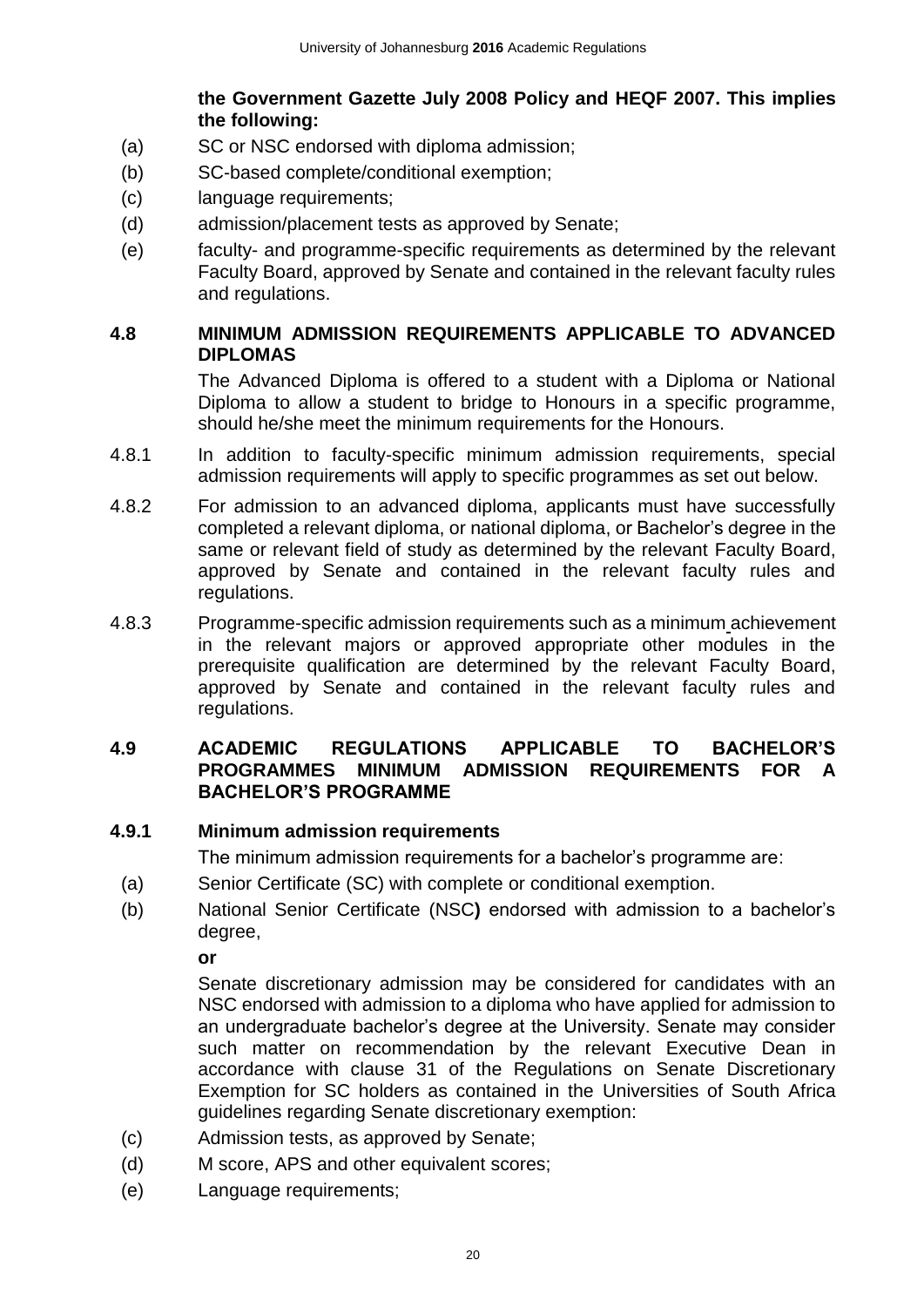(f) Faculty- and programme-specific requirements as determined by the relevant Faculty Board, approved by Senate and contained in the relevant faculty rules and regulations.

### <span id="page-21-0"></span>**4.10 Alternative admissions requirements**

#### <span id="page-21-1"></span>**4.10.1 Senate Discretionary Conditional Admission**

Senate Discretionary Conditional Admission for candidates who have successfully completed the National Senior Certificate **or** National Certificate **or** National Certificate (Vocational) and who have applied for admission to an undergraduate programme at the University may be considered by Senate on recommendation of the relevant Executive Dean, subject to successful completion of the NBT and obtaining at least Higher Intermediate Level.

### <span id="page-21-2"></span>**4.10.2 School of Tomorrow applicants**

The Executive Dean, together with the Registrar, may approve admission of School of Tomorrow applicants via the Senate discretional admission process subject to the applicant successfully completing the NBT and obtaining at least Higher Intermediate level.

### <span id="page-21-3"></span>**4.10.3 Recognition of prior learning (RPL)**

The University may, on the grounds of RPL, and subject to Senate-approved special admission rules, admit students who do not comply with the minimum admission requirements.

#### <span id="page-21-4"></span>**4.10.4 Placement in access or alternative programmes**

Prospective students who do not meet the general minimum admission requirements for a specific programme may be placed in a Senate-approved access programme, having followed a Senate-approved placement procedure.

#### <span id="page-21-5"></span>**4.11 Application for admission to study at the University**

- 4.11.1 Prospective students must apply for admission to programmes not later than the determined closing dates. An annually determined application fee is payable for paper applications. Online applications are free.
- 4.11.2 Admission is subject to selection in accordance with programme-specific admission requirements determined by the Faculty Board, as well as minimum requirements set for transfer students, approved by Senate and contained in the relevant faculty rules and regulations.
- 4.11.3 Admission is also subject to
	- (a) the University's Enrolment Management Plan approved by the Department of Higher Education and Training, the Senate and Faculty Boards;
	- (b) quota determination of elective modules as approved;
	- (c) professional regulatory requirements where programmes are regulated by external regulatory boards/councils;
	- (d) requirements related to the student equity profile;
	- (e) Senate-approved selection, placement and admission tests.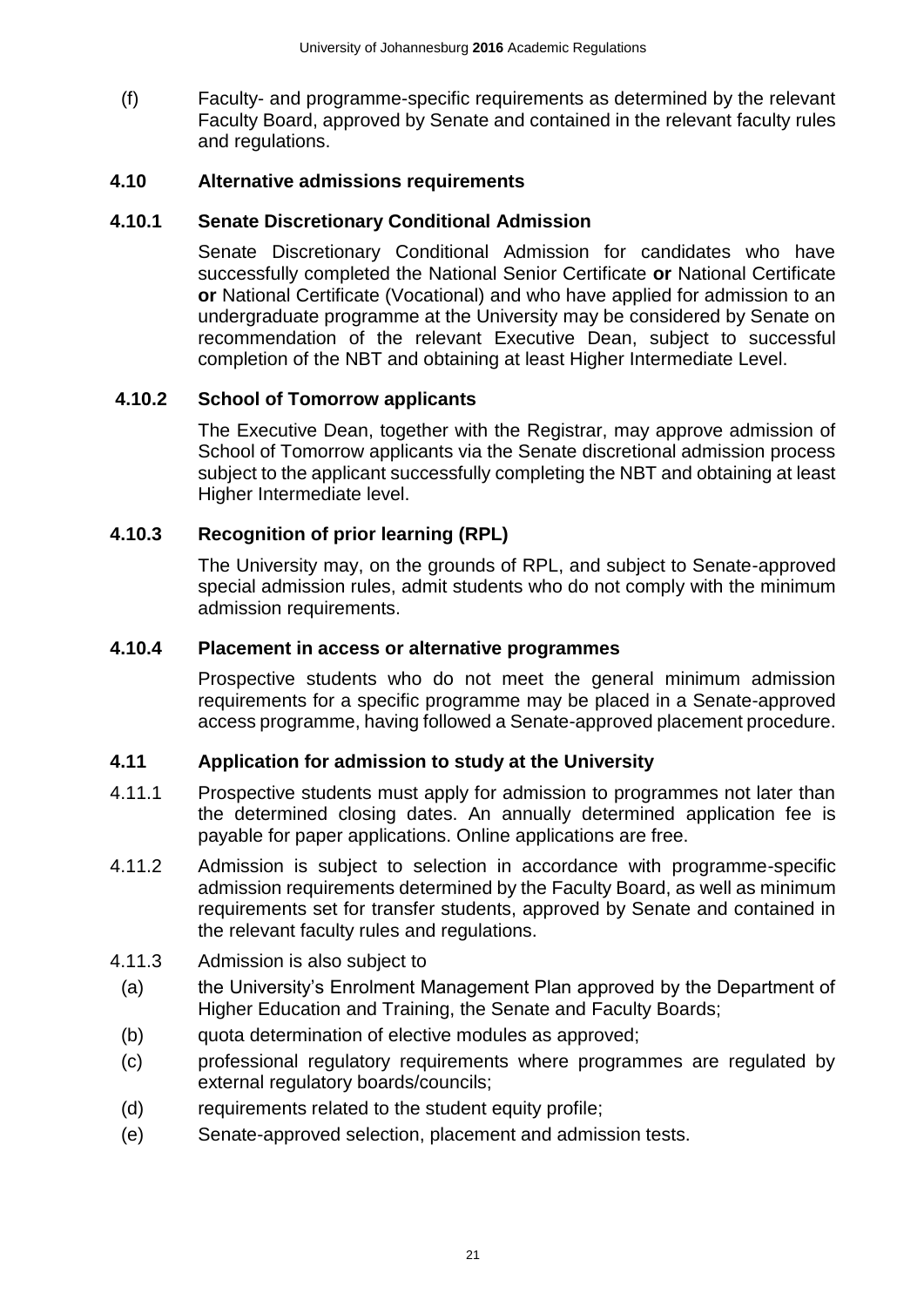## <span id="page-22-0"></span>**4.12 Admission of International applicants**

- 4.12.1 Admission of International applicants is subject to the conditions set out in the Immigration Act 13 of 2002.
- 4.12.2 The success of an International application depends on both the confirmation of academic acceptance and the obtaining of the necessary statutory documentation and state approval.
- 4.12.3 All International prospective students are required to submit proof of English language proficiency, which may consist of:
	- (a) the results of the internationally recognised IELTS test (with a score of six for undergraduate studies and a score of seven for postgraduate studies); **or**

(b) English passed at school-leaving level.

**or**

**(c)** the results of the UJ English Language Programme (UJELP) module completion test.

### <span id="page-22-1"></span>**4.13 Right of admission**

The Vice-Chancellor and the Council of the University determine the admission of an applicant to the University. An applicant who has applied for admission and satisfies the minimum rules of access, but who has been refused admission, may request written reasons for such refusal from the relevant Executive Dean.

### <span id="page-22-2"></span>**5. REGISTRATION**

#### <span id="page-22-3"></span>**5.1 General principles**

- 5.1.1 Students register for a subsidised academic programme as contained in the University's programme qualification mix (PQM) and also in the Faculty Rules and Regulations, or for an institution-approved continuing education programme.
- 5.1.2 Students register for a programme subject to the regulations that applied at the time of first registration for that particular programme, provided that:
	- (a) if the regulations are amended, students who commenced their studies under the previous regulations and who have not interrupted their studies may complete their studies according to the previous regulations;
	- (b) if the new regulations are beneficial to them, students may complete their studies under these new regulations;
	- (c) the Faculty Board may set special transitional arrangements, approved by Senate, in respect of programmes where a change has been approved, and determine a date on which new regulations will be phased in and previous regulations phased out.
	- 5.1.3 Students who were registered for a programme and who failed to renew their registration for that programme in the following academic semester or year, or who have interrupted their studies, forfeit the right to complete their studies according to the previous regulations, provided that:
	- (a) registration for service learning or work integrated learning for the academic period following the period in question will be regarded as a renewal of registration;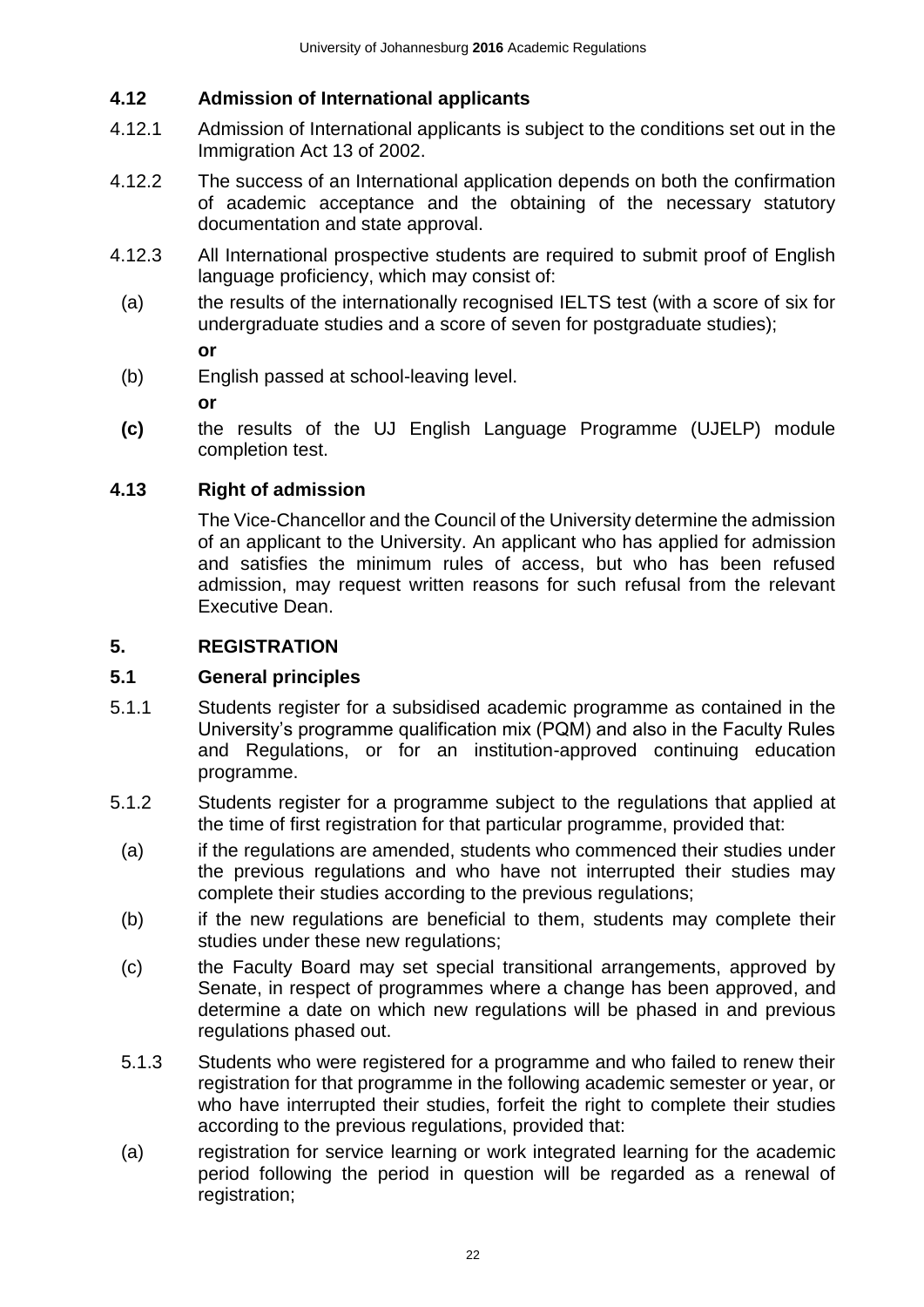- (b) the Executive Dean may in exceptional circumstances allow students to continue their studies according to conditions that may be determined.
- 5.1.4 When regulations are amended, Senate may formulate transitional regulations for students to complete a specific programme according to the new regulations.
- 5.1.5 All students must register annually in accordance with the approved Academic Calendar. Programme-specific exceptions (such as a second-semester intake) must be considered by MEC for recommendation to the Senate Teaching and Learning Committee and approved by Senate.
- 5.1.6 The registration fee and the first instalment of the tuition fee as determined annually by the University are payable upon registration.
- 5.1.7 After registration, students are obliged to pay the outstanding fees due on or before the dates stipulated by the University. The deadlines for fee payment are included in the UJ fee booklet.
- 5.1.8 Students who cancel their registration are not entitled to reimbursement of the registration fee and remain liable for the tuition fees in accordance with the UJ fee booklet.
- 5.1.9 Students are not allowed to register outside the prescribed and approved registration periods unless the Management Executive Committee formally extends the registration period. Students who register late are liable for the payment of a late registration fee in accordance with the Student Fees Policy and decisions taken by the Management Executive Committee in this regard.
- 5.1.10 Tuition fees are payable as follows:

## **a) Local students**

- (i) A registration fee is payable at registration, please refer to UJ Fee booklet for details.
- (ii) 60% of the tuition fees to be paid by 15 April for full year programmes, 100% payable by 15 April for semester modules.
- (iii) 100% of the tuition fees to be paid by 15 August

## **b) International students**

- (i) An upfront payment of 30% of tuition fees to be paid at registration
- (ii) 65% of the tuition fees to be paid by 30 April
- (iii) 100% of the tuition fees to be paid by 31 July
- (iv) The University will offer a 5% discount should all fees be paid at registration
- 5.1.11 Students who cancel their registration are not entitled to reimbursement of the registration fee and remain liable for the tuition fees in accordance with the Student Fees Policy.
- 5.1.12 Students are not allowed to register outside the prescribed and approved registration periods unless the Management Executive Committee formally extends the registration period. Students who register late are liable for the payment of a late registration fee in accordance with the Student Fees Policy and decisions taken by the Management Executive Committee in this regard.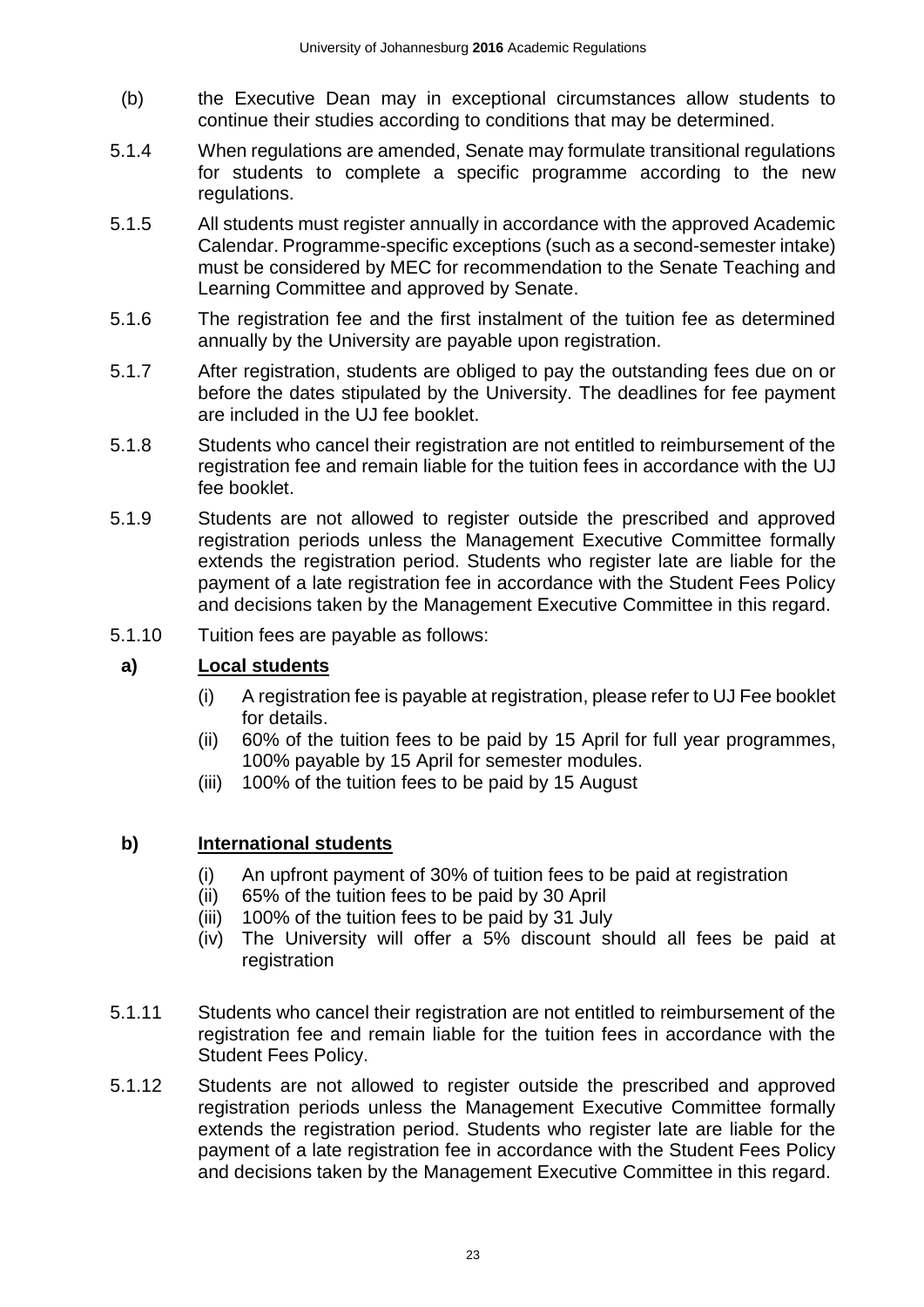- 5.1.13 Students sign a formal agreement with the University in electronic format when they register online. Students who do not register online must complete, sign and submit a hard copy of the agreement. In the case of all minors their parents or guardians must also sign and submit a hard copy of the agreement.
- 5.1.14 Students submit themselves to the rules and regulations of the University and undertake to pay the prescribed fees by signing the official registration form and the formal agreement with the University.
- 5.1.15 The registration of students is valid for the applicable registration period only and lapses on expiry of this period.
- 5.1.16 Students may not register simultaneously for two programmes at the University or for a programme or module at another university concurrently with their registration at the University without prior written consent of the Executive Deans of the relevant faculties and the relevant authority of the other university.
- 5.1.17 At least 50% of all the required modules (including all exit level modules) that a student must successfully complete for an undergraduate qualification to be awarded or conferred must be completed at the University to obtain the qualification certification. Only in exceptional cases, may the Executive Deans in consultation with the Registrar grant permission to complete an exit level module at another higher education institution.
- 5.1.18 Senate may determine the minimum number of students who should register for a programme or a module for it to be offered on a particular campus and/or in a particular year.
- 5.1.19 A student may not register for more than the prescribed number of modules per academic year/semester as:
	- (a) approved by Faculty Board and Senate;
	- (b) reflected in the faculty rules and regulations and curriculum;
- (c) specified per year level.

The Executive Dean of the faculty may approve a maximum of two additional semester modules or one year module per academic year.

- 5.1.20 Faculty Boards may determine the maximum number of students who may register for a programme or module in accordance with the University's Enrolment Management Plan or in order to ensure quality teaching.
- 5.1.21 Registration takes place in accordance with the Programme Qualification Mix and related HEMIS business rules approved by the DHET.
- 5.1.22 The University does not guarantee that students (including those with a disability/impairment) who register for a qualification and successfully complete that qualification will be registered with a professional board/council or be successful in obtaining employment.

#### <span id="page-24-0"></span>**5.2 Documents to be submitted upon registration**

At registration, prospective students who register for the first time at the University may be required to submit, together with their registration documents, certified copies of the documents specified below.

#### <span id="page-24-1"></span>**5.2.1 First-year students**

(a) Identity document or permanent residence permit where applicable.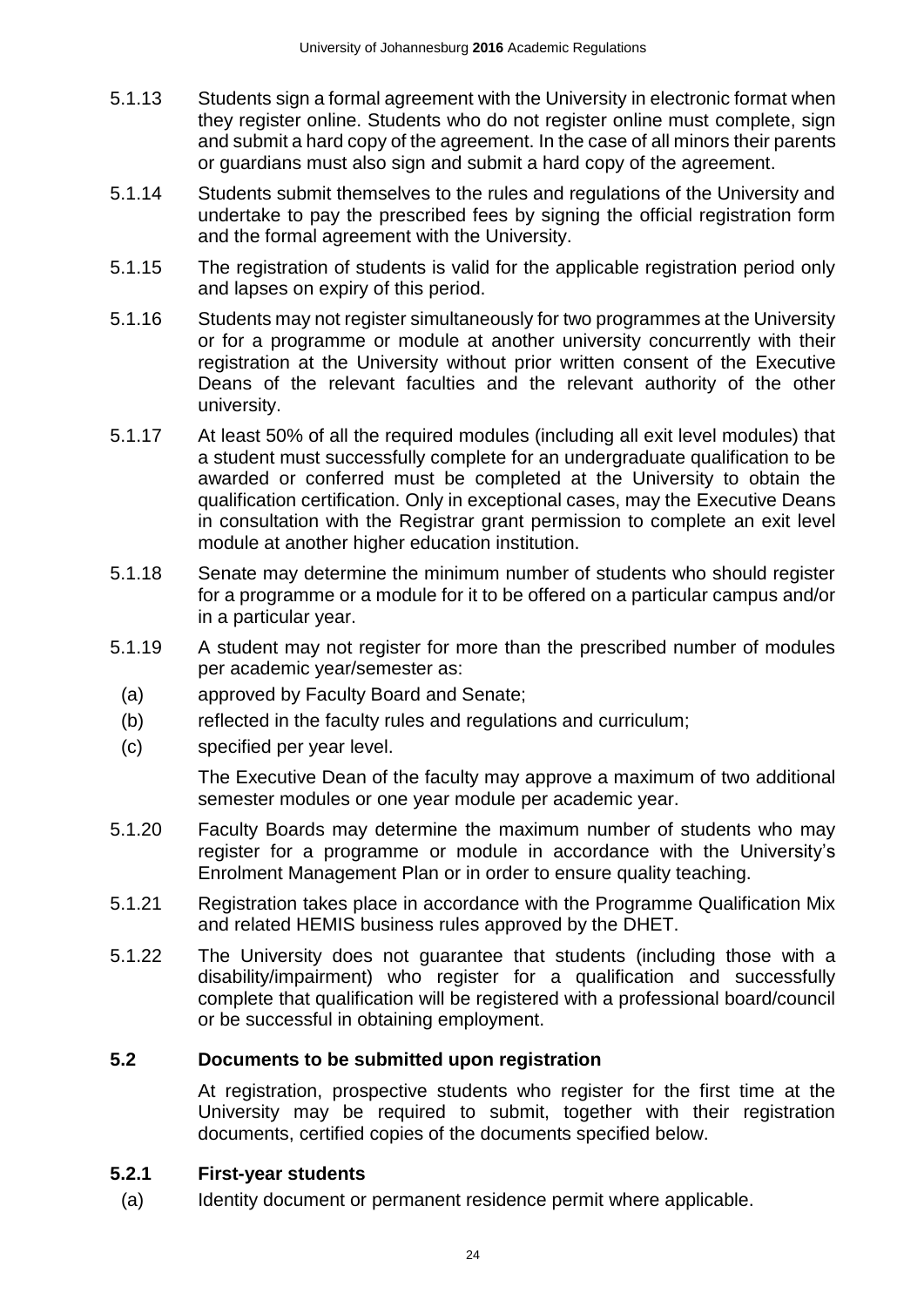(b) Senior Certificate or National Senior Certificate or equivalent qualification. Only when specifically requested by faculties.

## <span id="page-25-0"></span>**5.2.2 Transfer students from other higher education institutions.**

- (a) Identity document or permanent residence permit where applicable.
- (b) Senior Certificate or National Senior Certificate or equivalent qualification only when specifically requested by faculties.
- (c) Certified copies of academic record from the previous higher education institution(s).
- (d) Certified copies of certificate of conduct if not included on the academic record.
- (e) Additional faculty programme requirements determined by the relevant Faculty Boards.

### 5.2.3 **International students**

- (a) Passport
- (b) Study permit
- (c) Postgraduates: SAQA evaluation of previous qualification
- (d) Undergraduates: Universities of South Africa evaluation of the school-leaving certificate.
- (e) English proficiency test certificate or proof of English passed at school-leaving level
- (f) Proof of South African medical insurance cover

#### <span id="page-25-1"></span>**5.2.4 Unavailability of documents**

In exceptional cases, (excluding International students) where the documentation is not available upon registration, conditional registration will be allowed only with the permission of the Executive Dean of the faculty. In these instances, the submission date is 28 February (or 30 July for secondsemester registrations). Failure to submit the documentation may lead to cancellation of registration.

#### <span id="page-25-2"></span>**5.2.5 Omission of material information and submission of incorrect documentation**

The University has the right to cancel the registration of a student who provided incorrect information and documentation material to an application for admission or who omitted to provide material information or documentation.

## <span id="page-25-3"></span>**5.3 Change of personal information**

- 5.3.1 Students must inform the University of any changes in their names and other personal details or update the details personally on the Student Portal.
- 5.3.2 Correspondence to students will be addressed to the post addresses, email addresses and cell phone numbers supplied during registration or as changed according to the previous regulation.

## <span id="page-25-4"></span>**5.4 Student access cards**

5.4.1 Students registering for the first time will be issued with student access cards after their registration process has been successfully completed and the cards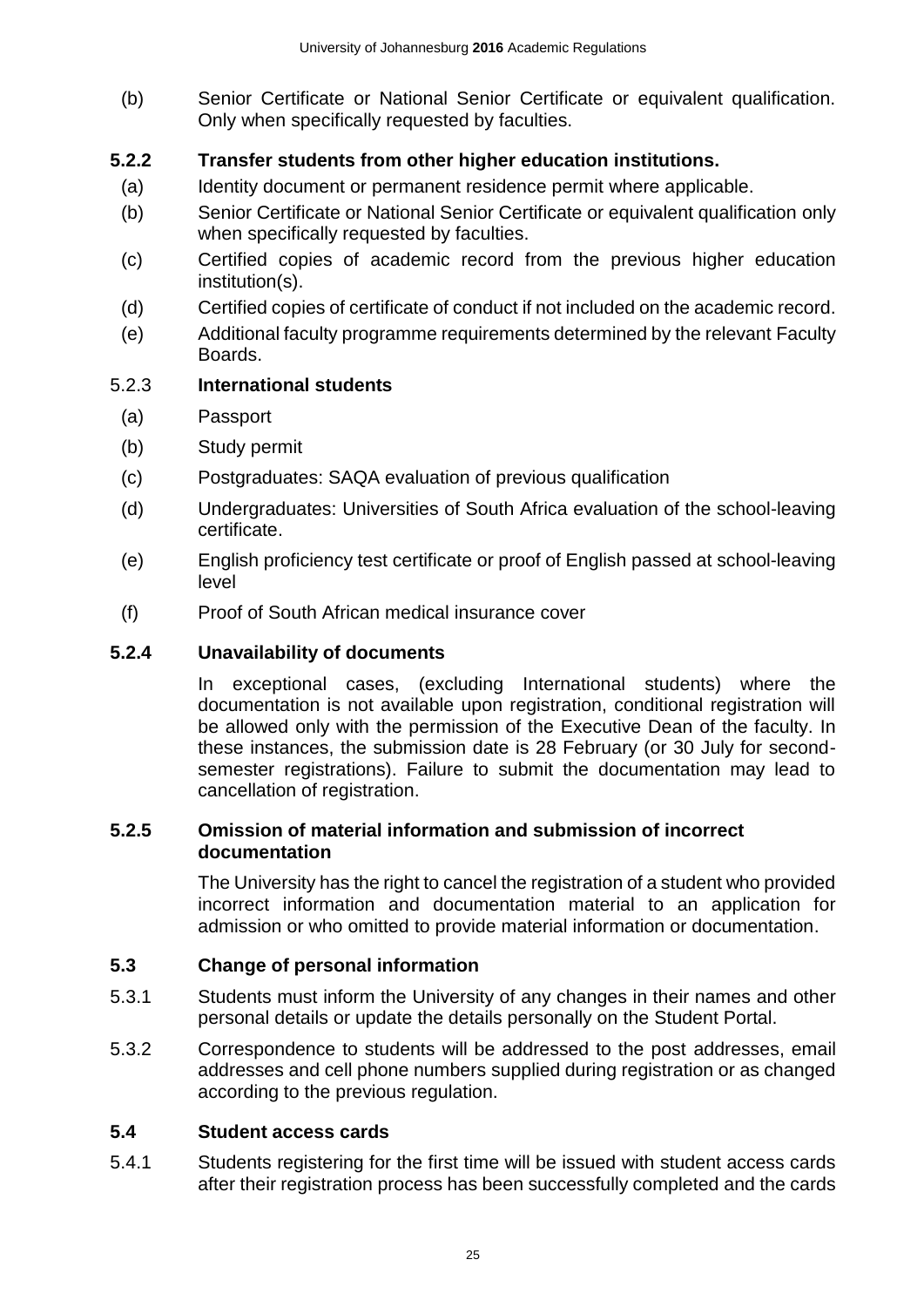will be activated for that registration period only. Thereafter these student cards will be re-activated each time after reregistration.

- 5.4.2 Students must carry their student access cards with them at all times when they are on University premises.
- 5.4.3 A valid student access card must be presented to gain admission to assessment venues and the library.

#### <span id="page-26-0"></span>**5.5 International students**

- 5.5.1 International students may register at the University if they meet the University's academic admission requirements, obtain valid study permits and satisfy all other registration requirements.
- 5.5.2 International students are liable for the full payment of registration and tuition fees, the international levy and other required fees as stipulated under AR 5.1.10.

### <span id="page-26-1"></span>**5.6 Registration for the higher level of a module or qualification**

Students will be permitted to register for the higher level of a module or qualification only if they have passed the prerequisite modules or qualifications.

### <span id="page-26-2"></span>**5.7 Programme and module changes**

- 5.7.1 After the official registration period and within the appointed time, students may change their registration only with the permission of the Executive Dean of the faculty.
- 5.7.2 Application for programme changes must be made on the prescribed form. These changes are subject to adherence to closing dates.

## <span id="page-26-3"></span>**5.8 Cancellation of studies**

- 5.8.1 Students cancel their studies in a particular programme or module by official notification thereof before the date determined by the University. This notification is submitted to the relevant faculty officer.
- 5.8.2 Students who fail to notify the University officially before the prescribed dates will forfeit any claim to the reimbursement of money.
- 5.8.3 Cancellation of studies in a semester module(s) or a year module(s) within the 21-day period before the beginning of the assessment opportunity will be regarded as absence from the assessment opportunity. Cancellation of studies in a continuous evaluation year module within the 42-day period before the beginning of the assessment opportunities will be regarded as absence from the assessment opportunity.

#### <span id="page-26-4"></span>**5.9 Service or work integrated learning**

- 5.9.1 If service (SL) or work integrated (WIL) learning forms an integral part of a programme, this period is included in the programme as part of the study period.
- 5.9.2 The University supports students to obtain relevant SL or WIL placement opportunities.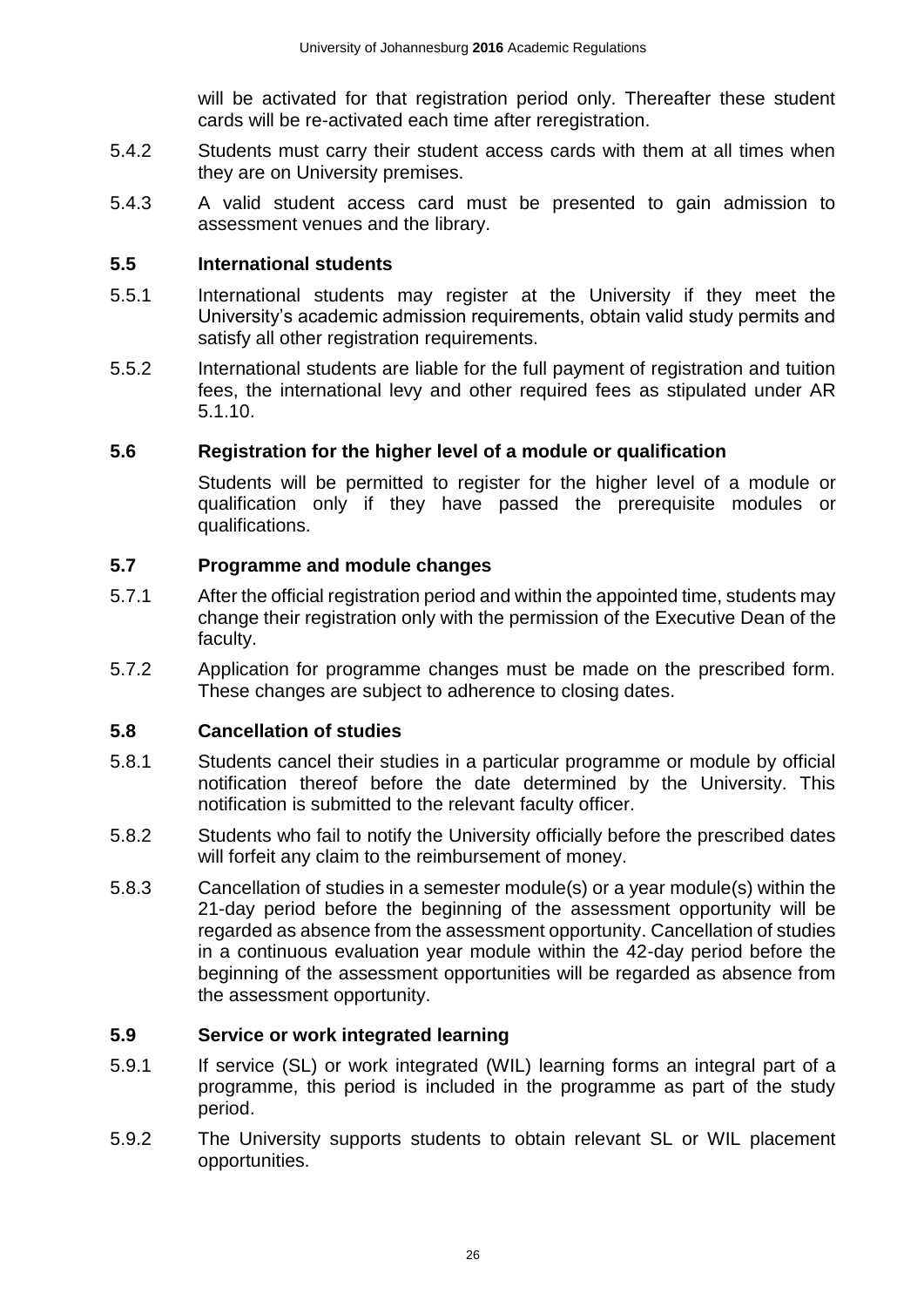### <span id="page-27-0"></span>**5.10 Registration and assessment**

- 5.10.1 Students may not attend lectures or any contact sessions in a module, receive study material or supervision, or have access to any electronic study material or sources or be assessed in a module if they are not registered students at the University for the relevant module for the relevant academic year.
- 5.10.2 No assessment result obtained by a student is official if the student was not registered for the relevant module when the result concerned was obtained.

#### <span id="page-27-1"></span>**5.11 Class attendance**

- 5.11.1 Students are expected to attend each class unless they have a legitimate reason, and where appropriate, the necessary evidence thereof, for being absent.
- 5.11.2 Students might be required at any time to account for their irregular attendance, either by personal explanation to their lecturer or by a written statement from a guardian or another authority.
- 5.11.3 In borderline cases information on class attendance is taken into account by faculties.
- 5.11.4 Students are expected to attend a minimum of 80% of tutorials.
- 5.11.5 Faculties might have rules regarding the compulsory attendance of practical, laboratory and clinical classes as contained in the faculty rules and regulations.

#### <span id="page-27-2"></span>**6. CREDIT AND PROMOTION REQUIREMENTS FOR UNDERGRADUATE PROGRAMMES**

- 6.1 Students may receive credit once only for an interchangeable module in any one programme at the equivalent NQF level.
- 6.2 A module passed at a particular NQF level may not serve as an equivalent for a module at a higher NQF level.
- 6.3 Students retain credit for exemption and/or renewal of registration purposes for a module passed for a period not exceeding seven years, provided that there are no material changes to the curriculum content in this period and provided further that there has been no change in the statutory body regulating the relevant qualification. This retention is also subject to the programmespecific requirements contained in the Faculty Rules and Regulations. Exceptions may be allowed by the Executive Dean in consultation with the Head of Department.
- 6.4 Faculty-specific promotion requirements and deregistration rules are contained in the Faculty Rules and Regulations and are applied in addition to the other regulations in this section.
- 6.5 Students who have temporarily discontinued their studies and who have passed a module whose content has in the meantime undergone substantial changes may be refused admission to a module for which this module is a prerequisite.
- 6.6 Students who have failed a module twice will not be allowed to continue their studies in the same module at the University, except with the permission of the Executive Dean on recommendation of the relevant Head of Department after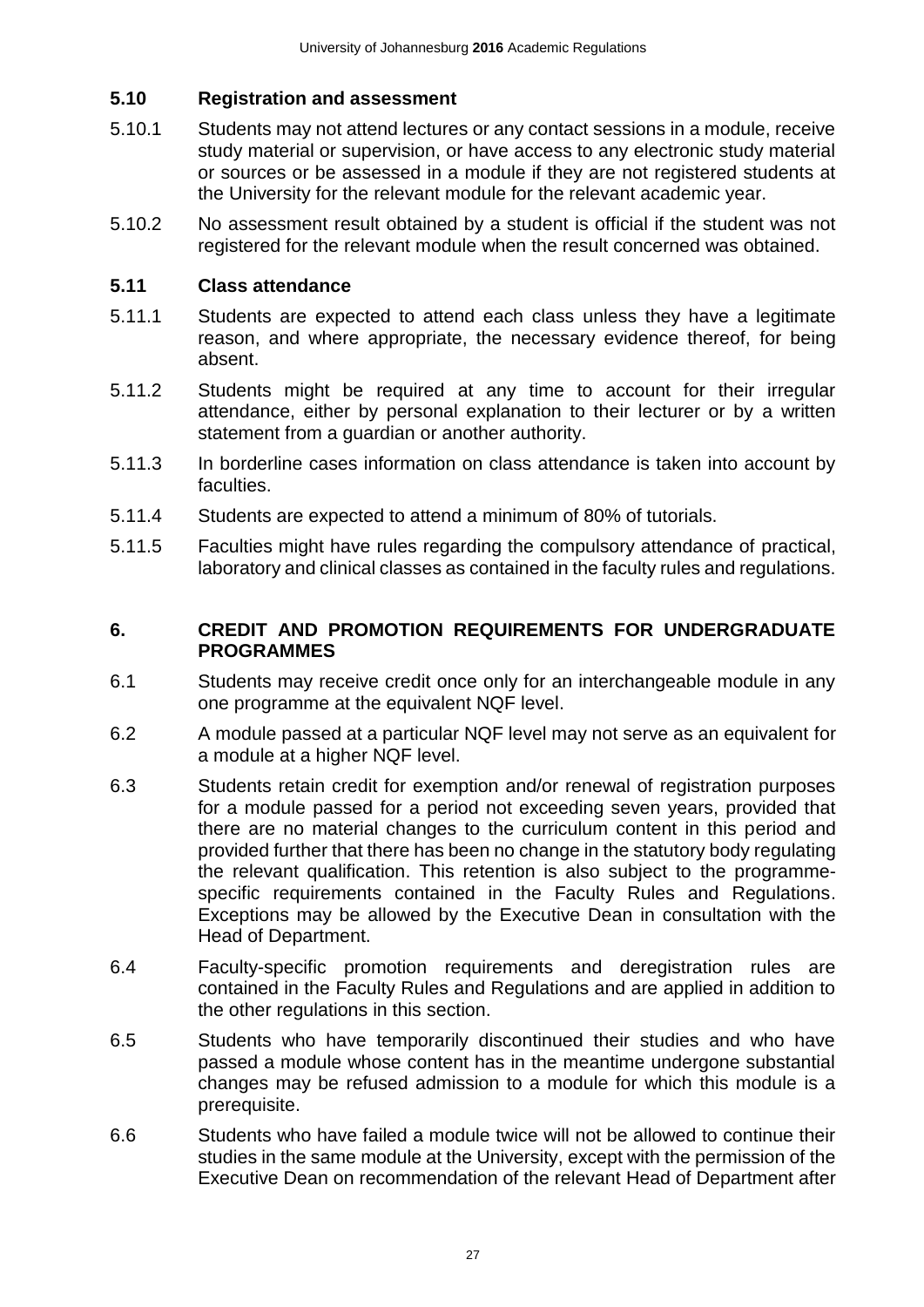consultation with the Lecturer, or on recommendation of the faculty's examination or assessment committee.

- 6.7 To be admitted to any module in the second, third or fourth academic year of study, and progress to the following year of study, students must have passed at least 60% of the modules in the previous year of study.
- 6.8 Students who have not been promoted to the following year of study for any two years of study will not be permitted to continue with that programme and will academically be excluded except with the special permission of the Executive Dean. The Executive Dean may stipulate conditions for students to continue with their studies.
- 6.9 If students have been granted special permission to continue with studies as determined in AR 6.6 and AR 6.8, the Executive Dean may refuse continuation of studies if their work in the first semester is unsatisfactory. Students may also be refused further admission if they continue to perform unsatisfactorily at the end of the relevant academic year and will academically be excluded.
- 6.10 The formal time during which students were registered for a particular programme at another higher education institution, as well as their results at such institution, may be considered in applying AR 6.6, AR 6.8 and AR 6.9.
- 6.11 Students who are registered for a three- or four-year programme and fail to complete the programme within a further period of two years will be allowed to continue with the programme only if granted special permission by the Executive Dean on recommendation of the relevant Head of Department or the faculty's Examination or Assessment Committee.
- 6.12 Unsatisfactory attendance of lectures or (where applicable) participation in an electronic learning environment, tutorials and practicals is taken into consideration when decisions are made regarding the academic exclusion of students.

#### 6.13 **Appeals against academic exclusion**

Students may lodge an appeal against their academic exclusion (i.e. receiving an F7 (undergraduate) or 7F (postgraduate) global result code) at the specific faculty on the campus where the student is registered. Faculty-specific arrangements will be made and dates publicised by the Faculty concerned.

- (a) Applicants who want to appeal must follow the prescribed administrative procedure by submitting their motivation and supporting documents as well as other substantiating documents to the relevant dean's office according to faculty guidelines and procedures and in accordance with UJ policies.
- (b) The Faculty Appeals Committee will consider the appeals and may refuse or allow readmission.
- (c) The students will be notified in writing of the outcome of the appeal.
- (d) The decision of the Faculty Appeals Committee is final.
- (e) Students who transfer to another faculty retain their academic record related to their previous registration for any other programme/s.

## <span id="page-28-0"></span>**7. EXEMPTION AND RECOGNITION REQUIREMENTS**

7.1 A Head of Department may, in consultation with the Executive Dean or in accordance with a list of exemptions approved by the Executive Dean, grant exemption from and award a credit for a module to students on the grounds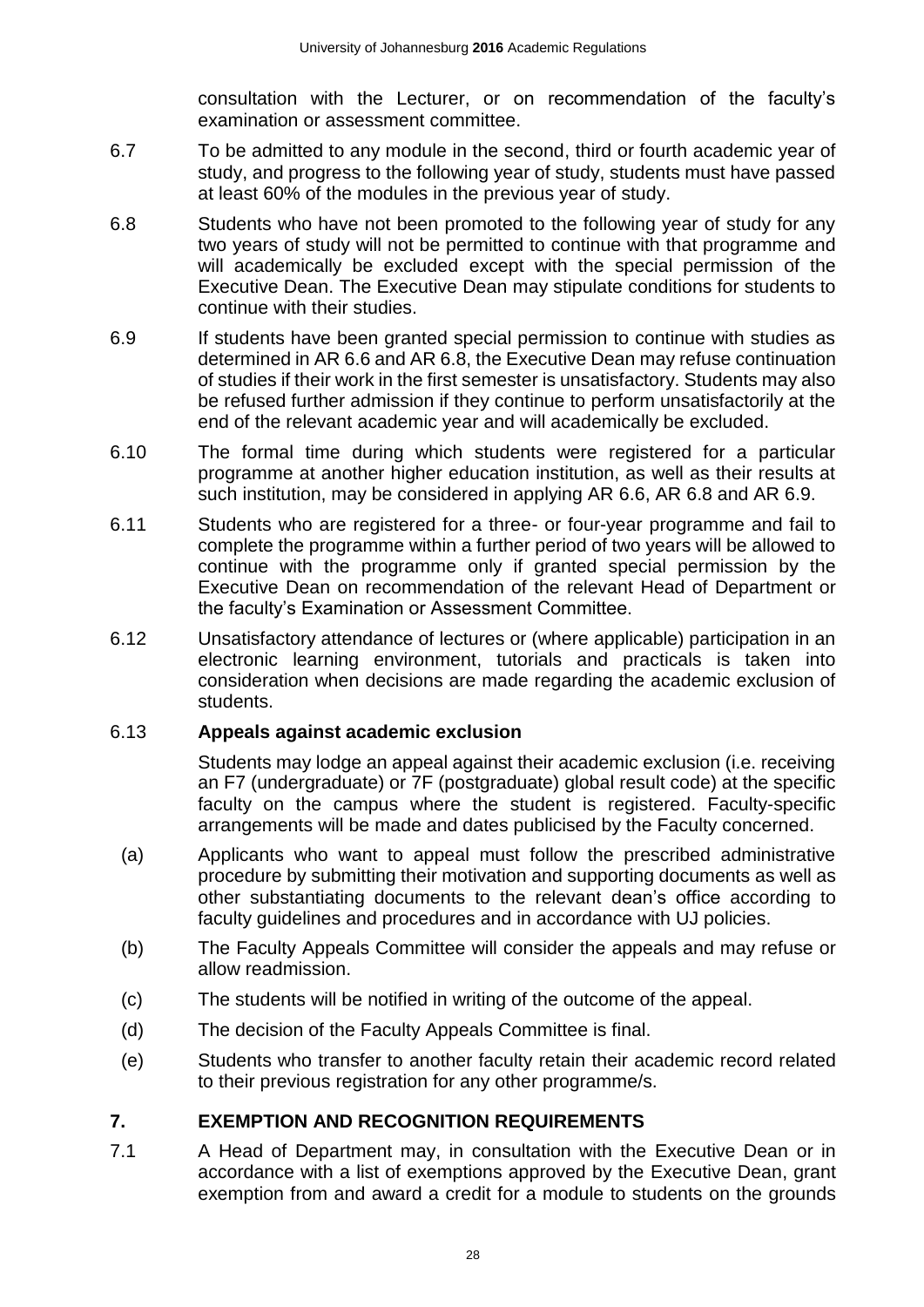that they have passed a relevant module at the University or at another accredited higher education institution.

- 7.2 Exemption from and awarding of credit for modules, as stipulated in AR 7.1, may not be granted for more than half the number of modules required in an undergraduate programme in which exemption and recognition are requested. A faculty may determine rules and regulations in this regard in agreement with the existing Faculty Rules and Regulations, and subject to approval by Senate. At least half the number of semester modules, including the exit level modules where appropriate, should be passed at the University for the University to award the diploma or confer the degree. The Executive Dean concerned, in consultation with the Registrar, may give permission to the student (for legitimate reasons) to complete such exit level module(s) at another HEI in South Africa, or abroad in accordance with the academic record concerned. For the purposes of this sub-regulation, a year module counts as two semester modules, and one term module counts as half a semester module.
- 7.3 Only in exceptional circumstances may the Executive Dean grant exemption from an exit level or semester core module that has been passed at another institution or in another programme.
- 7.4 Exemption from or credit for a module may only be granted for one further programme in addition to the programme in which the module was originally completed.

### <span id="page-29-0"></span>**8. PREREQUISITE AND COMPULSORY MODULES**

- 8.1 Detailed information on compulsory and elective modules is contained in the relevant faculty rules and regulations.
- 8.2 If module X is a prerequisite for module Y, students must have passed module X or have obtained credit for module X before they will be allowed to register for module Y.

If module X is a co-requisite for module Y, students must have passed module X or have obtained credit for module X or register for it as well, before they will be allowed to register for module Y.

In exceptional cases the Executive Dean may, based on outstanding academic performance by the student, waive this rule in consultation with the Registrar.

#### <span id="page-29-1"></span>**9. DURATION OF PROGRAMME**

- 9.1 The minimum and maximum duration of a programme are reflected in the officially approved UJ Programme Qualification Mix and are contained in the Faculty Rules and Regulations, in accordance with the original programme submission as accredited by the HEQC and registered by SAQA.
- 9.2 Students who are granted credit for modules towards a specific programme must be registered at the University for this specific programme for a minimum of one semester if it is a one-year programme, a minimum of one year if it is a two-year programme, or a minimum of two years if it is a three-year or fouryear programme before the qualification can be awarded or conferred by the University.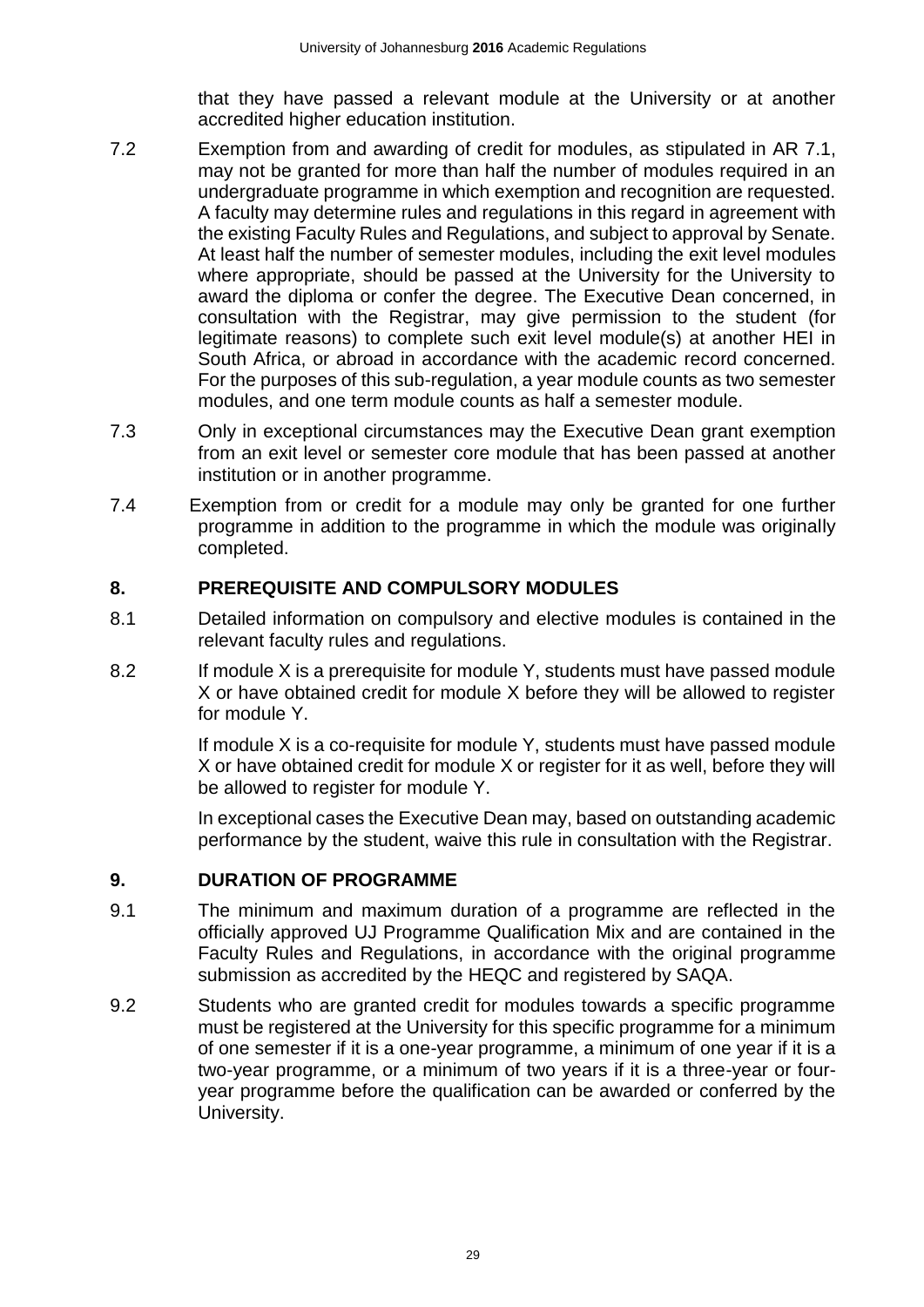## <span id="page-30-0"></span>**10. TEACHING, LEARNING AND ASSESSMENT**

#### <span id="page-30-1"></span>**10.1 General**

- 10.1.1 Teaching, learning and assessment take place in accordance with the University's Teaching and Learning Policy, Assessment Policy and the Senate-approved academic timetable.
- 10.1.2 Registered students have a right to tuition in accordance with the Senateapproved academic timetable.
- 10.1.3 The University does not permit student behaviour that disrupts formal teaching and learning activities.
- 10.1.4 Any form of dishonesty, including plagiarism, in relation to any assessment event in any programme, will be dealt with in accordance with the University's disciplinary code and/or criminal law.
- 10.1.5 Programme-specific assessment and regulations are determined by the Faculty Board and Senate.

### <span id="page-30-2"></span>**10.2 Assessment opportunities**

- 10.2.1 Assessment takes place in accordance with the University's Assessment Policy.
- 10.2.2 Programme-specific assessment regulations are determined by the Faculty Board and approved by Senate.
- 10.2.3 Programme-specific assessment criteria rules and regulations must be communicated to students in all learning guides.
- 10.2.4 The following minimum number of summative assessment opportunities per module applies:
- (a) in an approximately seven-week (term) module a **minimum** of two summative assessment opportunities;
- (b) in an approximately 14-week (semester) module a **minimum** of three summative assessment opportunities;
- (c) in an approximately 28-week (year) module a **minimum** of five summative assessment opportunities.
- 10.2.5 Every summative assessment opportunity carries a predetermined weight that takes the integration of the outcomes into account. A number of smaller summative assessments may count as one assessment opportunity in a module.
- 10.2.6 When a summative assessment opportunity is used as a last (comprehensive) assessment opportunity, a minimum final period/semester or year mark of 40% is required for admission to the summative assessment opportunity concerned.

## <span id="page-30-3"></span>**10.3 Assessment results**

- 10.3.1 Higher assessment requirements than those indicated below are determined by the Faculty Board, approved by Senate and contained in the Faculty Rules and Regulations.
- 10.3.2 The judgement of the Departmental and/or Faculty Assessment Committee is final.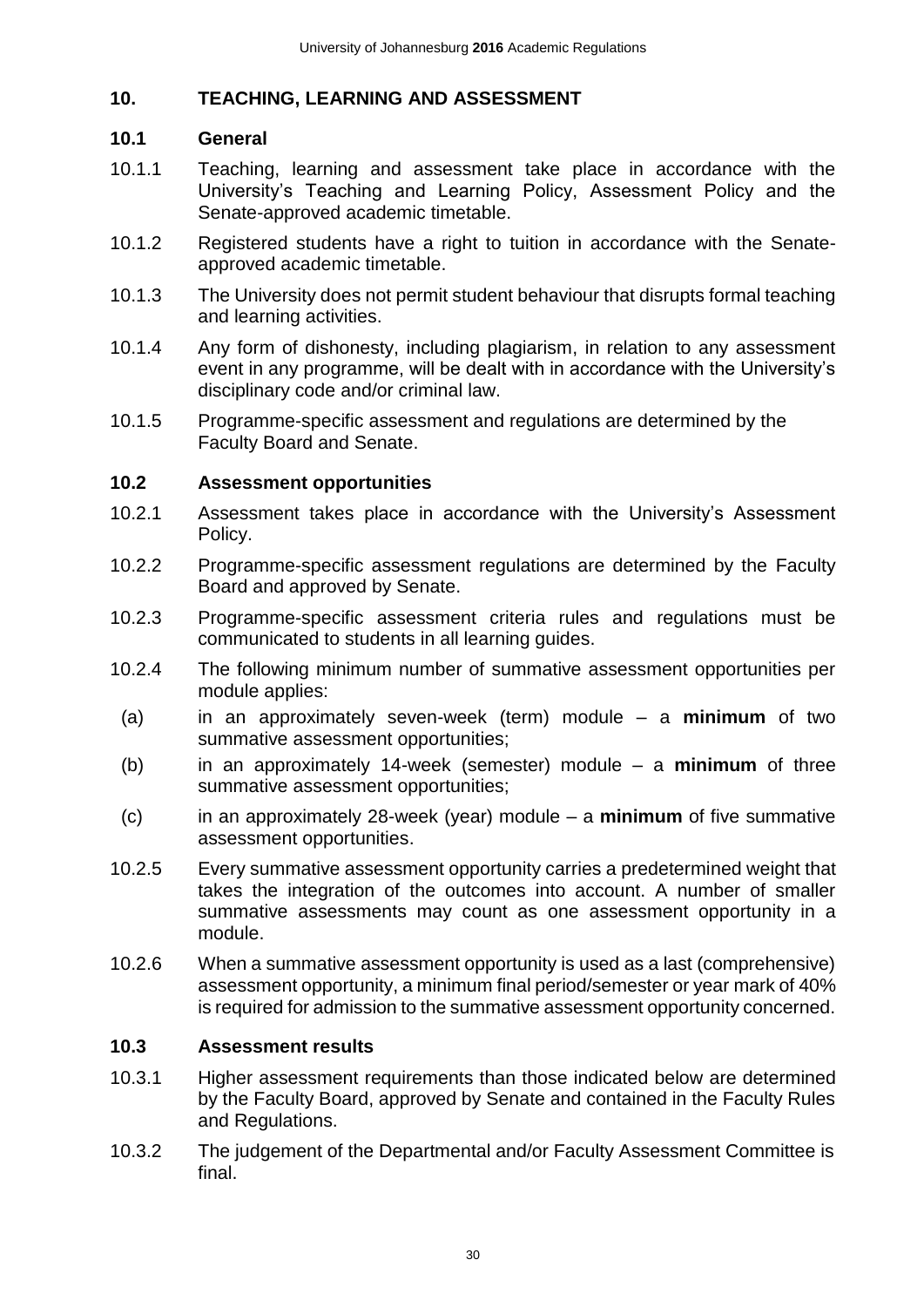- 10.3.3 When a traditional examination (a non-continuous assessment) is used as a last assessment, students pass a module when:
	- (a) a last summative assessment mark of at least 40%; and
	- (b) a final mark of at least 50% is obtained.
- 10.3.4 When a final assessment opportunity is used for continuous assessment, programme-specific requirements, as approved by the Faculty Board and contained in the Faculty Rules and Regulations will be adhered to. The number, type, weight and date of assessments, replacement and/or supplementary assessments are pre-set and agreed upon by the assessor and moderator before the beginning of the unit/module or programme. Summative assessments are not limited to written assessments.
- 10.3.5 Students pass a continuous assessment module if they obtain a weighted final mark of at least 50% (or more if stipulated by a professional/regulating body).
- 10.3.6 Students pass a module with distinction if they obtain a final mark of at least 75%.
- 10.3.7 A couplet module consists of two modules in the academic year concerned whereby the second module builds on the first module. A final period/semester mark and a final mark of at least 40% each in the first semester are required for admission to the second semester module. To pass the couplet a combined final mark of at least 50% and a final period/semester mark of at least 40% (where applicable) must be obtained in the same year.
- 10.3.8 If a couplet is not passed on the combined marks, the module or modules in which a final mark of at least 50% and final period/semester mark of at least 40% have not been obtained must be repeated. If both modules have to be repeated pass marks as stipulated in AR 10.3.7 must be obtained to pass the couplet. If the couplet is not passed as stipulated in AR 10.3.7 above, credit is retained for the module (if any) in which a final mark of at least 50% and a final period/semester mark of at least 40% have been obtained and only the other module must be repeated. Pass marks as stipulated in AR 10.3.3 and AR 10.3.5 above must then be obtained in the module that is repeated to pass the couplet.

## <span id="page-31-0"></span>**10.4 Appeals**

- 10.4.1 After the final mark for a module is made known, students
- (a) who failed the module with a final mark of at least 45%, or
- (b) whose last summative assessment (examination) mark is at least 15% lower than their module mark, or
- (c) who passed a module without distinction, but whose module mark or last summative assessment (examination) mark was a distinction mark, may apply to the lecturer who awarded marks in the final or last summative assessment opportunity for an explanation of the final mark obtained.
- 10.4.2 Requests for the explanation of the award of final marks in the final summative assessment opportunity as indicated in AR 10.4.1 must be made within 10 days of the second semester for first semester assessments. In the case of a second semester assessment opportunity requests must be made before registration. No assessment material (for example answer scripts or portfolios)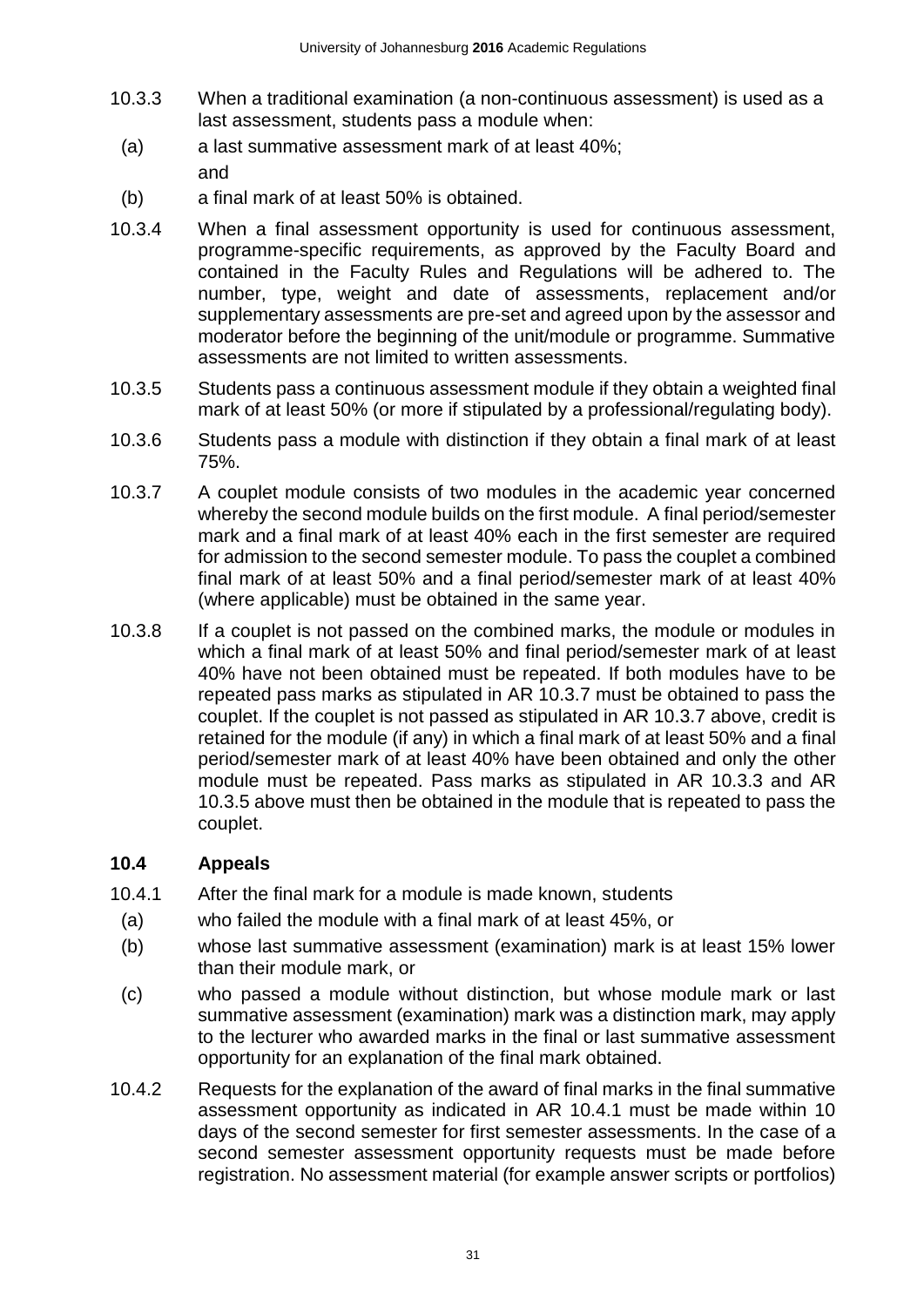or copies of it may be provided to students after such explanatory discussion if such material would not otherwise have been returned to them.

- 10.4.3 If, after the explanation has been provided as described in AR 10.4.2, students are still dissatisfied with the award of marks, they may appeal to the Executive Dean. Executive Deans may, at their own discretion decide to appoint an external arbiter to re-assess the final and/or last summative assessment. A fee, as determined by the University, is payable for the assessment by arbitration.
- 10.4.4 The fee is refunded if the arbiter alters results from a fail to a pass or from a pass without distinction to a pass with distinction. In all other cases the fee is forfeited to the University.

#### <span id="page-32-0"></span>**10.5 Special summative assessment and supplementary assessment opportunities**

10.5.1 Special assessment opportunities are considered by the faculty in which the programme/qualification resides, for students who, in the event of illness, for compassionate reasons, on religious grounds or for similar legitimate reasons, were prevented from attending a summative assessment opportunity. Students may be granted a special summative assessment opportunity if they apply for it within seven calendar days after the original date of the relevant summative assessment opportunity. The Executive Dean or the Vice Dean, in consultation with the relevant Head of Department, considers all applications and decides whether or not to grant the special summative assessment opportunity.

> The Faculty Board determines the procedure for and manner of such application in accordance with University procedure. The application procedure must be contained in a relevant programme-specific information or learning guide.

- 10.5.2 The Assessment Committee or a senior administrative officer of a faculty in which the module resides may grant a student a supplementary last summative assessment opportunity if
	- (a) the student failed a module but obtained a final mark of at least 45%;
		- **or**
	- (b) the student failed a module but obtained a final period/semester/year mark of at least 60%;

**or**

- 10.5.3 The Assessment Committee or a senior administrative officer of a faculty in which the qualification resides may grant a student a supplementary assessment opportunity if
	- (i) the student is a final year student, and
	- (ii) the module concerned is a first semester module, and
	- (iii) the module concerned is a pre-requisite for a module in the second semester of the particular programme, and
	- (iv) the student obtained a final mark of at least 40% in the module concerned.
- 10.5.4 The Assessment Committee or a senior administrative officer of a faculty in which the qualification resides may grant a student a supplementary last summative assessment opportunity if the student requires not more than the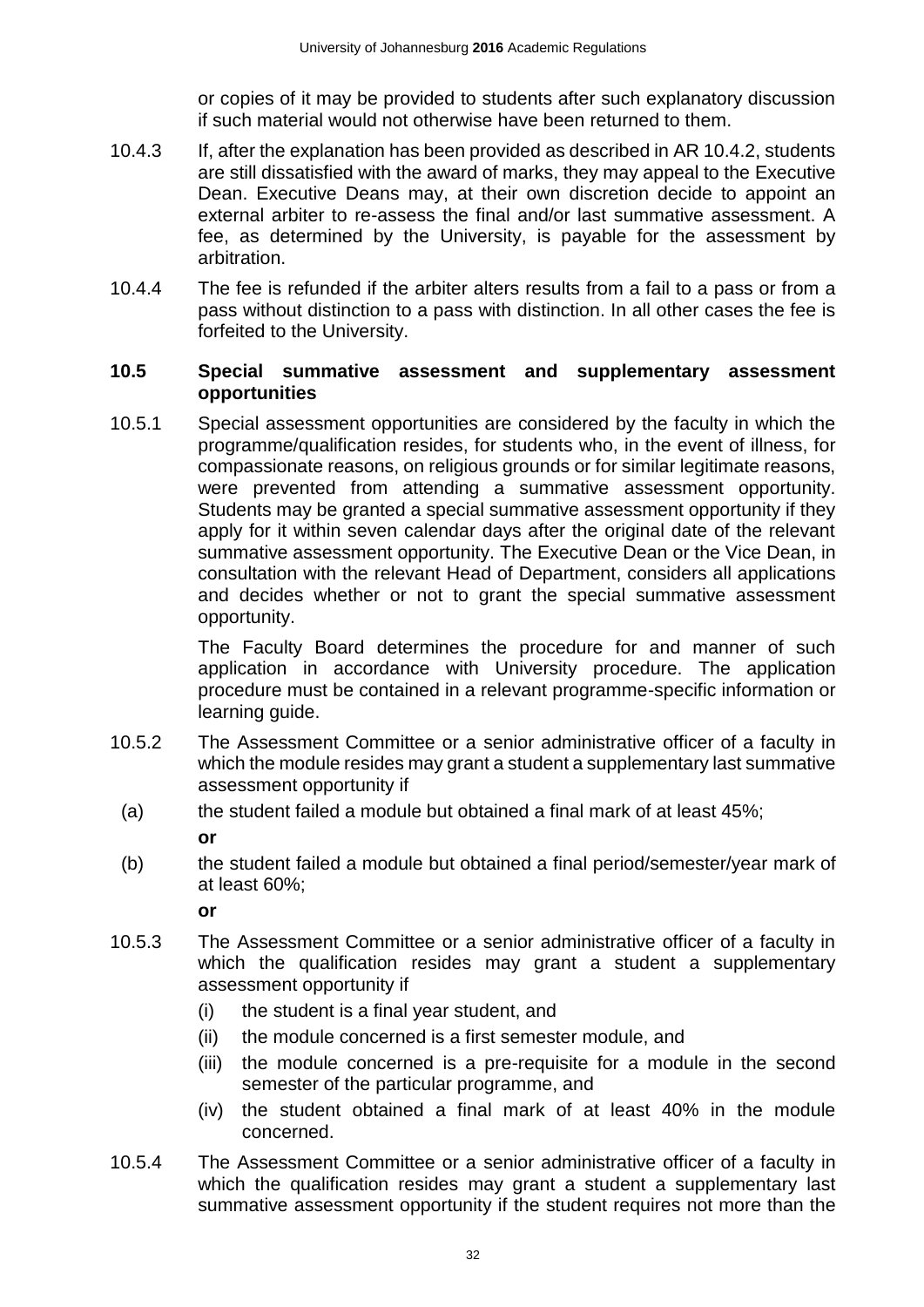equivalent of two semester modules or one year module for the completion of the relevant qualification, provided that the student

- (a) was registered for the relevant module in the current academic year; and
- (b) was admitted to, and participated in the last assessment opportunity in the relevant module; and
- (c) has complied with all the experiential or practical requirements prescribed for the qualification (where applicable) excluding Work Integrated modules; and
- (d) was not granted a supplementary last assessment opportunity in the relevant module during the current academic year.
- (e) The Executive Dean of the faculty in which the qualification resides may, in exceptional circumstances and in consultation with the Executive Dean of the faculty in which the particular modules reside, waive one or more of the conditions specified in (c) to (e).
- 10.5.5 Supplementary assessment results are, subject to AR 10.5.11, combined with the module mark for calculation of the final mark.
- 10.5.6 Supplementary assessments for continuous assessment modules are scheduled as part of the assessment plan for a particular module. The following applies:
	- (a) A minimum of 45% final mark (FM) in the predetermined assessment is required to gain access to a supplementary assessment.
	- (b) Supplementary assessments are limited to a minimum of one scheduled assessment per semester module, or two scheduled assessments per year module, or according to each faculty's internal assessment policy.
- (c) A maximum of no more than a pass mark is awarded for the supplementary assessment.
- 10.5.7 Special summative assessment and supplementary assessment opportunities reflect the same degree of difficulty and cover the same scope as the original summative assessment opportunity.
- 10.5.8 Students are personally responsible for ascertaining whether they qualify for a special assessment or a supplementary assessment opportunity and for acquainting themselves with the details of the timetable and the venue.
- 10.5.9 Students' entitlement to a special or supplementary summative assessment opportunity lapses if they fail to use the opportunity.
- 10.5.10 Students may not be granted another supplementary summative assessment opportunity if they have used and failed a previous one except if the Executive Dean of the faculty in which the qualification resides has waived requirement (d) of AR 10.5.4 above.
- 10.5.11 The final mark of a supplementary assessment opportunity is capped at 50%.
- 10.5.12 No capping of a final mark is applicable in the case of a special summative assessment opportunity.

#### <span id="page-33-0"></span>**10.6 Obtaining a qualification**

10.6.1 Students obtain a qualification if they have passed every module prescribed for a programme and have successfully completed service or work integrated learning where applicable. It is the student's responsibility to ensure all prescribed modules, service or work integrated learning are completed.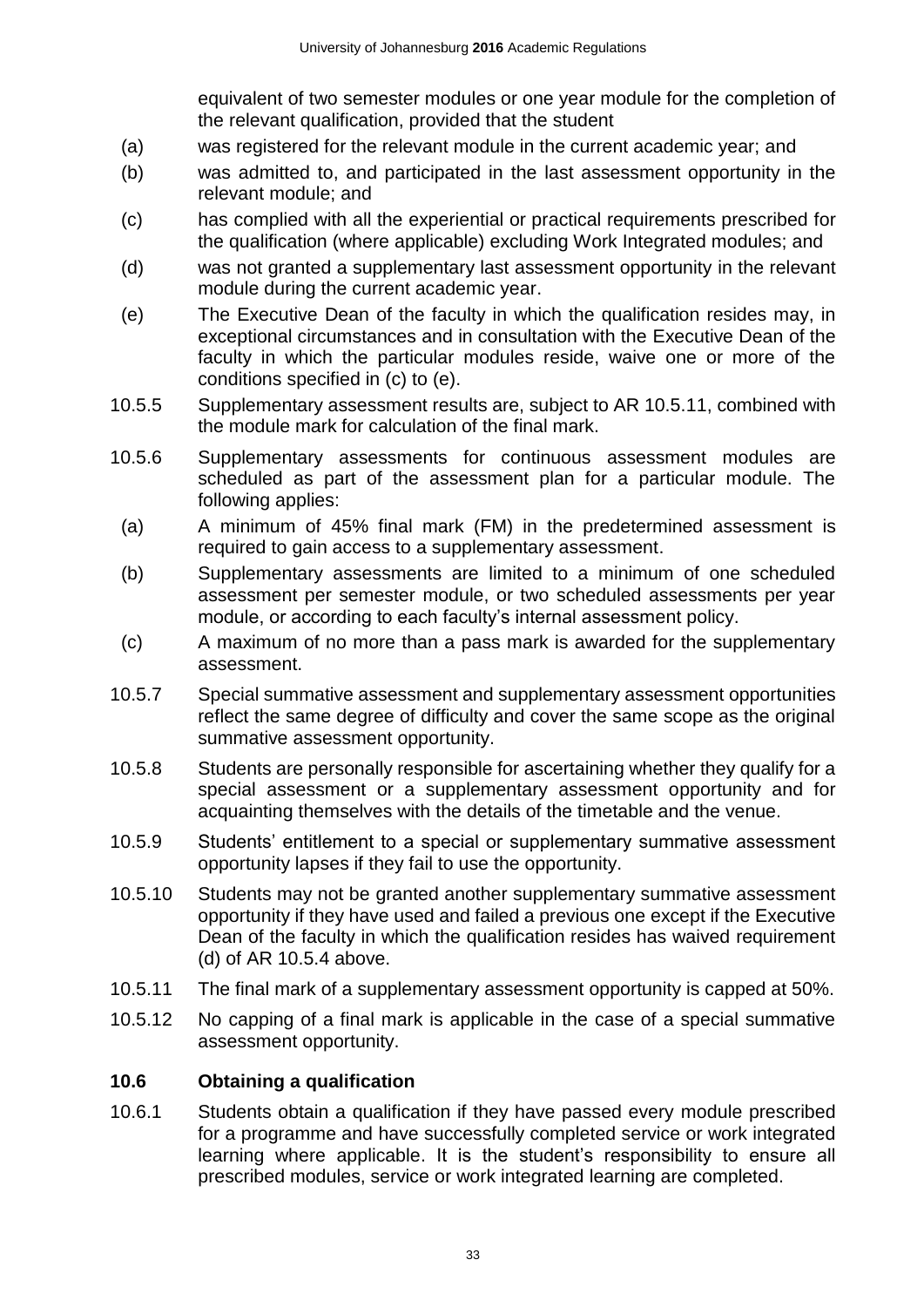- 10.6.2 A qualification is awarded or conferred with distinction if the requirements below are met:
	- (a) Duration:
		- (i) Students must complete an undergraduate programme in the minimum period of study specified for the programme, unless the Executive Dean has approved a longer period of study for legitimate reasons.
		- (ii) Students must complete an honours qualification within one year if registered full-time and within two years if registered part-time.
		- (iii) Students must complete a master's qualification within three years.
	- (b) Average final mark for the qualification:
		- (i) Students must achieve a weighted and/or proportional calculated average final mark for an undergraduate qualification of at least 75% as determined by the Faculty Board, approved by Senate and contained in the Faculty Rules and Regulations.
		- (ii) Students must achieve an average final mark for an honours qualification, of at least 75% calculated by weighting the final marks for all the modules comprising the qualification in accordance with the credit values allocated to the modules.
		- (iii) Students for a master's qualification by dissertation must achieve a final mark of at least 75% for the dissertation.
		- (iv) Students for a master's qualification by coursework must achieve an average final mark for the qualification of at least 75% calculated by weighting the average final marks for all the coursework modules and the final mark for the minor dissertation in accordance with the credit values allocated to all the coursework modules and the minor dissertation respectively (for example, if the credit value of the minor dissertation represents 40% of the total credit value of the qualification, the average final mark for the qualification will be weighted in the proportion of 40 for the minor dissertation and 60 for all the coursework modules).
	- (v) Decimal marks may be rounded upwards or downwards in accordance with the decision taken by the Faculty Assessment Committee concerned.
	- (c) A student must never have failed a module as a first attempt in the relevant programme.
	- (d) A student must have obtained a minimum mark of 65% in every prescribed module at NQF 7 and, in the case of a master's qualification by coursework, in the minor dissertation as well.
	- (e) Students for an honours qualification must have been registered for the full curriculum as prescribed for each academic year on a full-time or part-time basis, as the case may be.
	- (f) Students for a master's qualification must have been registered for the full curriculum as prescribed for each academic year on a full-time or part-time basis, as the case may be.
	- (g) If students are transferred from another Higher Education Institution in the same qualification to UJ, the same requirements as stated shall apply.
	- (h) If students change programmes within the UJ only the modules related to the new programme will be taken into consideration in calculating whether the qualification is obtained with distinction.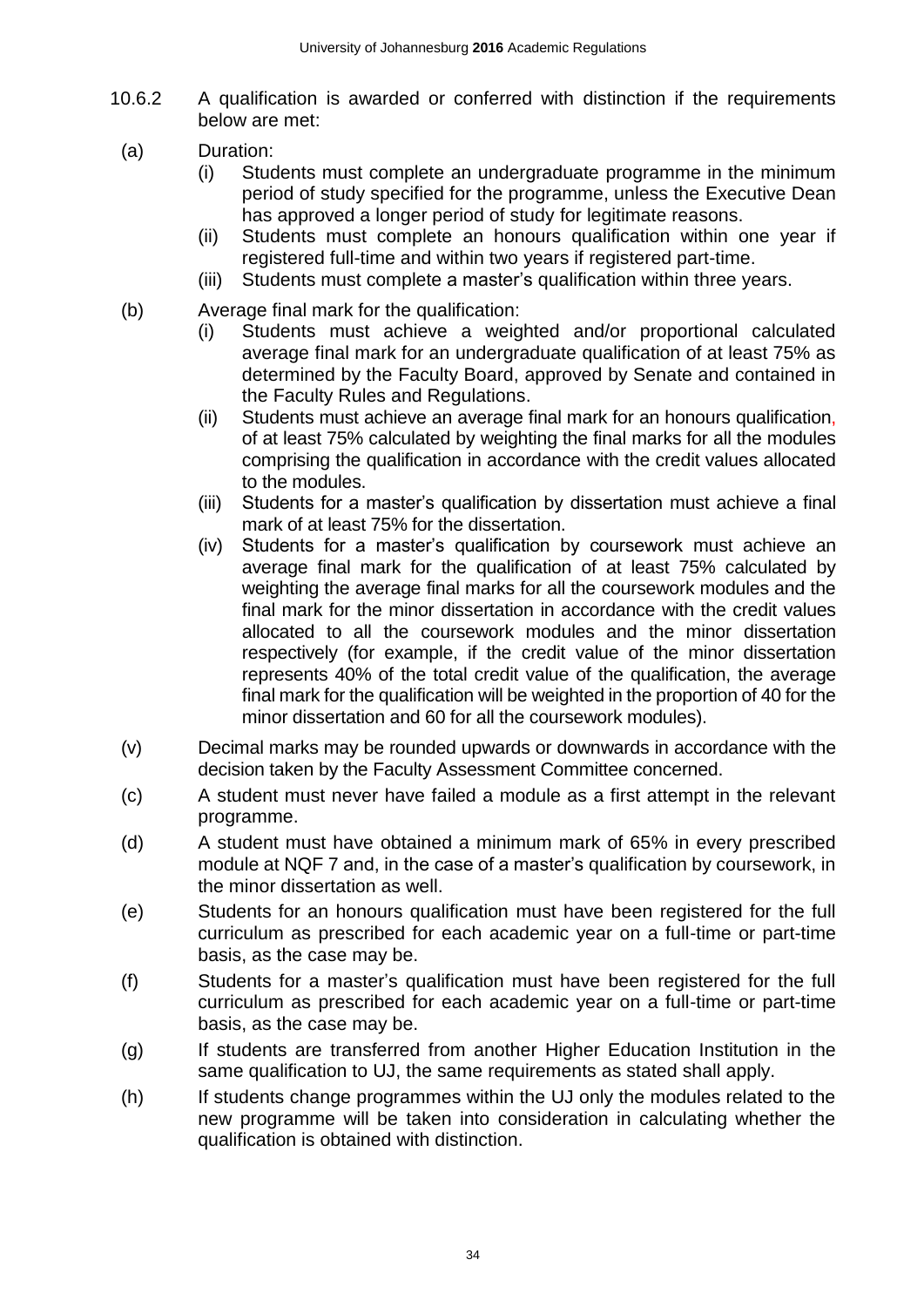## <span id="page-35-0"></span>**10.7 Students with disabilities**

- 10.7.1 Students wishing to submit an application for special assessment conditions based on the grounds of a disability must do so in accordance with the procedure prescribed in the University's Policy on People with Disabilities.
- 10.7.2 Students should submit the application, together with the relevant medical/psychological reports supporting the request, to the Coordinator: People with Disabilities at the beginning of every semester/year. The request should clearly specify the needs and concessions requested. After consideration, the Coordinator: People with Disabilities will refer the request, together with a recommendation to the respective Executive Dean, other divisions and lecturers. Extension of assessment time and/or the granting of a concession must be reaffirmed every semester/year.
- 10.7.3 The confidential nature of information regarding a disability will be honoured at all times. The information will only be revealed with students' written consent or, where applicable, that of their parents or guardians.

#### <span id="page-35-1"></span>**10.8 Access control during assessments**

- 10.8.1 Students may not enter a summative assessment venue later than 30 minutes after the official starting time of the summative assessment opportunity to take part in the assessment opportunity, and neither may they leave the assessment venue during the first 30 minutes of an assessment opportunity or during the last 15 minutes of the allocated assessment time.
- 10.8.2 Students must identify themselves as required for admission to an assessment venue.

## <span id="page-35-2"></span>**10.9 Transgressions during any assessment opportunity**

- 10.9.1 Students commit a transgression when
	- (a) they commit plagiarism;
	- (b) during a formal assessment opportunity, they are in possession of any book, cell phone that has not been switched off, memorandum, notes in whatsoever form, or any papers, documents or database equipment, except for access to such answer books or other books, papers or documents that the invigilator has supplied or such other sources that the invigilator has authorised;
	- (c) they help or attempt to help other students, or obtain help or attempt to obtain help from other students, or obtain help or attempt to obtain help from any source of information, with the exception of explicitly approved sources as permitted by the assessor;
	- (d) they help other students to commit an offence (also considering that they are under an obligation to take all reasonable measures to ensure that other students do not have access to their work);
	- (e) they have unauthorised information stored on a pocket calculator, cell phone or any other device brought into the assessment venue, whether or not they have had the opportunity to access such information;
	- (f) they cause a disturbance in the proximity of, or inside the assessment venue, or conduct themselves in an improper or unbecoming manner;
	- (g) they disregard the instructions of invigilators or assessors;
	- (h) they pose as other students.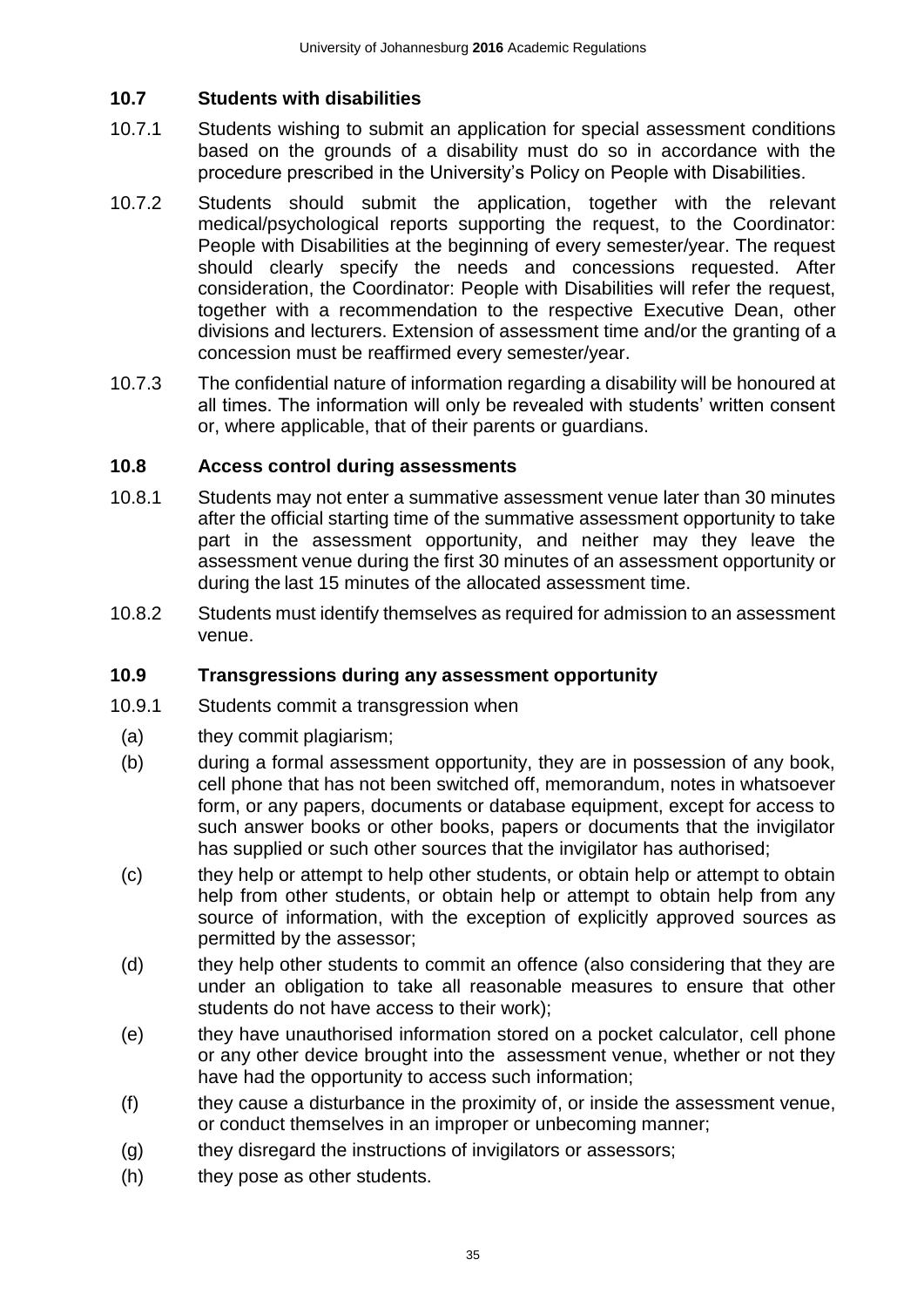- 10.9.2 Persons who are not registered for a relevant module and are present in an assessment venue with the intention of taking part in the assessment are guilty of fraud and may face disciplinary procedures or legal action.
- 10.9.3 Executive Deans of Faculties can initiate disciplinary procedures in certain cases. They may implement disciplinary procedures with regard to alleged transgressions in class tests, assignments, tasks and essays as well as undisciplined behavior towards academic or administrative staff.

#### <span id="page-36-0"></span>**10.10 Irregularities during participation in summative assessment and practical opportunities**

- 10.10.1 Students who, in the opinion of the invigilator, commit an irregularity during an assessment or practical opportunity will have their assessment script, product or any other material or equipment that, in the opinion of the invigilator, pertains to the irregularity, confiscated immediately with the time recorded on it. Students will be issued immediately with a new assessment script or any other relevant material or equipment and the time of issue will be written on the front cover of the script.
- 10.10.2 Students referred to in AR10.9.1 must complete a prescribed declaration form after the assessment opportunity. The invigilator will submit this form together with a written report to the Executive Dean for submission to the Executive Director of Student Affairs.
- 10.10.3 The Academic Staff member responsible for the assessment or the relevant Head of Department and Executive Dean submits a memorandum which describes the case in detail.
- 10.10.4 The Executive Dean compiles a report which is submitted to the Executive Director: Student Affairs within ten (10) working days of the transgression. This report will be submitted, together with the original project, the memorandum from the assessor and any other evidence relevant to the case.
- 10.10.5 If the suspected offence involves an electronic device, the invigilator will consult the assessor before responding to the offence as described in AR10.10.1.

#### <span id="page-36-1"></span>**10.11 Irregularities during participation in electronic summative assessment opportunities**

- 10.11.1 Transgressions in this category include all forms of plagiarism.
- 10.11.2 Search engines and anti-plagiarism software may be used in the detection of suspected transgressions in this category.
- 10.11.3 The academic staff member responsible for the assessment or evaluation will refer the case to the relevant Head of Department and Executive Dean by means of a memorandum which describes the case in detail.
- 10.11.4 The Executive Dean compiles a report which is submitted to the Executive Director: Student Affairs within ten (10) working days of the transgression. This report will be submitted, together with the original project, the memorandum from the assessor and any other evidence relevant to the case.
- 10.12 No extra time is allowed to complete the assessment.
- 10.13 All student assessment attempts will be submitted to the Executive Dean of the Faculty.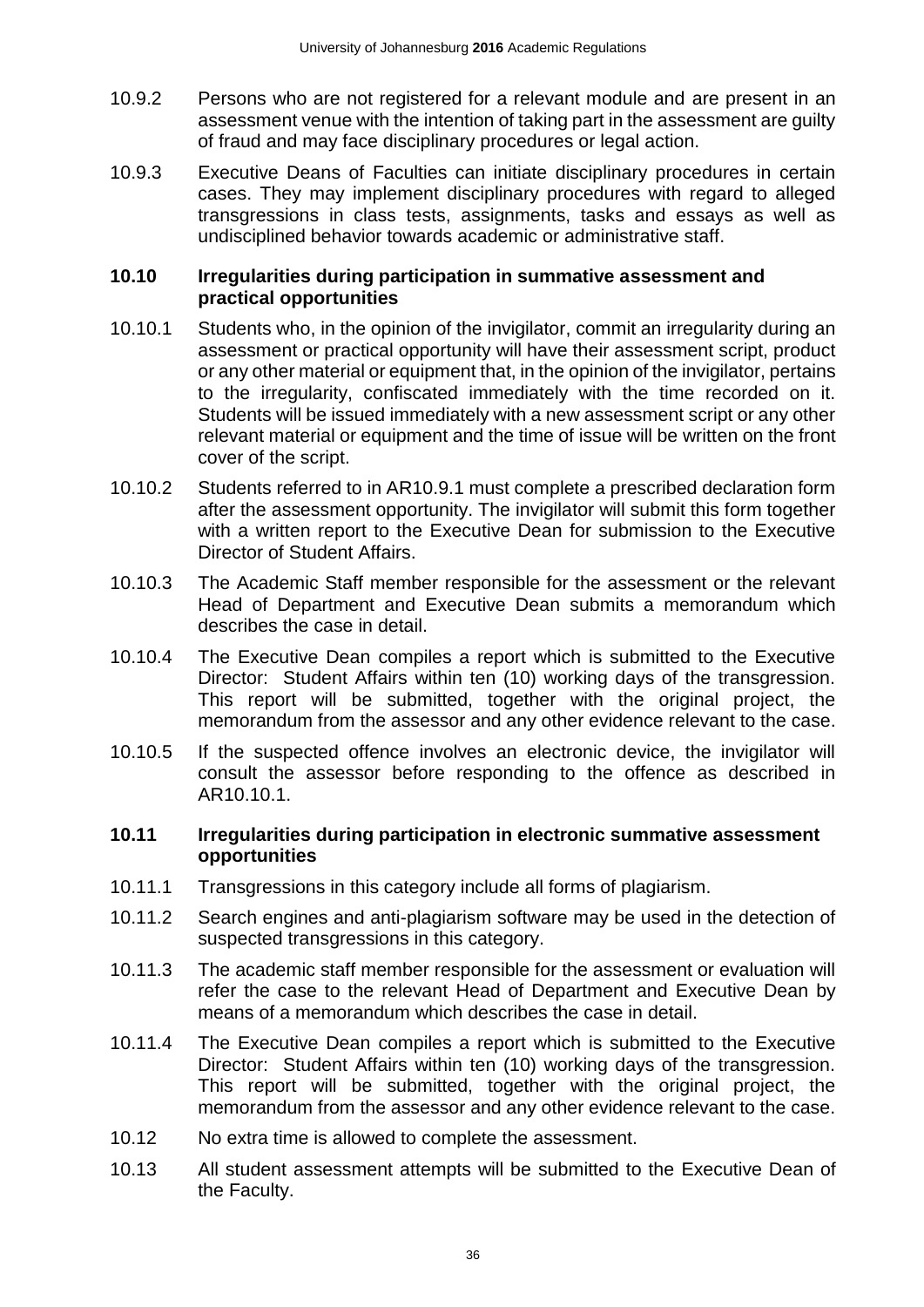- 10.14 While a case is pending, answers will not be marked, and no result in the relevant subject will be made available to the student.
- 10.15 If a student is found not guilty after a disciplinary hearing, his/her assessment opportunity/test will be marked.
- 10.16 The University reserves the right to record assessment opportunities by way of digital footage for purposes of use thereof in disciplinary proceedings in relation to any transgressions during assessment opportunities.

### <span id="page-37-0"></span>**10.17 Assessment of service or work integrated learning**

- 10.17.1 Assessment in modules and programmes that require service or work integrated learning
	- (a) must meet the requirements of the relevant industry, place of work, statutory professional bodies and/or the needs of the community (where applicable);
	- (b) must include the abilities (assessment of knowledge, skills, values and attitudes) necessary to function in the particular workplace or context that is contained in the outcomes and assessment criteria;
	- (c) may include co-assessors who should be familiar with the module or programme outcomes and assessment criteria, the assessment methods, recording procedures, additional learning support, etc.;

and

- (d) requires clear communication with students, workplace or community and coassessors on assessment matters, including the contribution that the work integrated or service learning component makes to students' progression each year.
- 10.17.2 Programme-specific requirements in this regard are addressed in the Faculty Assessment Policies and Work Integrated and Service Learning Policy.

#### <span id="page-37-1"></span>**10.18 Assessment for RPL**

Assessment for RPL is governed by the University's Policy on RPL in terms of the following principles:

- (a) Current competence is more important than learning history. Relevant learning is valued, irrespective of where, when or how it occurred.
- (b) Applicants have to demonstrate competence (proven learning).
- (c) The standards by which students are assessed for prior learning are determined by the relevant Faculty Board, approved by Senate and contained in the relevant faculty rules and regulations.
- (d) Each assessment of prior learning is individual based.
- (e) RPL assessment is conducted by the lecturer responsible for that particular module or programme, or by the RPL Committee of the faculty if RPL affects the whole programme.
- (f) A variety of assessment methods are used, including a formal summative assessment opportunity similar to the summative assessment opportunity that is required of students in the particular module or programme.

## <span id="page-37-2"></span>**10.19 Publication of final assessment results**

10.19.1 The assessment results of students are released per module as provisional results as soon as they are captured and computed throughout the summative assessment period.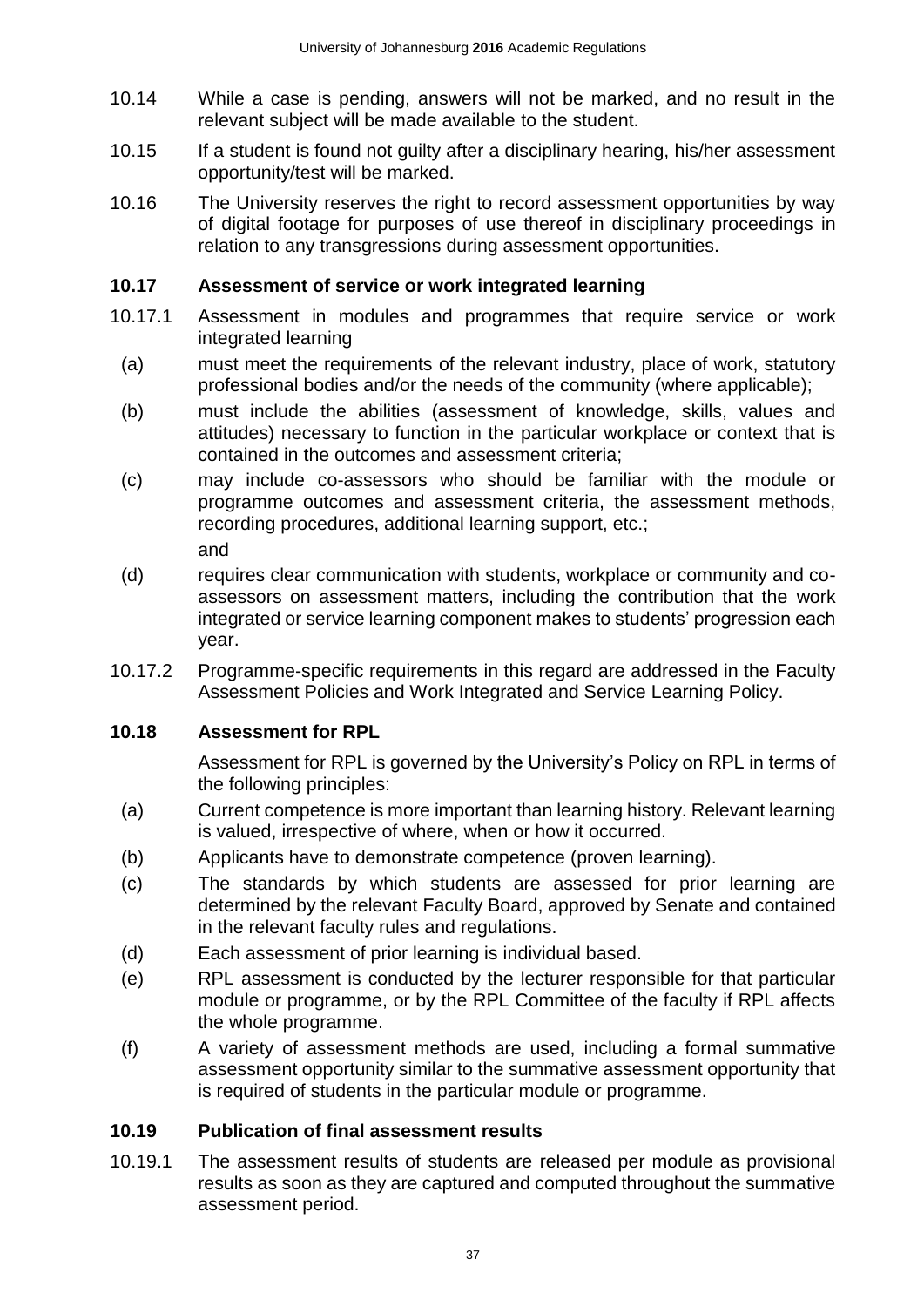- 10.19.2 After the final mark has been calculated, (including the module mark and the last assessment mark) an indication of admission to a special or supplementary summative assessment opportunity, is made known to the students via electronic medium on the UJ systems.
- 10.19.3 Final results for an assessment are finalised and released in accordance with a date determined by Central Academic Administration.
- 10.19.4 It is the student's responsibility to check marks on uLink, ascertaining whether they qualify for a special assessment or a supplementary assessment opportunity and acquainting themselves with the details of the timetable and the venue.
- 10.19.5 The University strives to ensure confidentiality of personal information in the publication of assessment results.

### <span id="page-38-0"></span>**11. CERTIFICATION**

- 11.1 Certification takes place in accordance with the Higher Education Act 101 of 1997 (as amended), academic regulations and related policies. The requirements for the completion of qualifications are indicated in Academic Regulations 6, 7, 8, 9 and 10.6 above.
- 11.2 Certification is confirmed by the signatures of two senior officials of the University who are authorised to do so.
- 11.3 All subsidised and all continuing education whole programmes generating 240 NQF credits or more are conferred or awarded at a graduation ceremony of the University. Students who have complied with the requirements of a qualification receive a certificate at such a graduation ceremony*.*
- 11.4 This certificate is the only official recognised certification issued by the University.

#### <span id="page-38-1"></span>**11.5 Duplicate certificates**

- 11.5.1 The Registrar considers written applications for duplicate certificates. A duplicate certificate will be endorsed to reflect its status.
- 11.5.2 Applicants must submit a written application for this purpose and must include a motivation as to why the duplicate certificate is required. The following documents and evidence must be submitted with the application:
- (a) Submission of a copy of the applicant's identity document. If the original document is not available a certified copy is required.
- (b) Proof of payment of the prescribed fees for a duplicate certificate.

#### <span id="page-38-2"></span>**11.6 Translations of certificates**

11.6.1 Should a translation of a certificate or valid duplicate certificate originally issued in Afrikaans be required in English, or the other way around, the original certificate or a valid duplicate must be made available to Central Academic Administration and the prescribed fee must be paid to the University. The Office of the Registrar will issue a certified translation but not a new certificate, although exceptions will be considered.

## <span id="page-38-3"></span>**12. DISPUTE RESOLUTION**

Complaints and grievances, except where otherwise provided, may be lodged in terms of the Policy: Handling of Student complaints. Complaints and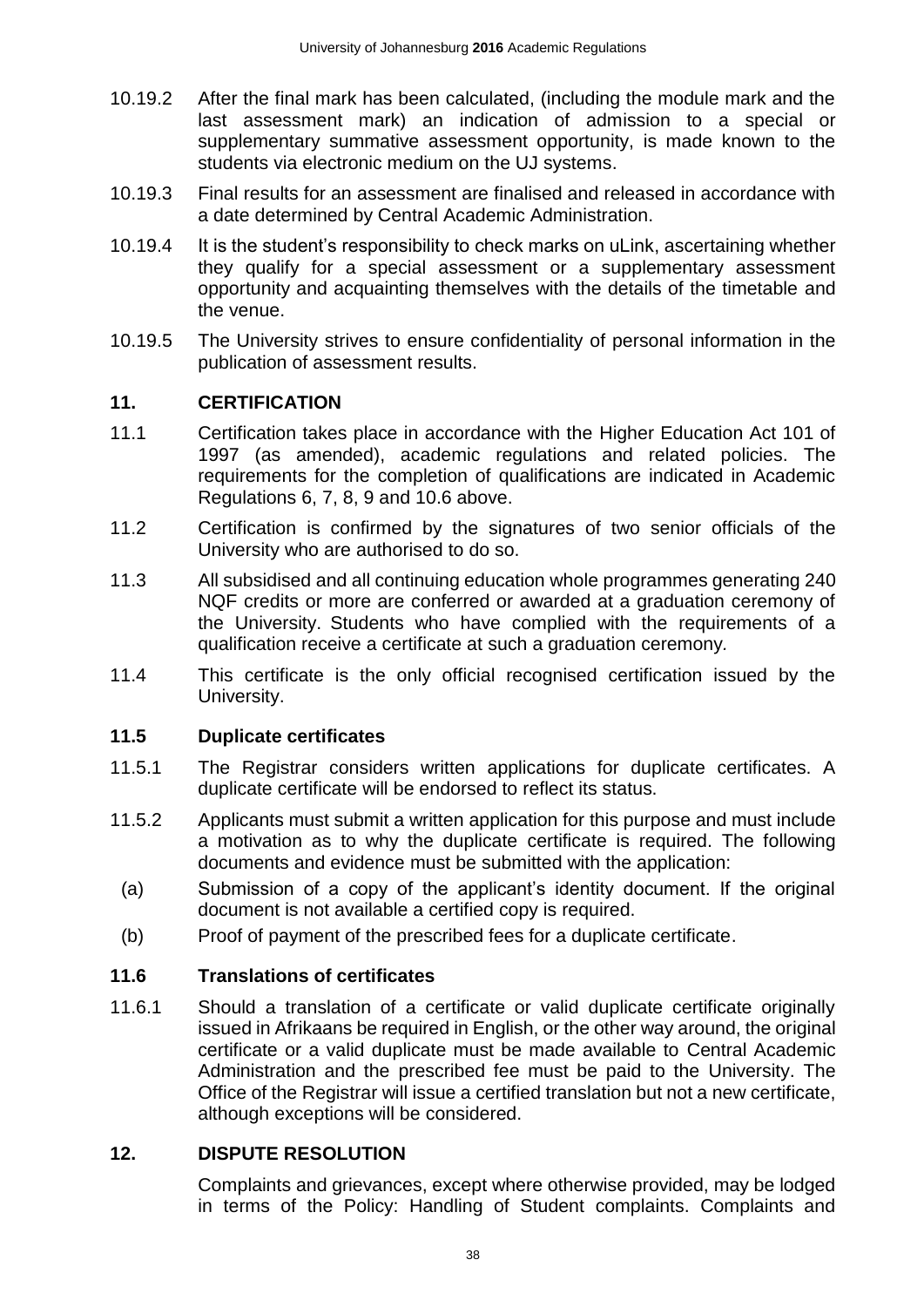grievances are handled, as far as possible, in terms of such policy subject to students following the prescribed procedures and channels established by the policy and any faculty specific rules.

#### <span id="page-39-0"></span>**13. ACADEMIC REGULATIONS APPLICABLE TO BTECH AND HONOURS DEGREES**

#### <span id="page-39-1"></span>**13.1 Minimum admission requirements**

In addition to faculty-specific minimum admission requirements, special admission requirements will apply to specific programmes as set out below.

13.1.1 Admission to an honours programme: relevant bachelor's degree, advanced diploma or an equivalent qualification in the same or relevant field of study as determined by the relevant Faculty Board;

> Admission to BTech: relevant diploma or an equivalent qualification in the same or relevant field of study as determined by the relevant Faculty Board.

- 13.1.2 Programme-specific admission requirements such as a minimum achievement in the relevant majors or approved appropriate other modules in the prerequisite qualification are determined by the relevant Faculty Board, approved by Senate and contained in the relevant faculty rules and regulations.
- 13.1.3 Before admission to the programme the Executive Dean may, in consultation with the relevant Head of Department and lecturer, determine further conditions to be satisfied by prospective students either before or during the programme.
- 13.1.4 The Head of Department may, where applicable, initiate the University's Policy on RPL to award academic status equivalent to that of the prerequisite qualification to applicants in order to allow them access to the programme as determined by the relevant Faculty Board and approved by Senate.
- 13.1.5 The University reserves the right not to admit applicants to a particular programme in accordance with programme-specific selection and other relevant criteria. Applicants who have applied for admission and have been refused may request written reasons for such refusal from the Head of Department.

#### <span id="page-39-2"></span>**13.2 Registration**

- 13.2.1 Applicants register for the programme subject to confirmation by the Head of Department that they have been selected and admitted.
- 13.2.2 Renewal or suspension of registration of students is based on the promotion requirements as determined by the relevant Faculty Board, approved by Senate and contained in the relevant faculty rules and regulations.

#### <span id="page-39-3"></span>**13.3 Assessment**

The assessment requirements are determined by the relevant Faculty Board and contained in the relevant faculty rules and regulations. This includes the consideration and awarding of supplementary assessment opportunities for modules failed. The weighting of the individual modules must be in line with the credit values of the modules.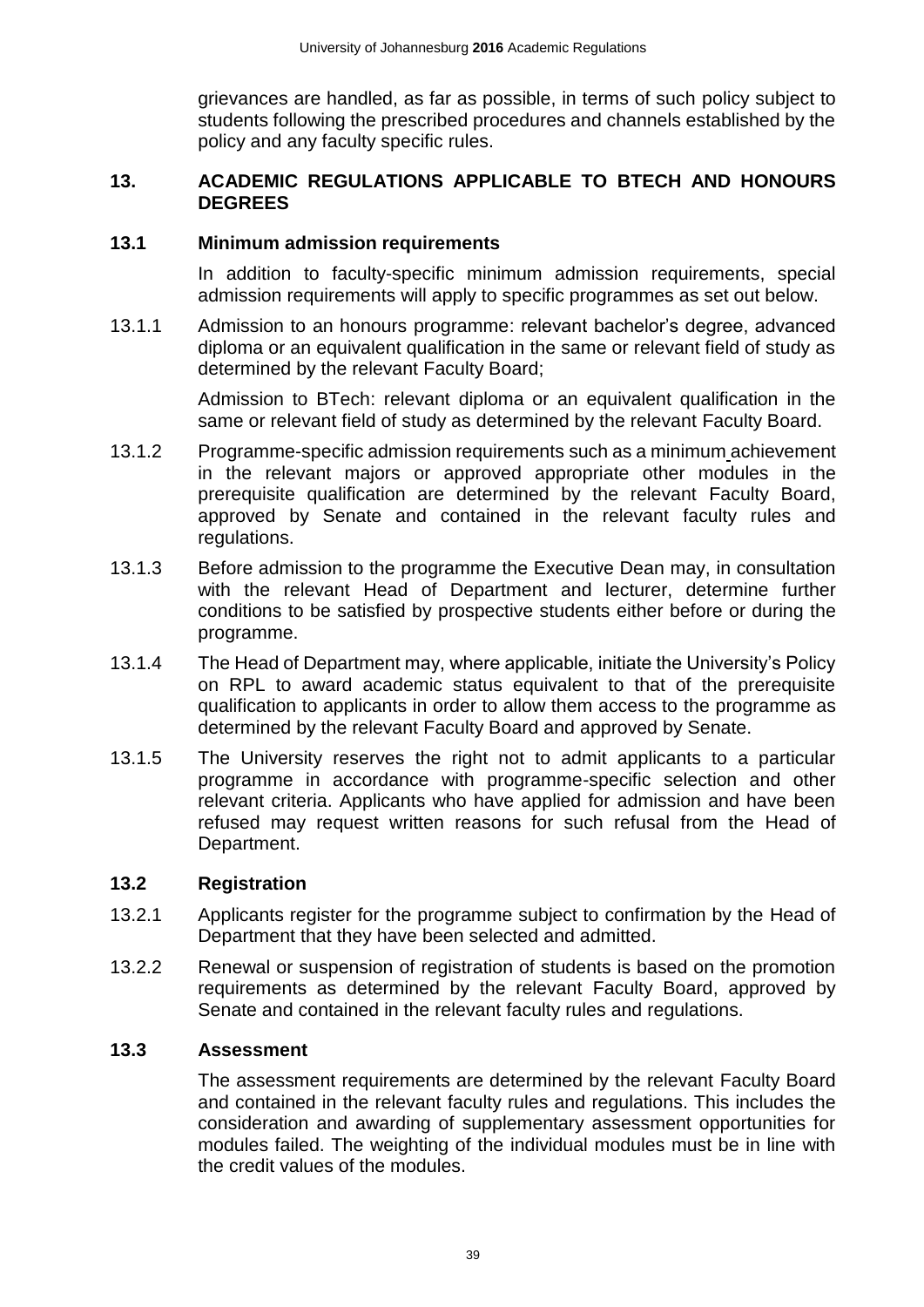## <span id="page-40-0"></span>**14 ACADEMIC REGULATIONS APPLICABLE TO MASTER'S PROGRAMMES**

#### <span id="page-40-1"></span>**14.1 Master's programmes**

Requirements for master's programmes are determined by the relevant Faculty Board, considered by the Senate Higher Degrees Committee, approved by Senate and contained in the relevant faculty rules and regulations.

#### <span id="page-40-2"></span>**14.2 Admission**

- 14.2.1 The minimum admission requirement for a master's programme is a qualification at NQF level 8, an honours qualification, a four-year 480 NQF credit bachelor's qualification (with a minimum of 96 credits at level 8), or a Postgraduate Diploma, in the same or a relevant field of study or discipline. The relevant field of study or discipline is determined by the relevant Faculty Board, approved by the Senate Higher Degrees Committee and ratified by Senate.
- 14.2.2 Applicants apply for admission and, if successful, register either for a research master's programme or a coursework master's programme.
- 14.2.3 In the case of a research master's programme, the Faculty Rules and Regulations determine whether the successful completion of a research dissertation is the sole academic requirement for the qualification, or whether the successful completion of both a research dissertation and an oral examination is required.
- 14.2.4 In the case of a coursework master's programme, the successful completion of prescribed coursework modules and a minor dissertation is the academic requirement for the qualification.
- 14.2.5 Additional admission and selection requirements may be determined by the relevant Faculty Board, approved by Senate and contained in the relevant faculty rules and regulations.
- 14.2.6 In the case of interdisciplinary master's programmes (MPhil), additional admission requirements may be set by the two or more relevant interdisciplinary fields/departments/faculties, approved by Senate and contained in the relevant faculty rules and regulations.
- 14.2.7 The Head of Department may, where applicable, initiate the University's Policy and Procedure on RPL to award academic status equivalent to that of an honours degree to applicants to allow them access to a master's programme as determined by the relevant Faculty Board, approved by Senate and contained in the relevant faculty rules and regulations.
- 14.2.8 The University reserves the right not to admit applicants to a particular master's programme in accordance with programme-specific selection criteria and other relevant criteria such as:
	- (a) the limitations of enrolments per programme;
	- (b) capping of admissions in terms of the University's approved enrolment plan or professional regulatory requirements;
- (c) the inability to identify an appropriate supervisor within the University.
- 14.2.9 Applicants whose application for admission has been refused may request written reasons for such refusal from the relevant Head of Department.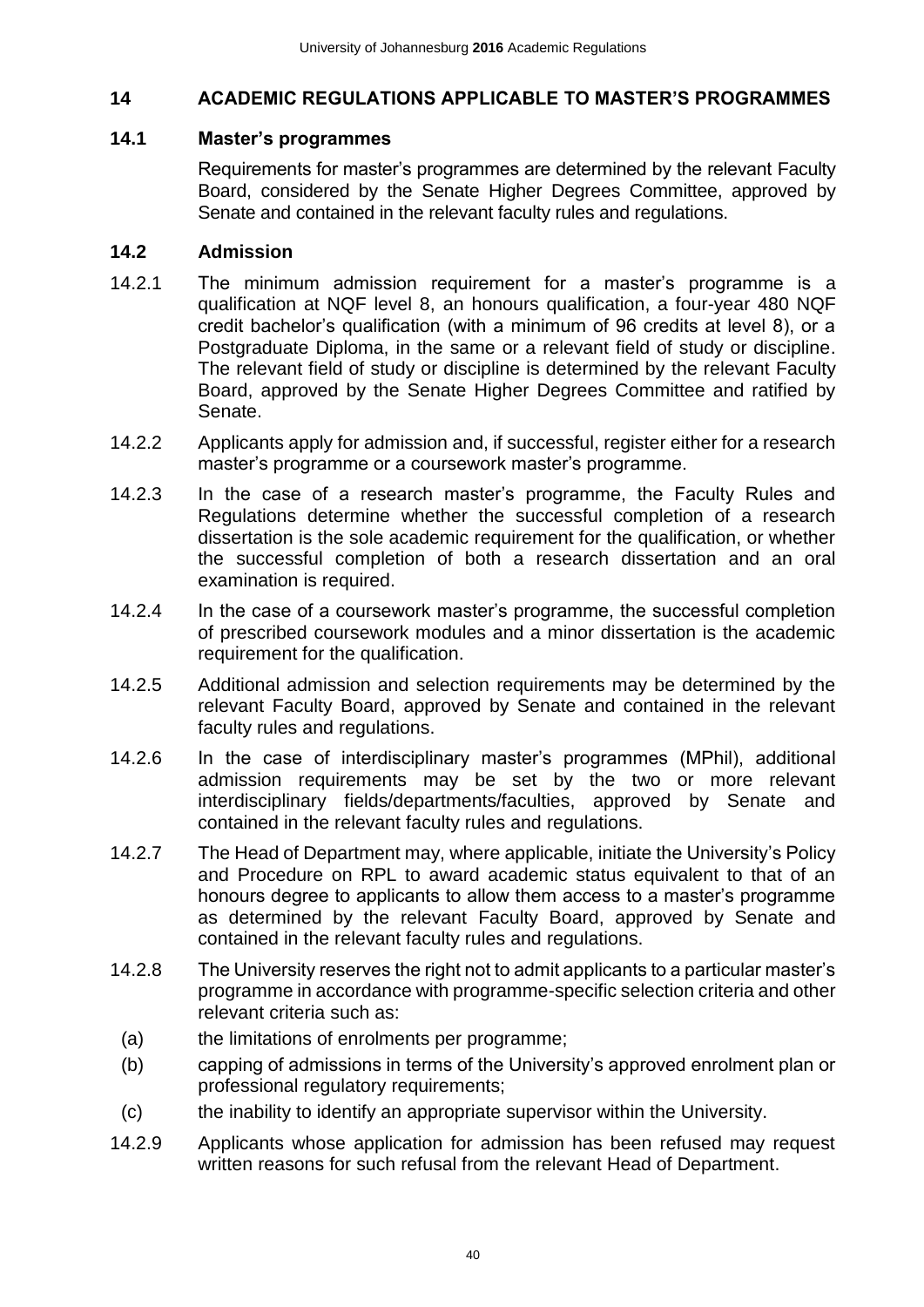## <span id="page-41-0"></span>**14.3 Registration**

- 14.3.1 Applicants register for a master's programme as follows:
- (a) Coursework modules: First-year coursework applicants register in the first semester of the academic year in accordance with the registration dates set by the relevant faculty.
- (b) Research first-year registration: Applicants register up to and including the second Friday in March, in which case residency begins in the first semester. Registration may also take place during the second semester up to and including the third Friday in July, in which case residency begins in the second semester.
- (c) Renewal of registration for a minor dissertation or dissertation takes place during the first semester of the academic year as contained in the University's Year Programme.
- (d) Failure to submit the research or minor research proposal within the specified time frame may result in cancellation of registration.
- (e) Interruption of study may be granted by the Executive Dean for legitimate reasons, as reflected in the Higher Degrees and Postgraduate Policy.
- 14.3.2 Applicants register for a master's programme full-time or part-time in accordance with the specific requirements of the programme as contained in the relevant faculty rules and regulations as approved by Senate, and with due regard to the programme qualification mix as approved by the DHET.
- 14.3.3 The minimum duration of a master's programme is one academic year. Residency less than the prescribed minimum study period may not be granted.
- 14.3.4 The maximum period of registration for a master's programme is two years fulltime or three years part-time. Further registration may be granted by the relevant Executive Dean in accordance with the University's Higher Degrees and Postgraduate Studies Policy.
- 14.3.5 The approval of applicants' research proposals, supervisors, study fields and provisional and/or final titles of minor dissertations or dissertations takes place in accordance with the University's Higher Degrees and Postgraduate Studies Policy and faculty-specific regulations as determined by the relevant Faculty Board, approved by Senate and contained in the relevant faculty rules and regulations.
- 14.3.6 Any amendment to a project or research title is done in accordance with faculty-specific requirements. The amendment is approved by the relevant Faculty Board or faculty higher degrees committee and ratified by the SHDC. A change in project title at any stage does not constitute valid grounds for the extension of registration, residency or formal duration of study.
- 14.3.7 The renewal of students' registration for a master's programme is subject to satisfactory progress in accordance with the University's Higher Degrees and Postgraduate Studies Policy, faculty-specific requirements and, where applicable, professional regulatory requirements, with due regard also to the University's Enrolment Management Plan and subsequent throughput interventions.
- 14.3.8 If students' progress is unsatisfactory, the Faculty Board may decide to terminate their registration for the master's programme.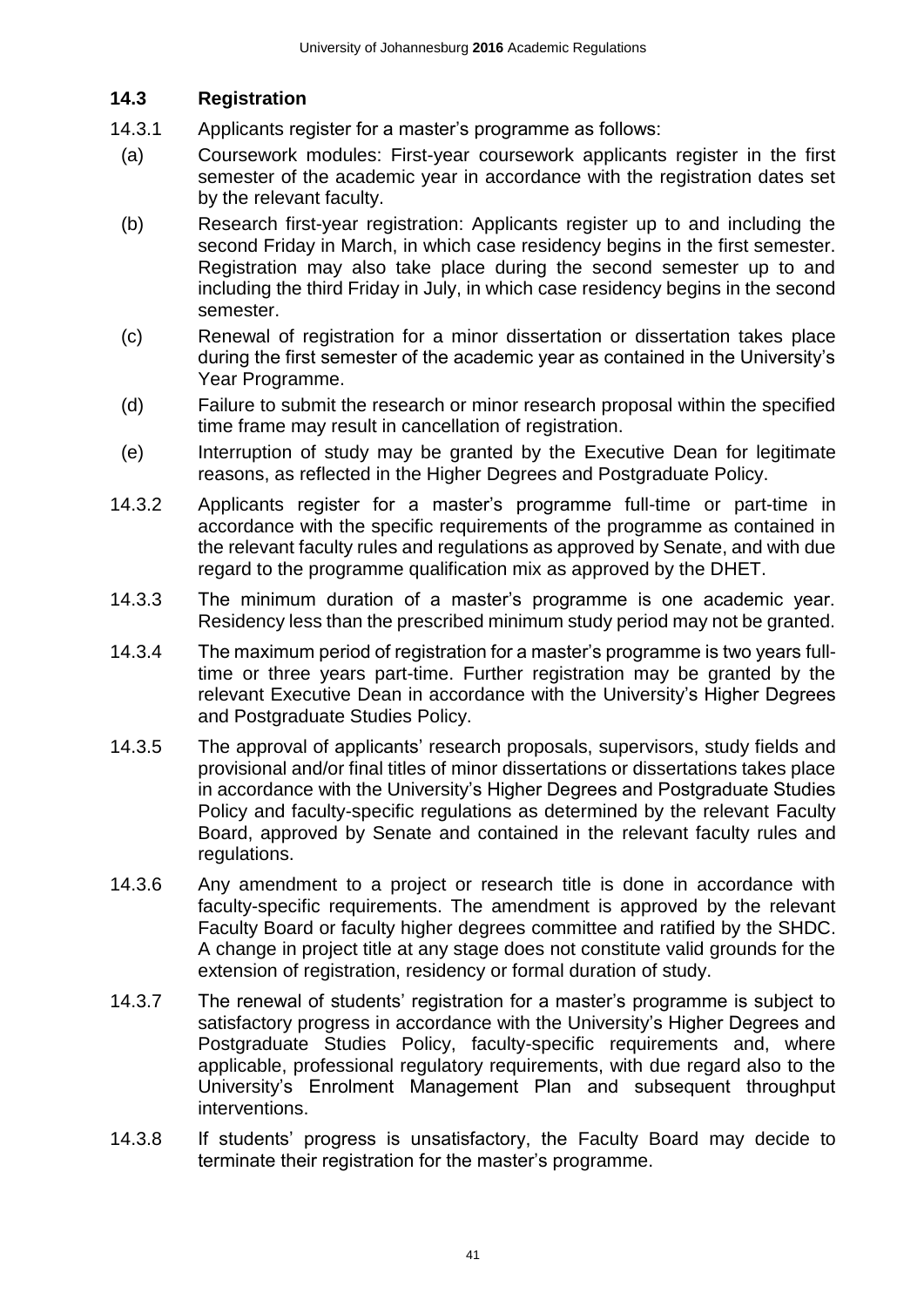### <span id="page-42-0"></span>**14.4 Ethical considerations**

Research in master's programmes is conducted in accordance with ethical requirements as contained in the University's Higher Degrees and Postgraduate Studies Policy, the University's Academic and Research Ethics Policy, and faculty-specific procedures as determined by the relevant Faculty Board, and with due regard to statutory and professional regulatory requirements and general best-practice principles to protect human and animal dignity in research.

### <span id="page-42-1"></span>**14.5 Health and safety**

The supervisors of research projects are responsible for assessing whether or not such projects have health and safety implications in accordance with the University's Occupational Health and Safety Policy.

#### <span id="page-42-2"></span>**14.6 Conversion/transfer of a research master's degree to a doctoral degree**

- 14.6.1 In exceptional cases, where the scope and impact of a project originally registered for a research master's programme prove to expand considerably beyond the initial expectation, students – with the concurrence of the supervisor and all co-supervisors – may apply to have their registration converted/transferred to a doctoral level.
- 14.6.2 The conversion of a master's study to a doctoral study may also be considered if one or more of the assessors recommend this.
- 14.6.3 A conversion/transfer may only be considered and requested by the relevant Faculty Board on condition that at least one year of study has been completed after the first registration for the master's dissertation.
- 14.6.4 The supervisors provide a comprehensive motivation for such a conversion/transfer to the relevant Faculty Board for consideration. In support of the motivation, students draft a substantive research report that they present at a seminar to an ad hoc Master's Conversion Evaluation Committee ("the Committee") constituted for this purpose by the Faculty.
- 14.6.5 The criteria for master's-level qualifications as set out in Faculty Rules and Regulations are fulfilled in both the written report and the oral presentation.
- 14.6.6 The Committee, on behalf of the Faculty Board, considers the motivation of a supervisor and the written report and oral presentation of the student. The Committee comprises:
- (a) at least two external expert assessors (appointed by consensus between the supervisor, the Head of Department, the Faculty Higher Degrees Committee and the Executive Dean of the faculty);
- (b) the Head of Department;
- (c) two Senior Professors and/or the members of the student's doctoral committee (where applicable); and
- (d) the Executive Dean of the faculty.
- 14.6.7 The Committee considers (on behalf of the Faculty Board the motivation of the supervisor(s), the written report and oral presentation of the student.
- 14.6.8 The Committee considers the merit of the application and submits a recommendation to the Faculty Board for consideration. The Faculty Board's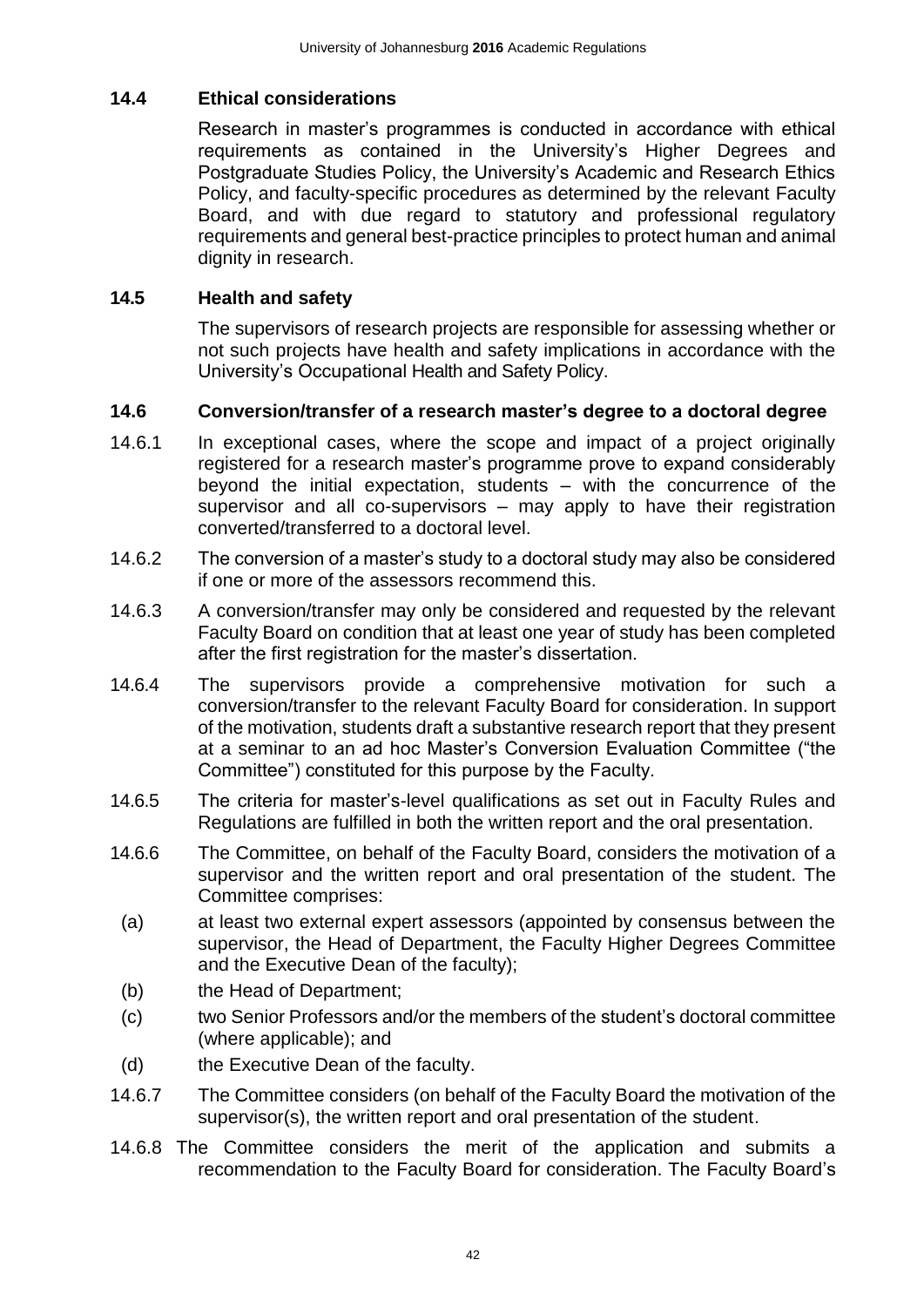recommendation is then submitted to the Senate Higher Degrees Committee for consideration.

- 14.6.9 The Senate Higher Degrees Committee submits its recommendation to Senate for final consideration and approval.
- 14.6.10 If approved and the student has been registered for the minimum study period specified for the master's programme he/she will have to register for at least one additional academic year for the doctoral programme before the doctoral degree can be conferred.
- 14.6.11 A student whose registration is amended from a master's programme to a doctoral programme is not entitled to be conferred a master's qualification for the project under consideration, irrespective of whether the doctoral thesis is completed or failed, since this transfer is an extraordinary and irreversible intervention.

#### <span id="page-43-0"></span>**14.7 Assessment**

- 14.7.1 In the case of a research master's programme, the Faculty Rules and Regulations determine whether the successful completion of a research dissertation is the sole academic requirement for the qualification, or whether the successful completion of both a research dissertation and an oral assessment opportunity is required.
- 14.7.2 Appointment of assessors for master's programmes takes place in accordance with the University's Higher Degrees and Postgraduate Studies Policy.
- 14.7.3 The assessment of coursework modules takes place in accordance with facultyspecific regulations as determined by the relevant Faculty Board, approved by Senate and contained in the relevant faculty rules and regulations. This includes the consideration and granting of supplementary summative assessment opportunities for coursework modules.
- 14.7.4 The master's student is responsible for the technical and linguistic editing of the minor dissertation or dissertation with the assistance of the supervisor prior to submission for final summative assessment.
- 14.7.5 The final research report (minor dissertation or dissertation) is submitted for assessment (with reference to the presentation format, content and layout) in accordance with the faculty-specific regulations as determined by the relevant Faculty Board, approved by Senate and contained in the relevant faculty rules and regulations.
- 14.7.6 A minor dissertation or dissertation is submitted for final summative assessment subject to the written permission of the supervisors and a declaration confirming that it is the student's own work signed by the student. If a dispute should arise about the readiness of a minor dissertation or a dissertation for final summative assessment, the Executive Dean of the faculty makes the decision in accordance with the Higher Degrees and Postgraduate Studies Policy. The permission of the supervisors or Executive Dean to submit a minor dissertation or dissertation for final summative assessment does not guarantee a successful outcome of the assessment procedure.
- 14.7.7 The final submission of the minor dissertation or dissertation takes place in accordance with the final submission dates per semester as contained in the University's Year Programme to ensure timely completion of the assessment process. Late submission could imply the renewal of a registration.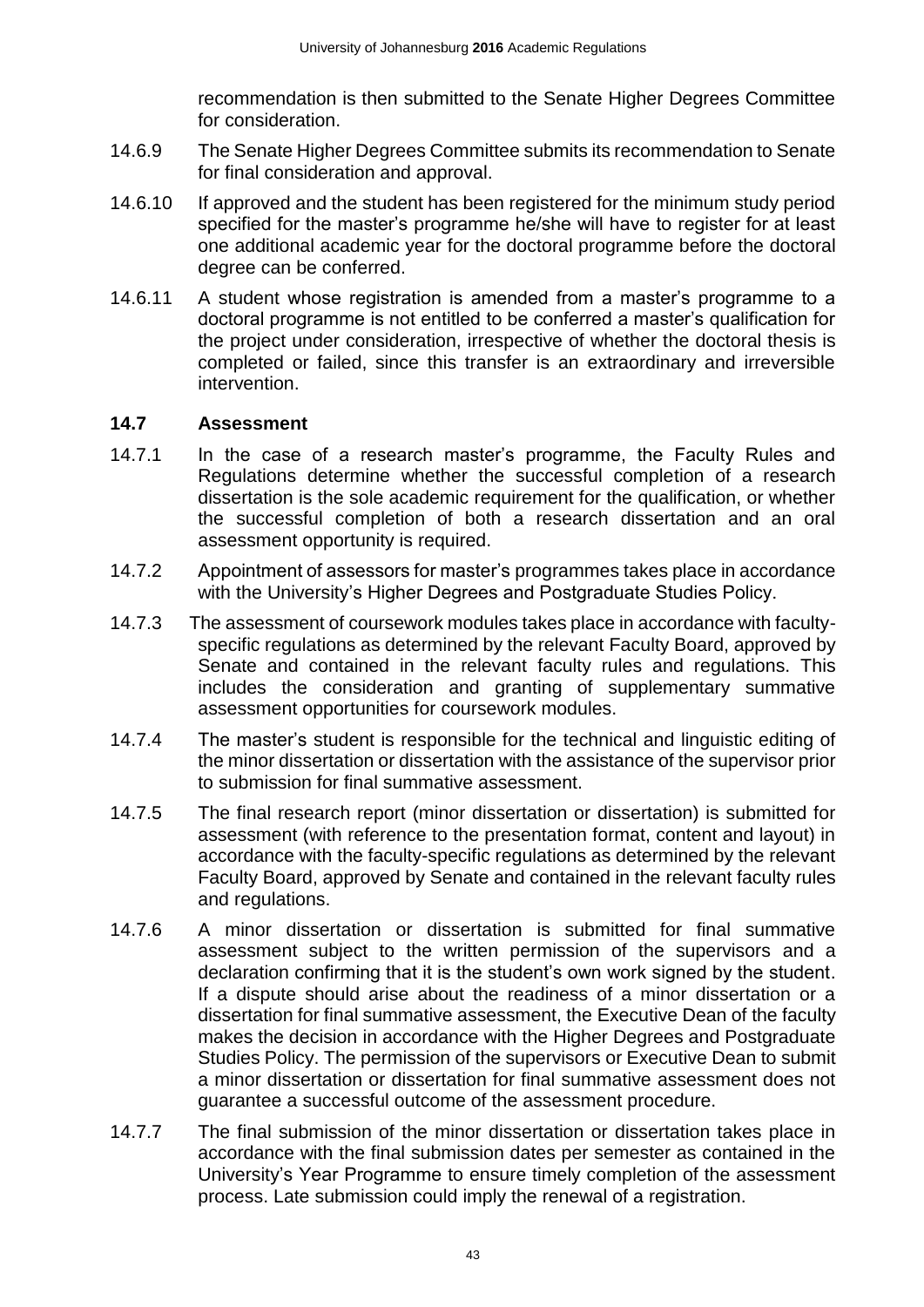- 14.7.8 The minor dissertation or dissertation is assessed in accordance with the University's Higher Degrees and Postgraduate Studies Policy and facultyspecific criteria as determined by the Faculty Board and approved by Senate.
- 14.7.9 The recommendations of assessors are considered by the relevant faculty postgraduate assessment committee and a result is recommended to the Faculty Board for approval and ultimately to Senate for noting in accordance with the University's Higher Degrees and Postgraduate Studies Policy.
- 14.7.10 The final assessment outcome for a minor dissertation or dissertation is determined by the Faculty Higher Degrees Committee.
- 14.7.11 The following results may be recommended by the individual assessors for a minor dissertation or dissertation:

Approval of the (minor) dissertation with no corrections to be made, awarding a:

- 1. distinction mark of 75% or above.
- 2. pass mark between 50% and 74%.

Provisional approval of the (minor) dissertation or dissertation with minor corrections to be done to the satisfaction of the supervisor, awarding a

- 1. distinction mark of 75% or above.
- 2. pass mark between 50% and 74%.

Recommendation of substantial amendments to the (minor) dissertation without awarding a mark in the light of deficiencies identified in the narrative report and recommending that the revised version be submitted to the particular assessor for reassessment.

Rejection of the minor dissertation or dissertation, awarding a mark reflecting a fail (less than 50%), in which case no reassessment is recommended or considered.

- 14.7.12 An additional oral summative assessment, based on the minor dissertation or dissertation, may be required in accordance with the Faculty Rules and Regulations. See also Higher Degrees and Postgraduate Studies Policy.
- 14.7.13 A research master's degree can be conferred only after the successful completion of every requirement of each component of the respective degree programme, including the submission and favourable evaluation of a researchbased dissertation and the submission of a publishable research article.

A coursework master's degree can be conferred only after the successful completion of every requirement of each component of the respective degree programme, including the submission and favourable evaluation of a researchbased minor dissertation, the obtaining of a pass mark for each of the prescribed coursework modules and the submission of a publishable research article. Faculty regulations may stipulate conditions under which students may be exempted from the requirement for the submission of an article. These conditions are approved by the relevant Faculty Board and Senate.

14.7.14 A student is not deemed to have completed the requirements for conferment of the degree if the specified number of final corrected copies of the minor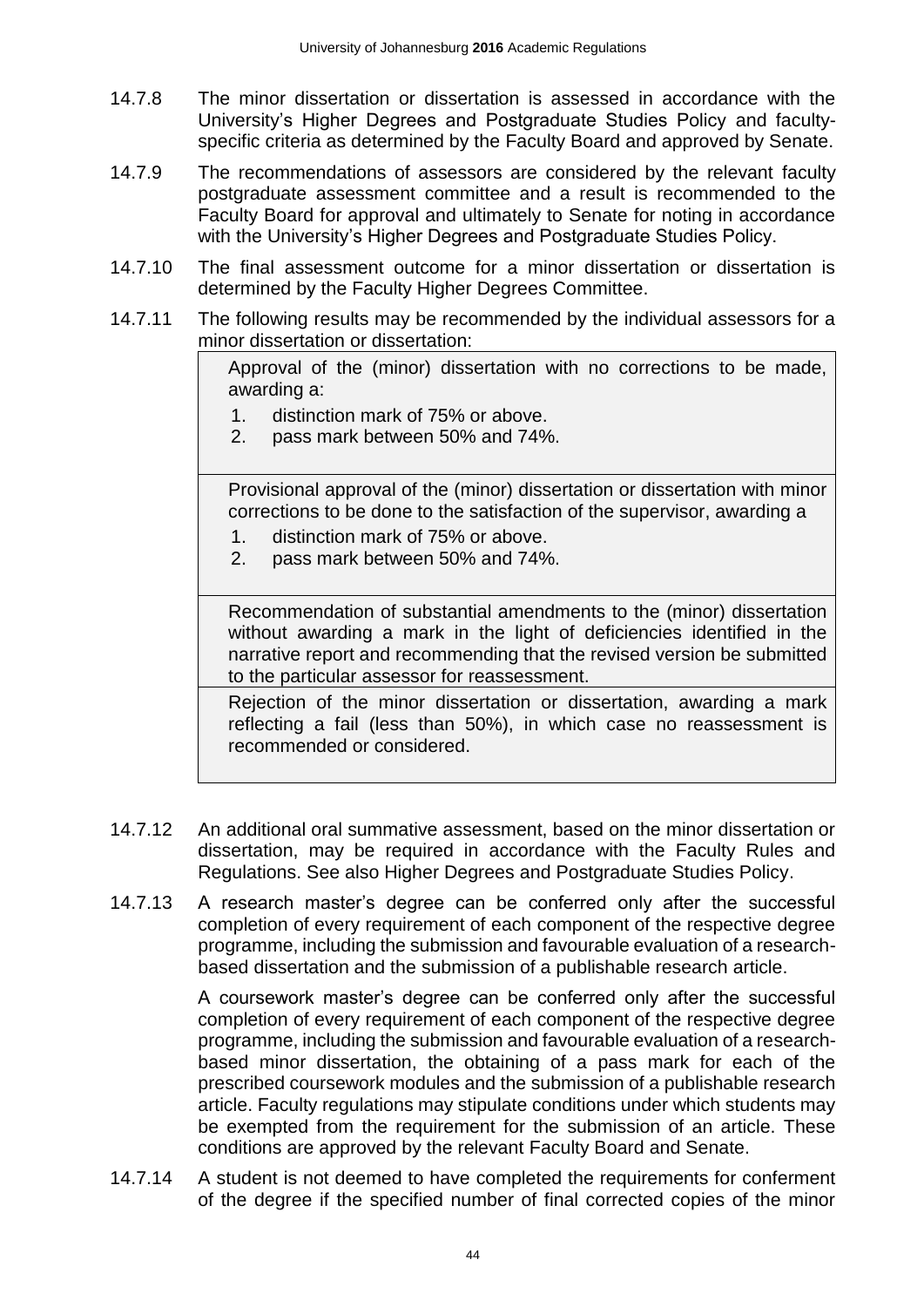dissertation or dissertation, as well as the electronic version have not been submitted to the relevant faculty administration officer prior to the graduation ceremony and closure of the graduation list for the forthcoming graduation ceremony.

#### <span id="page-45-0"></span>**14.8 Resolving conflicting results recommended by the assessors**

The FHDC may invoke one or more of the following procedures to resolve an impasse in the results of a master's study (in accordance with the Senate Higher Degrees and Postgraduate Studies Policy):

- (a) request additional information from the assessors and/or supervisors;
- (b) appoint an additional assessor to assess the minor dissertation or dissertation in the hope that the resulting report will resolve the impasse;
- (c) invite an external expert to advise the FHDC;
- (d) identify an independent arbiter to consider all the documentation pertaining to the assessment process, including the individual assessor's reports and present a decision to the FHDC;

#### <span id="page-45-1"></span>**14.9 Certification of compliance with the requirements of the qualification**

Certification of compliance with the requirements of the qualification is in accordance with the Certification Policy of the University; with due regard to the responsibility of the student, supervisors, relevant faculty administration officer, the Executive Dean of the faculty and the Registrar.

#### <span id="page-45-2"></span>**14.10 Dissemination and publication of the minor dissertation and dissertation**

- 14.10.1 The specified number of final copies of the minor dissertation or dissertation must be submitted in electronic and bound format, in accordance with the University's Higher Degrees and Postgraduate Studies Policy, to the relevant faculty administration officer.
- 14.10.2 Copyright in a minor dissertation or dissertation, as well as ownership in intellectual property arising from the research, vests in the University, whether or not the minor dissertation or dissertation is accepted or research completed, and students give their irrevocable consent when signing the registration form of the University to the formal cession of any applicable rights to the University.
- 14.10.3 In addition to the submission of the final minor dissertation or dissertation, and except where faculty regulations exempt them, master's students are required to submit to their supervisors the manuscript of at least one research article meeting the requirements for publication in a relevant accredited research and/or academic journal for that specific field, by the time the faculty-specific research assessment committee meets to consider the assessors' reports.
- 14.10.4 Co-authorship between students and supervisors of an article based on master's research publication is in accordance with the Policy on Authorship.
- 14.10.5 Students are not deemed to have completed the requirements for graduation until the corrected manuscript of the research article has been submitted to, and accepted by the supervisors.
- 14.10.6 The preparation of the manuscript of the research article is undertaken by students and supervisors in close collaboration, and supervisors are responsible for assisting students.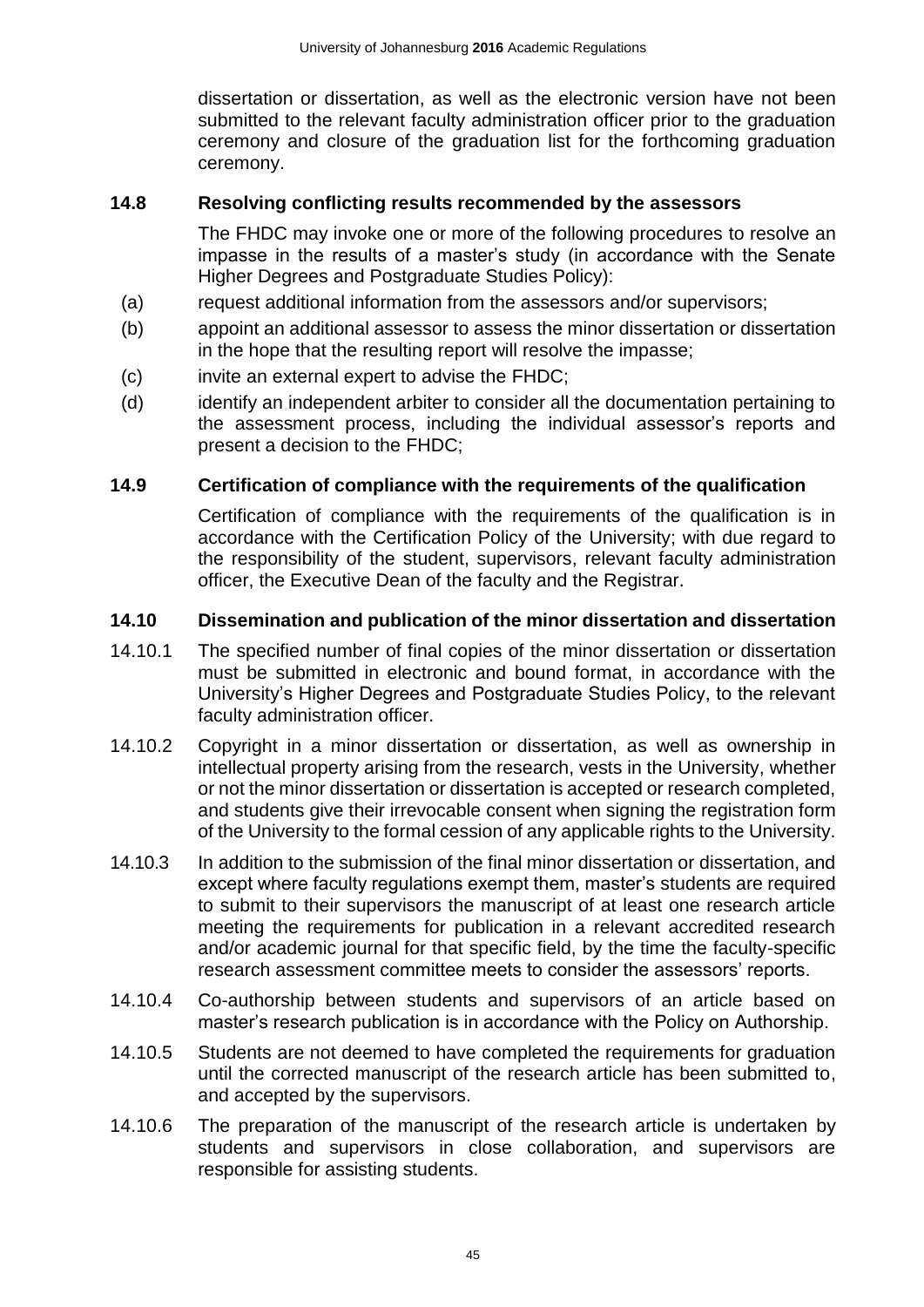- 1410.7 If a minor dissertation or dissertation or an adaptation of it or any resulting article is published, it must be stated that it is based on research done at the University of Johannesburg for a particular study.
- 14.10.8 Students are encouraged to publish articles based on their master's research before the minor dissertation or dissertation has formally been accepted, but must first obtain written permission from their supervisors.
- 14.10.9 If students do not publish their work, the supervisors may take the initiative to publish it in accordance with the Policy on Authorship.
- 14.10.10 The Senate Higher Degrees Committee may, on the recommendation of the relevant Executive Dean or the Executive Director: Research and Innovation and/or Faculty Higher Degrees Committee (or an applicant duly mandated in this regard), grant a confidentiality classification of two years to the completed minor dissertation or dissertation, as stipulated in the University's Policy on Intellectual Property, resulting in a delay in the public display of the minor dissertation or dissertation.

### <span id="page-46-0"></span>**14.11 Dispute resolution**

- 14.11.1 If an unresolved dispute should arise between two or more of the supervisors or between a supervisor and the student the relevant Head of Department will in the first instance take steps to resolve the matter.
- 14.11.2 If the dispute is still unresolved, it is referred to the relevant Executive Dean who may refer the matter to the Senate Higher Degrees Committee for final consideration and processes to resolve the matter.

## <span id="page-46-1"></span>**14.12 Intellectual property**

- 14.12.1 Supervisors are responsible for monitoring all master's projects for potential inventions or other commercially viable intellectual property implications and disclosing such inventions or implications to the Executive Director: Research and Innovation.
- 14.12.2 Students who develop inventions or other forms of commercially valuable intellectual property must disclose such inventions to the supervisors in accordance with the University's Policy on Intellectual Property.
- 14.12.3 Where disclosures have been made about intellectual property emerging from a master's research project, the Executive Director: Research and Innovation, or an applicant duly mandated in this regard, must certify that any intellectual property matters attendant to the project have been dealt with in terms of relevant university policy as a condition of graduation.

## <span id="page-46-2"></span>**15. ACADEMIC REGULATIONS APPLICABLE TO DOCTORAL DEGREES**

#### <span id="page-46-3"></span>**15.1 Doctoral programme**

Faculty-specific rules and regulations related to doctoral programmes in addition to Academic Regulation 15 are determined by the relevant Faculty Board, considered by the Senate Higher Degrees Committee, approved by Senate and contained in the relevant faculty rules and regulations.

#### <span id="page-46-4"></span>**15.2 Admission**

15.2.1 For admission to a doctoral programme, applicants must have successfully completed a relevant master's programme in the same or relevant field of study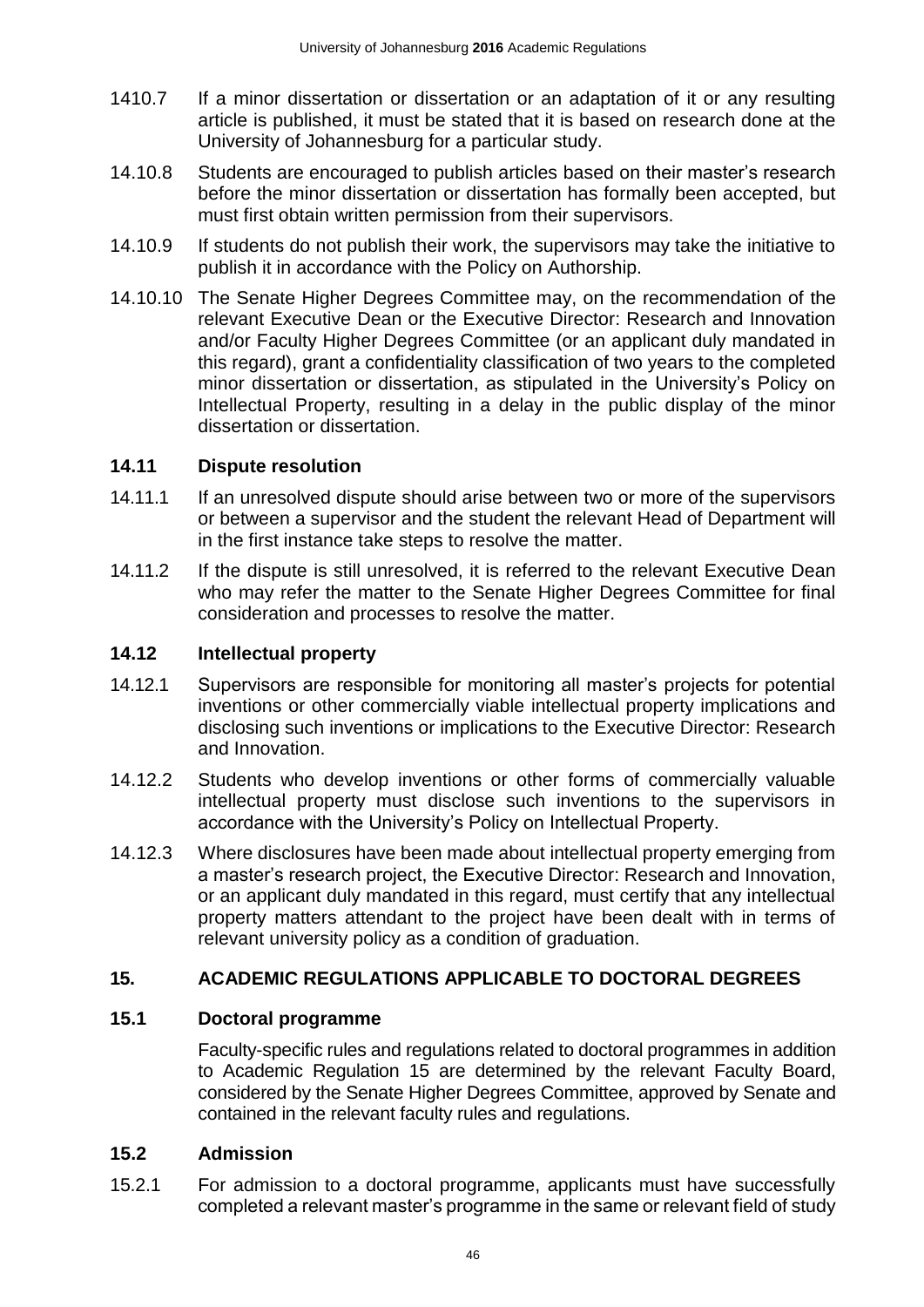or discipline as determined by the relevant Faculty Board, approved by the SHDC, ratified by Senate and contained in the relevant faculty rules and regulations.

- 15.2.2 The extent to which applicants meet admission requirements is assessed by the relevant Head of Department, in consultation with the prospective supervisors, in accordance with the admission requirements for the particular doctoral programme determined by the Faculty Board, approved by Senate and contained in the relevant faculty rules and regulations. The Head of Department, in consultation with the relevant Executive Dean, may set additional admission requirements, as approved by the relevant faculty higher degrees committee, for a particular student.
- 15.2.3 In the case of interdisciplinary doctoral programmes (DPhil), additional admission requirements may be set by the two or more relevant interdisciplinary fields, departments or faculties, approved by Senate and contained in the relevant faculty rules and regulations.
- 15.2.4 The relevant Head of Department (where applicable) may initiate the University's Policy on RPL to award academic status equivalent to that of a master's degree to enable applicants to gain access to a doctoral programme. Each individual case is considered by the relevant Faculty Board, submitted to the Senate Higher Degrees Committee for consideration and approved by Senate.
- 15.2.5 The University reserves the right not to admit applicants to a particular doctoral programme in accordance with the programme-specific selection criteria and other relevant criteria. Compliance with minimum admission requirements does not constitute automatic right of admission to the programme.
- 15.2.6 Applicants who have applied for admission and have been refused may request written reasons for such refusal from the relevant Head of Department or Executive Dean.

#### <span id="page-47-0"></span>**15.3 Registration**

- 15.3.1 Applicants register for the relevant doctoral programme in accordance with the faculty-specific procedure and in terms of the requirements of the Higher Degrees and Postgraduate Studies Policy.
- 15.3.2 A student registers for a doctoral programme as follows:
- (a) First-year registration for the degree: up to and including the second Friday in March in which case the residency commences in the first semester.
- (b) Registration may also take place during the second semester up to and including the third Friday in July in which case the residency commences in the second semester.
- (c) Renewal of registration takes place during the first semester of the academic year.
- (d) Failure to submit the research proposal within the specified time frame may result in cancellation of registration.
- (e) The Executive Dean may grant a student permission to put his/her study in abeyance for legitimate reasons, as reflected in the Higher "Degrees and Postgraduate Policy.
- 15.3.3 Students register for the doctoral programme full time or part time in accordance with the specific requirements of the programme as contained in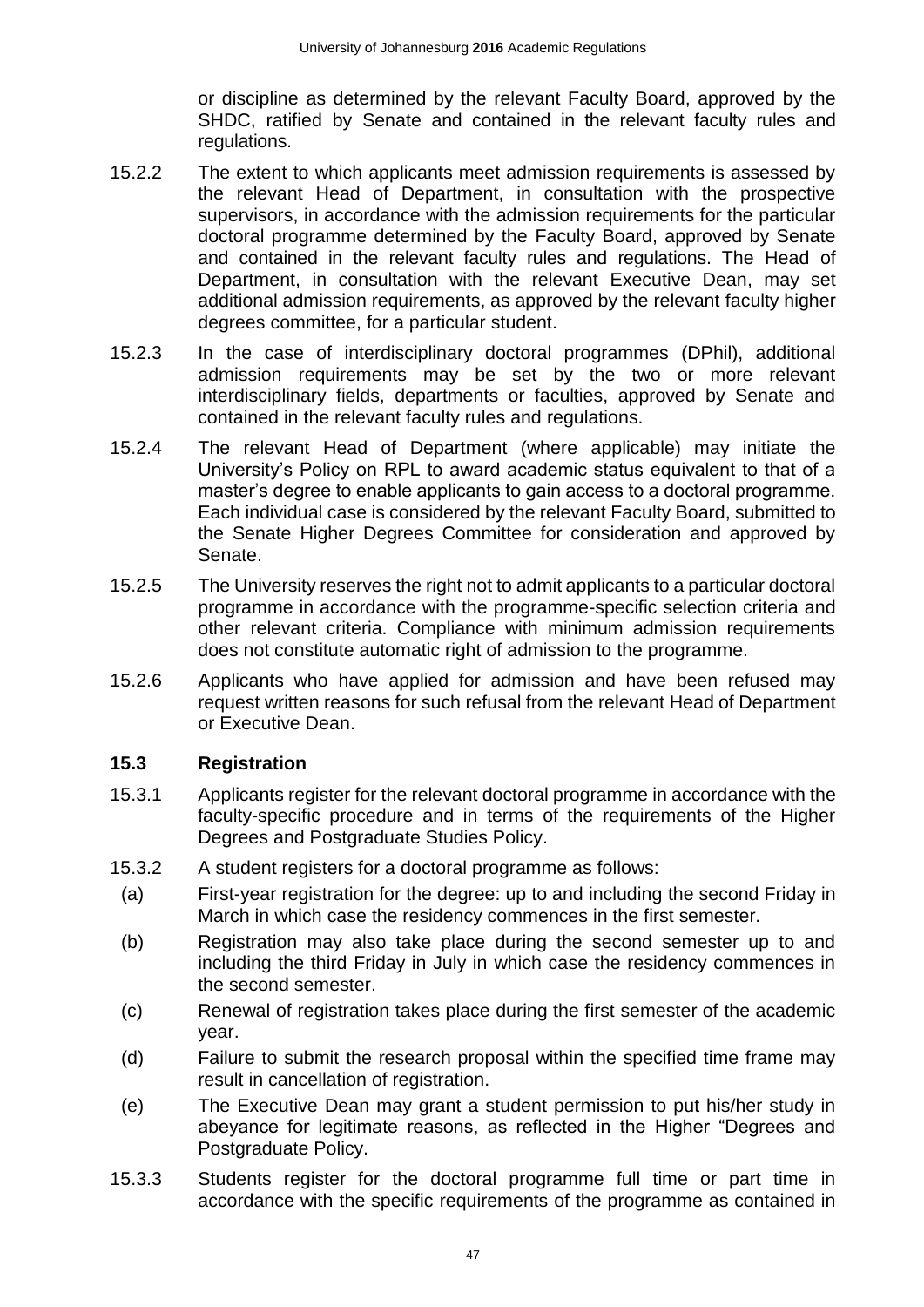the relevant faculty rules and regulations, as approved by Senate, and with due regard to the approval of the DHET, as accredited by the CHE (HEQC) and registered by SAQA

- 15.3.4 The minimum duration of a doctoral programme is two academic years (part time or full time). Residency less than the prescribed minimum period is not granted.
- 15.3.5 The maximum period of registration for a doctoral programme is four years. Renewal of further registration may be granted by the relevant Executive Dean.
- 15.3.6 The approval of students' research proposals, supervisors, study fields and provisional or final titles of theses is in accordance with the University's Higher Degrees and Postgraduate Studies Policy and faculty-specific regulations determined by the relevant Faculty Board, approved by Senate as recommended by the Senate Higher Degrees Committee.
- 15.3.7 Any amendment to the title of a thesis is in accordance with faculty-specific requirements, and such amendment is considered by the relevant Faculty Board or faculty committee with delegated authority, and approved by the Senate Higher Degrees Committee. A change in project title at any stage does not constitute valid grounds for the extension of registration or residency/formal duration of study.
- 15.3.8 Scholarship development at doctoral level may consist of at least the following formative and integrated assessment opportunities, as determined by the Faculty Board, approved by Senate and contained in the Faculty Rules and Regulations:
- (a) regular discourse engagement with the supervisor(s), as contained in the faculty-specific guidelines for doctoral programmes;
- (b) two doctoral seminars during the course of the programme: one to present and defend the research proposal and one to present the results of the research project and simultaneously to justify the originality of the thesis.
- 15.3.9 The renewal of students' registration for a doctoral programme is subject to their satisfactory progress in accordance with the University's Higher Degrees and Postgraduate Studies Policy, faculty-specific requirements and, where applicable, professional regulatory requirements.
- 15.3.10 In the event of students' progress being unsatisfactory, the relevant Faculty Board recommends to the Senate Higher Degrees Committee that their registration for the doctoral programme be terminated. The decision of the Senate Higher Degrees Committee is final.

#### <span id="page-48-0"></span>**15.4 Ethical considerations**

Research in doctoral programmes is conducted in accordance with ethical requirements as contained in the University's Higher Degrees and Postgraduate Studies Policy, the University's Academic Ethics Policy and faculty-specific procedures as determined by the relevant Faculty Board, with due regard to statutory and professional regulatory requirements and general best-practice principles to protect human and animal dignity in research.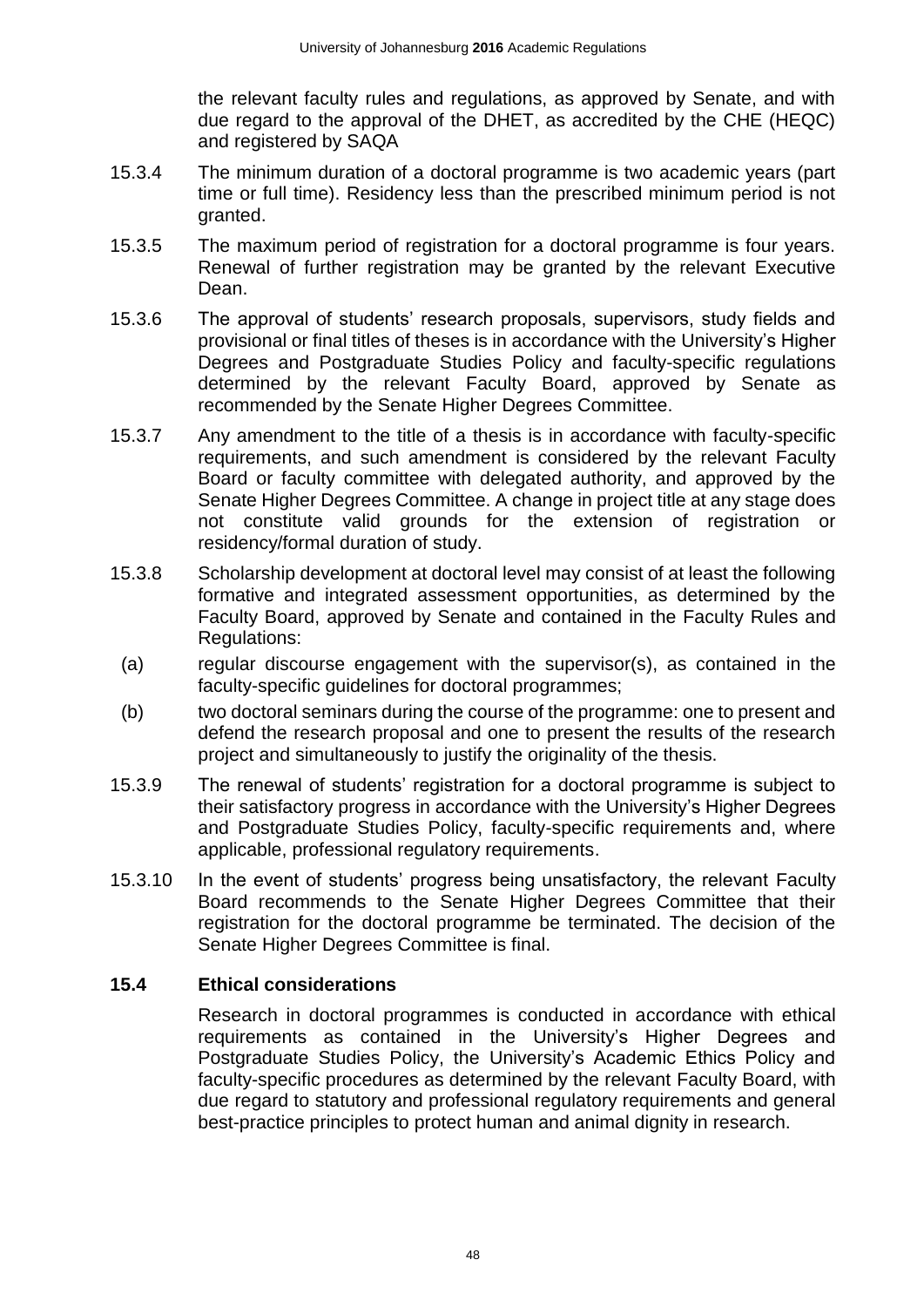## <span id="page-49-0"></span>**15.5 Health and safety**

The supervisors of a research project are responsible for assessing whether or not a research project has health and safety implications in accordance with the University's Health and Safety Policy.

#### <span id="page-49-1"></span>**15.6 Assessment**

- 15.6.1 A doctoral study is assessed on the basis of a doctoral thesis only. The Faculty Rules and Regulations may, however, determine that an oral defence may form part of the academic requirements for the qualification. The submission of a manuscript, ready for publication as an accredited research output, based on the thesis, is a prerequisite for the conferment of the degree.
- 15.6.2 If an assessor who is not an employee of a higher education institution is proposed, the Department must motivate such a proposal to the SHDC for approval.
- 15.6.3 Doctoral degree students are responsible for the technical and linguistic editing of the thesis with the assistance of the supervisor, prior to submission for final summative assessment.
- 15.6.4 Submission of the final thesis for assessment purposes, with reference to the presentation format, content and layout, is in accordance with the facultyspecific regulations as determined by the relevant Faculty Board, Senate Higher Degrees Committee, approved by Senate and contained in the Faculty Rules and Regulations.
- 15.6.5 A thesis is submitted for final summative assessment, subject to the written permission of the supervisors and a completed UJ declaration form for master's and doctoral studies. If a dispute should arise about the readiness of the thesis for final summative assessment, the Executive Dean of the faculty makes a final decision in accordance with the Higher Degrees and Postgraduate Studies Policy. The permission of the supervisors or the Executive Dean to submit a thesis for final summative assessment does not guarantee a successful outcome of the assessment procedure
- 15.6.6 The assessment of the thesis is in accordance with the University's Higher Degrees and Postgraduate Studies Policy and the faculty-specific criteria as determined by the Faculty Board and approved by Senate.
- 15.6.7 The following results may be recommended by the individual assessors for a doctoral thesis:

Approval of the thesis. (This recommendation may be with or without minor corrections to be made to the satisfaction of the supervisor.)

Provisional approval of the thesis with the understanding that the candidate has to make non-substantive corrections and improvements to the thesis to the satisfaction of the supervisor.

Recommendation that substantial amendments be made to the thesis in the light of deficiencies identified in the assessor's narrative report in which case the revised version must be submitted to the particular assessor for reassessment.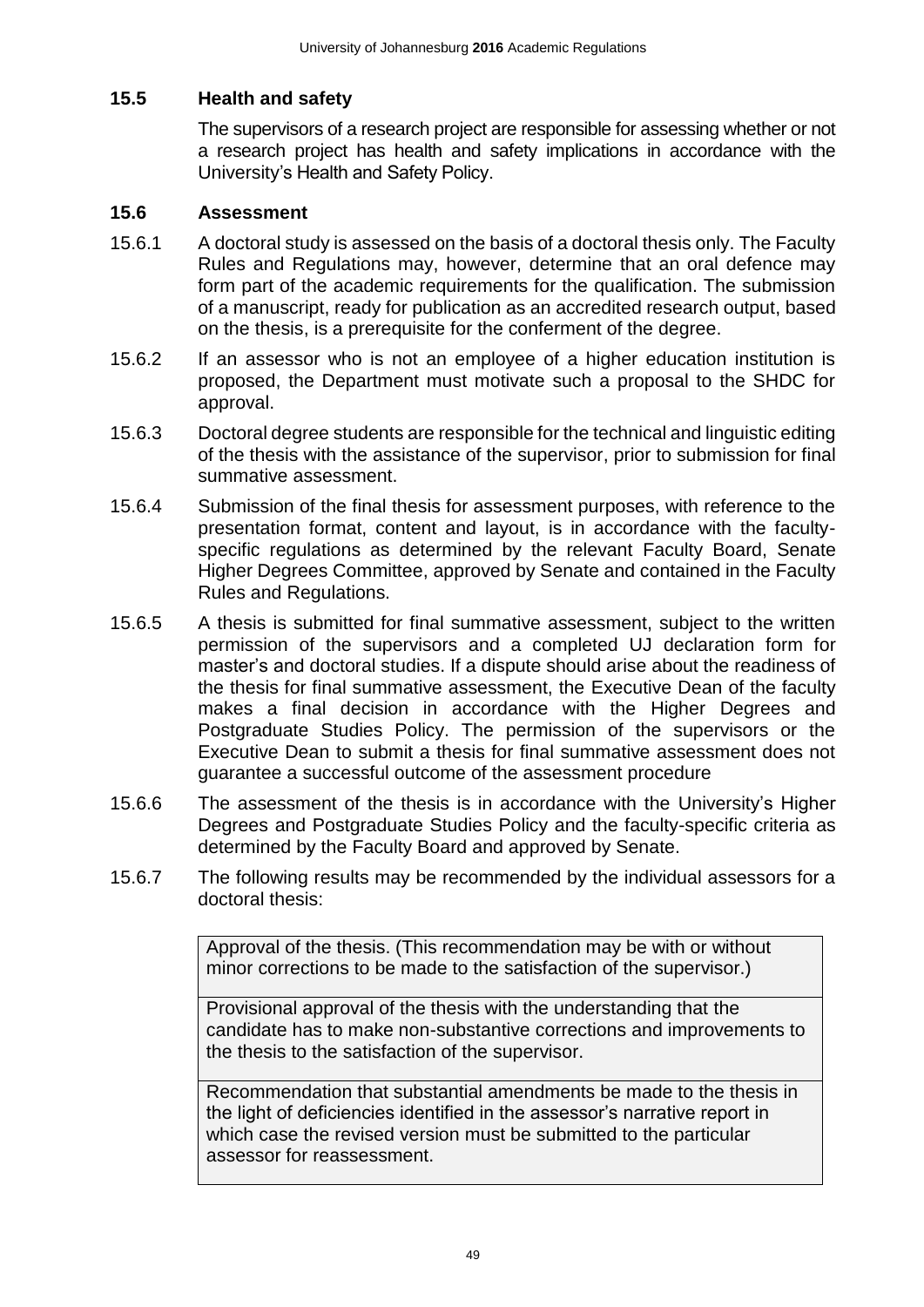Rejection of the thesis in which case no reassessment is recommended or considered.

15.6.8 Students are not deemed to have completed the requirements for conferment of the degree if the specified number of final corrected copies of the thesis, as well as the electronic copy have not been submitted to the relevant faculty administration officer prior to the graduation ceremony and closure of the graduation list for the forthcoming graduation ceremony in accordance with the UJ Statute and the University's Higher Degrees and Postgraduate Policy.

#### <span id="page-50-0"></span>**15.7 Certification of compliance with the requirements of the qualification**

Certification of compliance with the requirements of the qualification is in accordance with the Certification Policy of the University, with due regard to the responsibility of the students, supervisors, relevant faculty administration officer, the Executive Dean of the faculty and the Registrar.

#### <span id="page-50-1"></span>**15.8 Dissemination and publication of the thesis**

- 15.8.1 Students are encouraged to publish articles concerning their doctoral research before the thesis has formally been accepted, but must first obtain written permission from their supervisors.
- 15.8.2 Copyright in a thesis, as well as ownership of intellectual property arising from the research, vests in the University regardless of whether or not the thesis is accepted or the research completed. Students give their irrevocable consent, when signing the registration form of the University, to the formal cession of any applicable rights to the University.
- 15.8.3 In addition to the final submission of the thesis, and except where faculty regulations exempt them or set a higher number, doctoral students are required to submit to their supervisors at least one manuscript based on the thesis in a format acceptable for the article to be published as an accredited (subsidised) research output. Faculty regulations may stipulate additional evidence (e.g. proof of acceptance of the manuscript for publication). Such additional evidence is approved by the relevant Faculty Board and Senate.
- 15.8.4 Co-authorship between students and supervisors of an article based on a doctoral research publication is in accordance with the Policy on Co-authorship as contained in the University's Code for Academic Ethics.
- 15.8.5 Students will not be deemed to have completed the requirements for graduation until such time as the aforementioned manuscript of the research article has been submitted to the supervisors unless the student has been exempted from this requirement by the Faculty Rules and Regulations.
- 15.8.6 The preparation of the manuscript of the research article is undertaken by students and the supervisors and students in close collaboration with one another, and supervisors are responsible for assisting students.
- 15.8.7 If a thesis or an adaptation of it or any resulting research publication is published, it must be stated that it is based on research done at the University of Johannesburg for a particular study.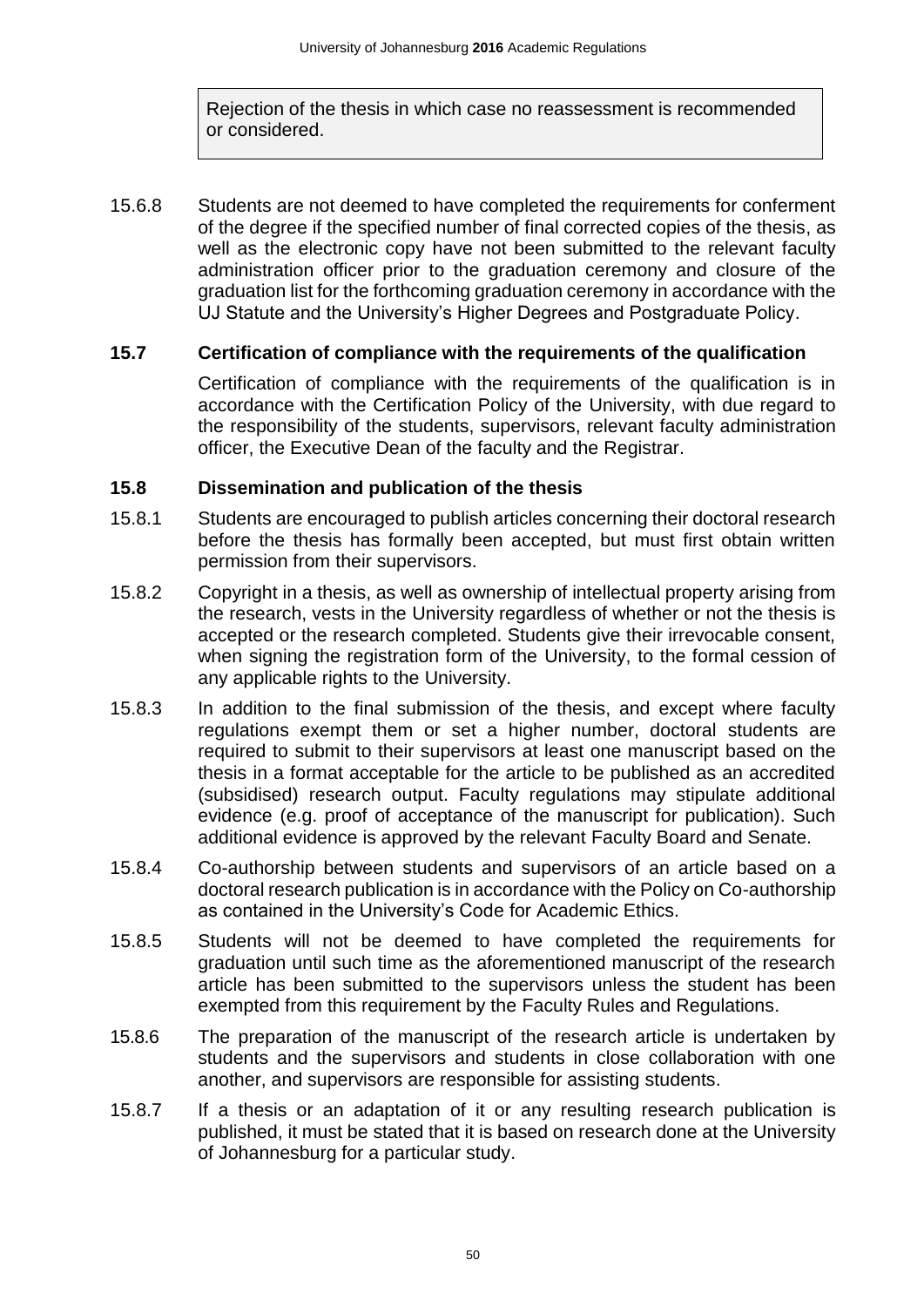- 15.8.8 If students do not publish their work, supervisors may take the initiative to publish it in accordance with the Policy on Co-authorship as contained in the University's Code for Academic Ethics.
- 15.8.9 The Senate Higher Degrees Committee may, on the recommendation of the Executive Director: Research and Innovation or an applicant duly mandated in this regard, grant a confidentiality classification of two years to the completed thesis, as stipulated in the University's Policy on Intellectual Property, meaning a delay in the public display of the thesis.

### <span id="page-51-0"></span>**15.9 Dispute resolution**

- 15.9.1 If an unresolved dispute should arise between two or more of the supervisors, or between a supervisor and the student, the Head of Department, in the first instance takes steps to resolve the matter.
- 15.9.2 If a dispute remains unresolved, it is referred to the relevant Executive Dean who may refer the matter to the Senate Higher Degrees Committee for final consideration and processes to resolve the matter.

### <span id="page-51-1"></span>**15.10 Appeals procedure**

- 15.10.1 Where assessors' reports vary considerably about the merit of a particular thesis, thereby giving rise to an impasse in finalising the assessment result, a faculty may invoke one or more of the following procedures to resolve the impasse (in accordance with the Senate Higher Degrees and Postgraduate Studies Policy):
	- (a) request additional information from the assessors and/or supervisors;
	- (b) invite an external expert to advise the FHDC;
	- (c) appoint an additional assessor to assess the thesis in the hope that the resulting report will resolve the impasse;

**or**

- (d) identify an independent arbiter to consider the individual assessor's reports and present a decision to the faculty-specific assessment committee;
- (e) The SHDC finalises the assessment results of doctoral studies.

## <span id="page-51-2"></span>**15.11 Intellectual property**

- 15.11.1 The supervisors are responsible for monitoring all doctoral projects for potential inventions or other commercially valuable intellectual property implications, and disclosing such inventions or implications to the Executive Director: Research and Innovation.
- 15.11.2 Students who develop inventions or other forms of commercially valuable intellectual property must disclose such inventions to the supervisors in accordance with the University's Policy on Intellectual Property.
- 15.11.3 Where disclosures have been made about intellectual property emerging from a research project, the Executive Director: Research and Innovation, or an applicant duly mandated in this regard, must certify that any intellectual property matters attendant to the project have been dealt with in terms of relevant university policy as a condition of graduation.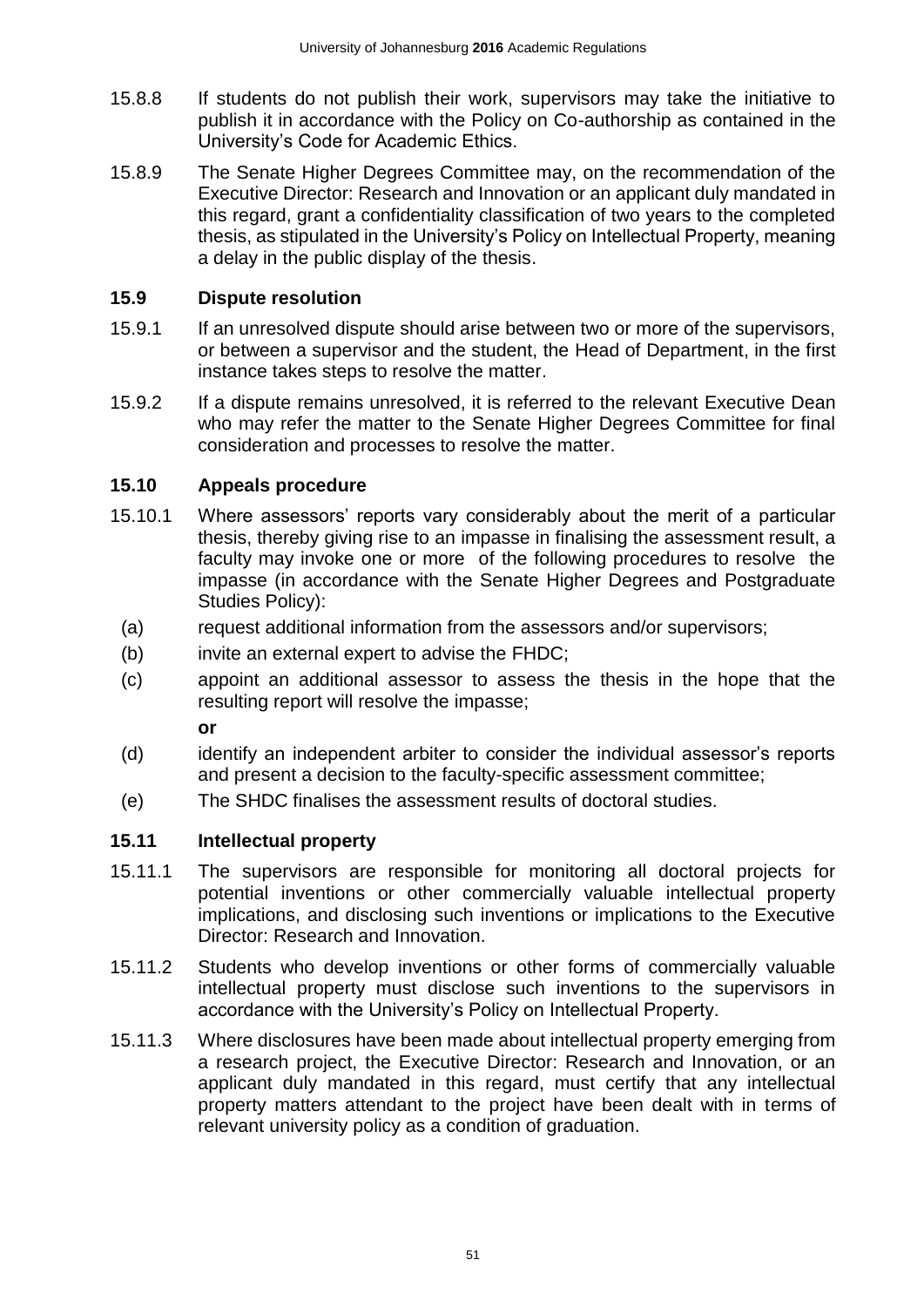#### <span id="page-52-0"></span>**16. SPECIFIC ACADEMIC REGULATIONS APPLICABLE TO NON-SUBSIDISED ACADEMIC CONTINUING EDUCATION WHOLE AND SHORT LEARNING PROGRAMMES**

#### <span id="page-52-1"></span>**16.1 Application and approval**

- 16.1.1 The process to offer continuing education whole and short learning programmes is an institutional matter, however whole programmes requires external approval.
- 16.1.2 The University may only offer a continuing education programme that is at least on NQF level 5.
- 16.1.3 These continuing education programmes are offered in accordance with market needs.
- 16.1.4 All continuing education programmes are offered by the relevant faculty and are subject to adequate:
	- (a) academic capacity within the academic department;
	- (b) academic quality control by the respective academic department and Faculty Board;
	- (c) lecturing venue capacity at the campus where the proposed academic programme is offered;
	- (d) approval by the Faculty Board on recommendation by the Programme Working Group, via Senex for Senate approval.
- 16.1.5 The process of application submission and offering of a continuing education programme is in accordance with:
- (a) the procedure (completion of the approved prescribed forms) that has been approved by the Senex and Senate;
- (b) the Policy on the Regulation of Secondary Income Generating Activities that Supplement an Employee's Income and the Academic Programme Policy.
- 16.1.6 A continuing education whole programme may only be offered in exceptional cases as approved by Senate subject to external approval.

#### <span id="page-52-2"></span>**16.2 Accountability**

- 16.2.1 The Head of Faculty Administration is accountable for the academic administration of all continuing education programmes offered by the faculty.
- 16.2.2 The Executive Dean is accountable for the quality of the academic offering and academic administration of all continuing education programmes.

#### <span id="page-52-3"></span>**16.3 Admission**

- 16.3.1 For admission to continuing education programmes, applicants must have successfully applied to the relevant faculty according to the Senate-approved admission requirements unique to each approved programme.
- 16.3.2 Students who successfully complete continuing education programmes are not entitled to automatic access to any formal subsidised programme offered by the University. Admission decisions for such students are dealt with in accordance with formal programme requirements determined by the relevant Faculty Board, approved by Senate and contained in the Faculty Rules and Regulations.